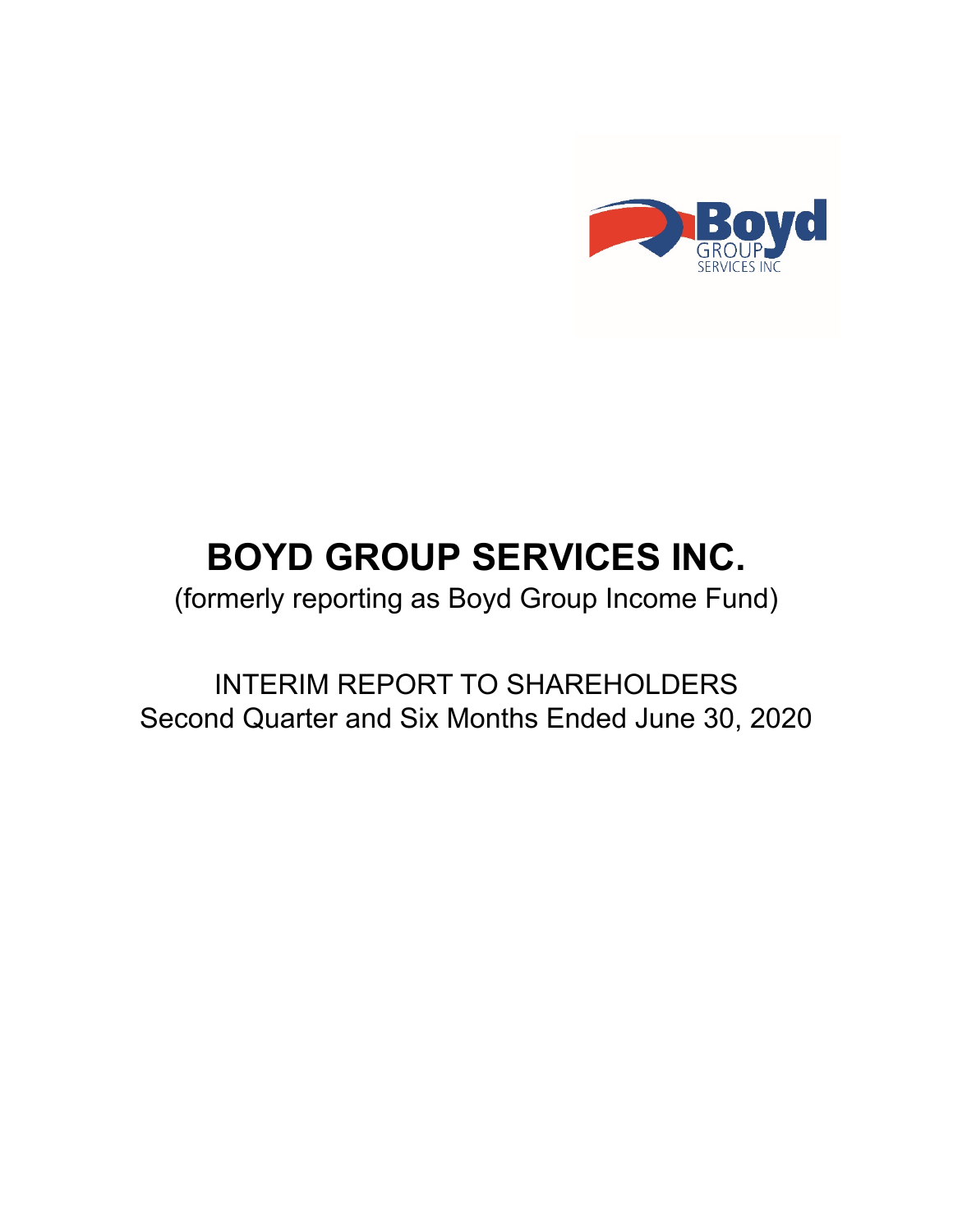### **BOYD GROUP SERVICES INC. (formerly reporting as Boyd Group Income Fund)**

#### $\mathcal{L}_\mathcal{L} = \{ \mathcal{L}_\mathcal{L} = \{ \mathcal{L}_\mathcal{L} = \{ \mathcal{L}_\mathcal{L} = \{ \mathcal{L}_\mathcal{L} = \{ \mathcal{L}_\mathcal{L} = \{ \mathcal{L}_\mathcal{L} = \{ \mathcal{L}_\mathcal{L} = \{ \mathcal{L}_\mathcal{L} = \{ \mathcal{L}_\mathcal{L} = \{ \mathcal{L}_\mathcal{L} = \{ \mathcal{L}_\mathcal{L} = \{ \mathcal{L}_\mathcal{L} = \{ \mathcal{L}_\mathcal{L} = \{ \mathcal{L}_\mathcal{$  **REPORT TO SHAREHOLDERS**

To our Shareholders,

The second quarter of 2020 was significantly impacted by the COVID-19 pandemic. Boyd Group Services Inc. ("BGSI" or "Boyd) was able to take proactive steps to adapt to the new environment, and to maintain a strong financial position. In the second quarter of 2020, BGSI recorded sales of \$426.5 million and Adjusted EBITDA<sup>1</sup> of \$49.2 million.

Total sales in the second quarter of 2020 were \$426.5 million, a 25.5% decrease when compared to the \$572.5 million achieved in the same period of 2019. Same-store sales declines of 33% were partially offset by contributions from new locations that had not been in operation for the full comparative period. Same-store sales in Canada were significantly lower than same-store sales in the U.S. during the second quarter of 2020, which reflects the much slower economic re-opening in Canada when compared to the U.S. During the second quarter, demand gradually improved from the previously disclosed initial COVID-19 pandemic related decreases and has recently begun to stabilize in certain markets.

Adjusted EBITDA for the second quarter of 2020 was \$49.2 million, or 11.5% of sales, compared with \$80.1 million, or 14.0% of sales in the same period of 2019. The decrease was primarily due to the impact of the COVID-19 pandemic, including certain operating expenses that could not be mitigated.

BGSI posted a net loss of \$7.1 million in the second quarter of 2020, compared to net earnings of \$13.7 million in the same period of 2019. Impacting net (loss) earnings were fair value adjustments to financial instruments, as well as acquisition and transaction costs (net of tax). After adjusting for these items, Adjusted net loss for the second quarter of 2020 was \$6.9 million or 1.6% of sales. This compares to Adjusted net earnings of \$23.5 million or 4.1% of sales in the same period of 2019. The decrease in the Adjusted net (loss) earnings for the period is the result of negative impacts of the COVID-19 pandemic, as well as the fixed nature of depreciation and amortization expenses and increased financing costs incurred with respect to the temporary drawdown of credit facilities. Adjusted net loss for the three months ended June 30, 2020 was \$0.33 per share, compared to Adjusted net earnings of \$1.18 per unit in the same period of 2019.

With respect to the balance sheet, at June 30, 2020, BGSI held total debt, net of cash, of \$708.7 million, compared to \$949.9 million at March 31, 2020 and \$893.2 million at December 31, 2019. Total debt, net of cash, includes lease liabilities of \$538.6 million at June 30, 2020, \$550.5 million at March 31, 2020 and \$513.4 million at December 31, 2019. Total debt was positively impacted in the second quarter of 2020 by the proceeds received from the bought deal public offering consisting of 1,265,000 shares at a price of \$183.00 per share.

Boyd continues to take proactive steps to adapt to the new environment, including increased health and safety practices such as contact-free customer drop off & pickup, enhanced cleaning practices, social distancing, and wearing personal protective equipment. Thus far, Boyd has been able to successfully adjust and manage through the challenging situation that has arisen as a result of the COVID-19 pandemic. Recently, Boyd has been increasing its

<sup>1</sup> Standardized EBITDA, Adjusted EBITDA, Adjusted net (loss) earnings and Adjusted net (loss) earnings per share / unit are not recognized measures under International Financial Reporting Standards ("IFRS"). Management believes that in addition to revenue, net (loss) earnings and cash flows, the supplemental measures of Adjusted net (loss) earnings, Adjusted net (loss) earnings per share / unit, Standardized EBITDA and Adjusted EBITDA are useful as they provide investors with an indication of earnings from operations and cash available. Investors should be cautioned, however, that Standardized EBITDA, Adjusted EBITDA, Adjusted net (loss) earnings and Adjusted net (loss) earnings per share / unit should not be construed as an alternative to net (loss) earnings determined in accordance with IFRS as an indicator of Boyd's performance. Boyd's method of calculating these measures may differ from other public issuers and, accordingly, may not be comparable to similar measures used by other issuers. For a detailed explanation of how Boyd's non-GAAP measures are calculated, please refer to Boyd's MD&A filing for the period ended June 30, 2020, which can be accessed via the SEDAR Web site (www.sedar.com).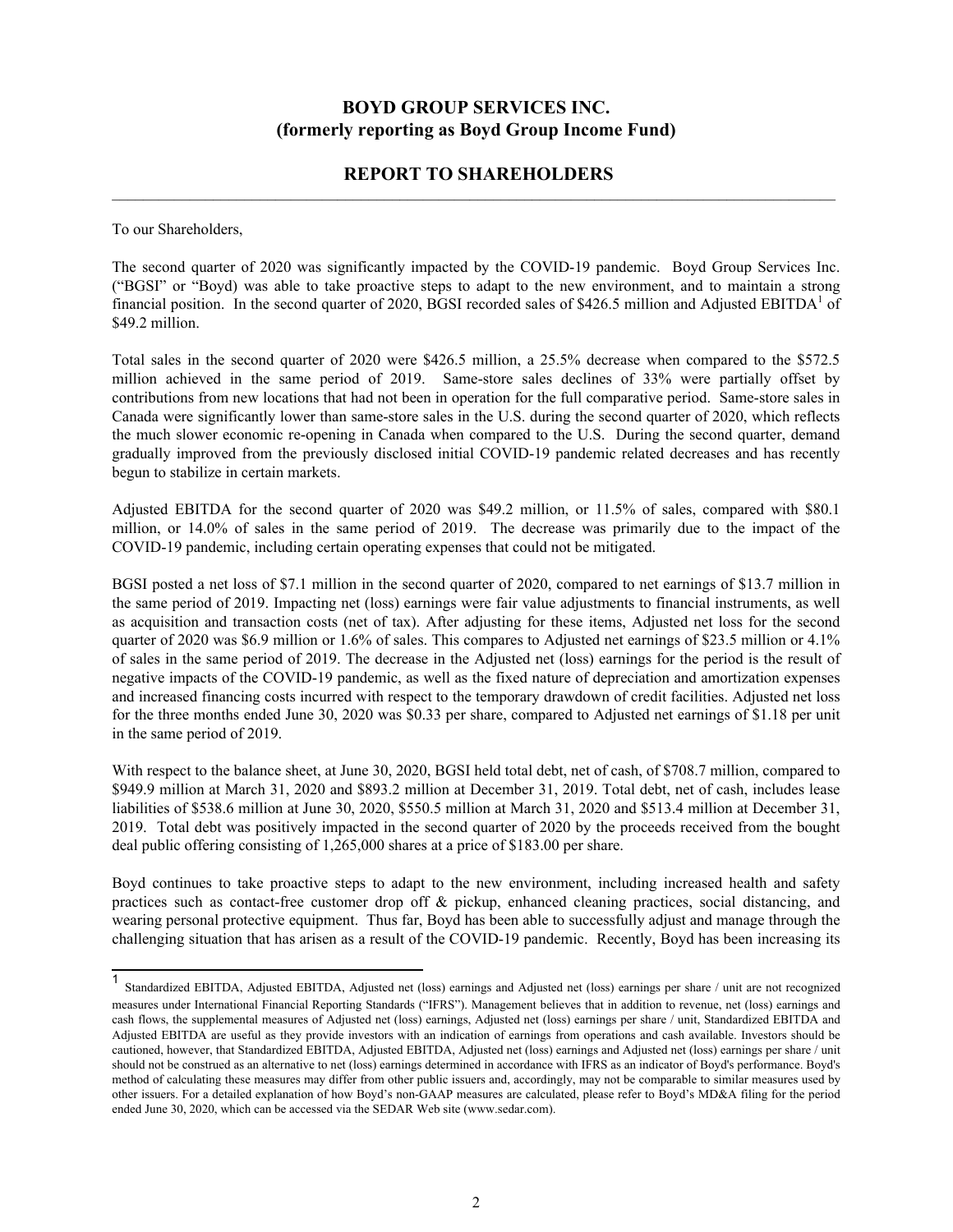production capacity as demand for collision repair services rises and is beginning to evaluate growth opportunities as they emerge. We are well-positioned to take advantage of the industry trends of consolidation and have ample "dry power" with over \$1 billion in cash and availability in our credit facility to act on opportunities.

The COVID-19 pandemic continues to impact Boyd's business. Thus far in the third quarter of 2020, same-store sales activity has continued below normal levels, at approximately 14-16% below the same period of the prior year. As demand has gradually recovered from the lows experienced in early April, Boyd has been able to convert many locations back from temporary intake facilities to full production facilities and recall many employees who had previously been laid off. Notwithstanding the actions taken by Boyd, certain operating expenses and personnel costs, along with continued reduced demand for services will continue to impact the levels of Adjusted EBITDA that can be achieved during 2020.

During the second quarter of 2020, BGSI announced the election of John Hartmann and William Onuwa to its Board of Directors, as well as Gene Dunn's retirement from the Board of Directors. Boyd is grateful for the many years of dedicated service Gene Dunn provided to the Company.

On behalf of the Directors of BGSI and Boyd Group employees, thank you for your continued support.

Sincerely,

(signed)

Tim O'Day President & Chief Executive Officer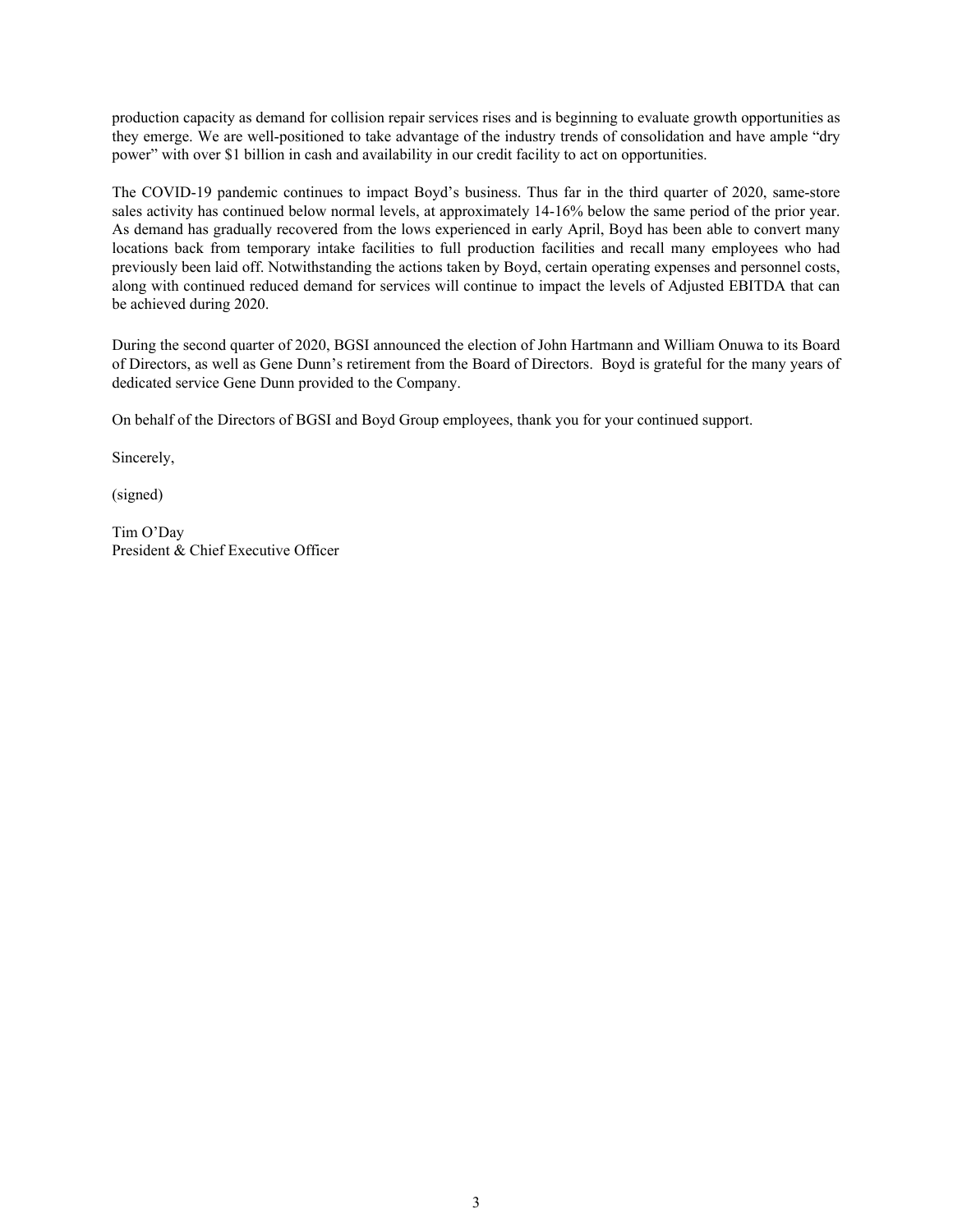### **Management's Discussion & Analysis**

### **OVERVIEW**

Boyd Group Services Inc. ("BGSI"), through its operating company, The Boyd Group Inc. and its subsidiaries ("Boyd" or the "Company"), is one of the largest operators of non-franchised collision repair centers in North America in terms of number of locations and sales. The Company currently operates locations in Canada under the trade name Boyd Autobody & Glass and Assured Automotive, as well as in the U.S. under the trade name Gerber Collision & Glass. The Company is also a major retail auto glass operator in the U.S. under the trade names Gerber Collision & Glass, Glass America, Auto Glass Service, Auto Glass Authority and Autoglassonly.com. In addition, the Company operates a third party administrator, Gerber National Claims Services ("GNCS"), that offers glass, emergency roadside and first notice of loss services.

The following is a geographic breakdown of the collision repair locations by trade name and location. In response to the reduction in demand resulting from the COVID-19 pandemic, certain collision repair locations have temporarily been converted to intake locations in order to consolidate collision repair services and to reduce Boyd's operating costs at the temporary intake locations while at the same time maximizing productivity of the staff at the repair locations. Those intake locations are over and above the number of intake locations set forth in the chart below.

|                                                | 48<br>locations |                                 |    | 566<br>locations                                                                                                   |    | <b>GLASS-AMERICA</b>             |
|------------------------------------------------|-----------------|---------------------------------|----|--------------------------------------------------------------------------------------------------------------------|----|----------------------------------|
| <b>British Columbia</b>                        | 16              | Michigan                        | 67 | Oregon                                                                                                             | 12 |                                  |
| Alberta                                        | 14              | Illinois                        | 64 | Tennessee                                                                                                          | 11 |                                  |
| Manitoba                                       | 14              | Florida                         | 62 | Maryland                                                                                                           | 10 |                                  |
| Saskatchewan                                   | 4               | New York                        | 38 | California                                                                                                         | 9  |                                  |
|                                                |                 | Washington                      | 37 | Alabama                                                                                                            | 7  |                                  |
|                                                |                 | Indiana                         | 36 | Nevada                                                                                                             | 7  |                                  |
|                                                | 84              | Georgia                         | 30 | Pennsylvania                                                                                                       | 7  |                                  |
|                                                |                 | <b>locations</b> North Carolina | 28 | Missouri                                                                                                           | 5  |                                  |
|                                                |                 | Ohio                            | 28 | Oklahoma                                                                                                           | 5  |                                  |
| Ontario                                        | 84              | Arizona                         | 24 | Utah                                                                                                               | 4  | Experience the Difference        |
|                                                |                 | Colorado                        | 20 | Kentucky                                                                                                           | 4  |                                  |
|                                                |                 | Wisconsin                       | 18 | South Carolina                                                                                                     | 4  |                                  |
|                                                |                 | Texas                           | 14 | Idaho                                                                                                              |    | <b>AUTO &amp; GLASS only.com</b> |
|                                                |                 | Louisiana                       | 13 | Kansas                                                                                                             |    |                                  |
| The above numbers include 35 intake locations. |                 |                                 |    | The above numbers include 19 intake locations<br>and two fleet locations co-located with collision repair centers. |    |                                  |

Boyd provides collision repair services to insurance companies, individual vehicle owners, as well as fleet and lease customers, with a high percentage of the Company's revenue being derived from insurance-paid collision repair services.

BGSI's shares trade on the Toronto Stock Exchange under the symbol TSX: BYD.

Prior to January 1, 2020, BGSI operated as Boyd Group Income Fund (the "Fund"). Pursuant to a plan of arrangement agreement (the "Arrangement"), under the *Canada Business Corporations Act* ("CBCA"), on January 1, 2020, Fund unitholders and Boyd Group Holdings Inc. ("BGHI") Class A common shareholders received one BGSI common share in exchange for each Fund unit and BGHI Class A common share held by them.

As the Arrangement was effective on January 1, 2020, information presented in this MD&A as at, and for periods prior to, or ending December 31, 2019, is provided for the Fund and information provided at January 1, 2020 and later is provided for BGSI. Therefore, as the context requires, references may be made to either the Fund or BGSI.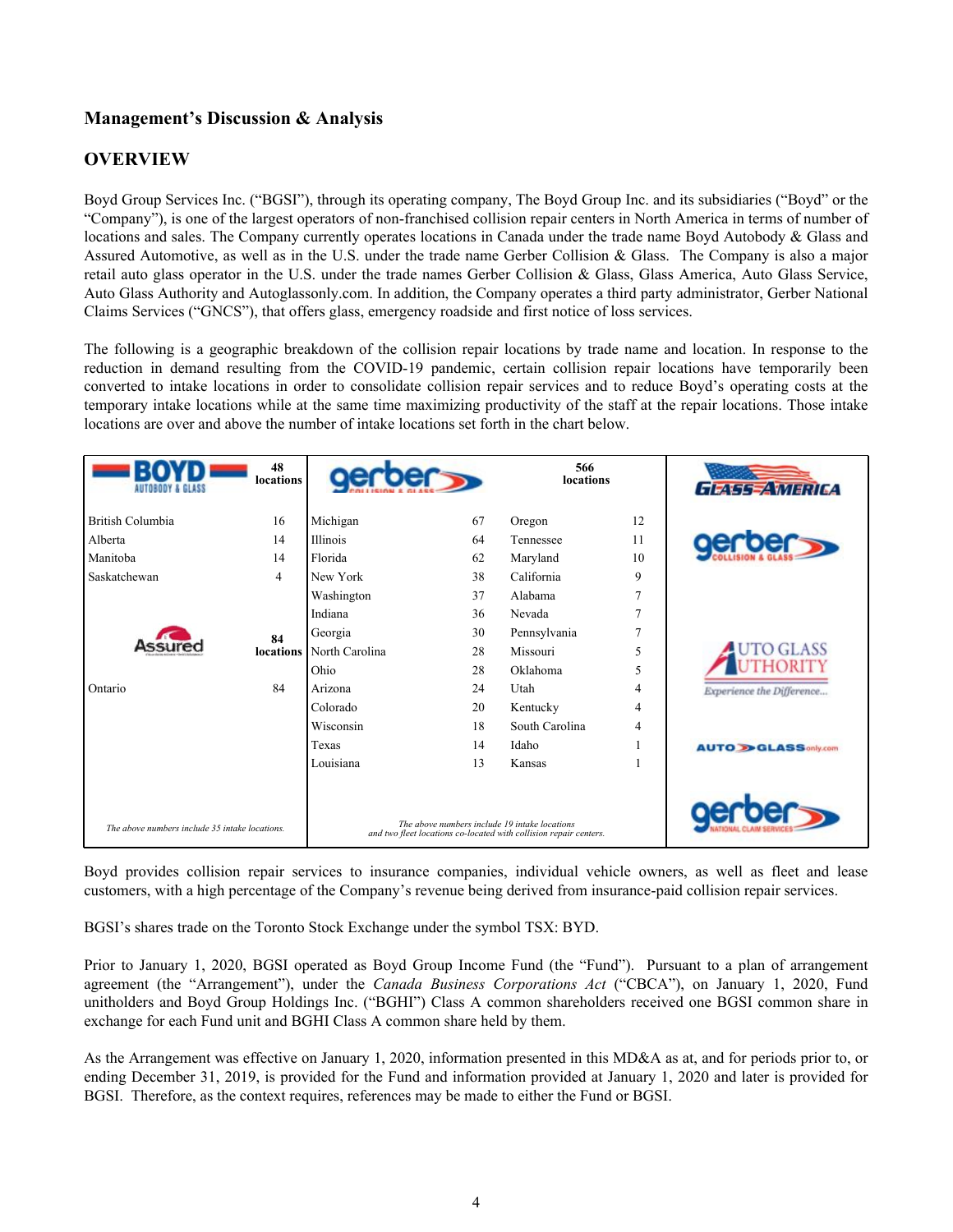The following review of BGSI's operating and financial results for the period ended June 30, 2020, including material transactions and events of BGSI up to and including August 11, 2020, should be read in conjunction with the unaudited interim condensed consolidated financial statements for the three and six months ended June 30, 2020, as well as the annual audited consolidated financial statements, management discussion & analysis ("MD&A") and annual information form ("AIF") of Boyd Group Services Inc. (formerly reporting as Boyd Group Income Fund), as filed on SEDAR at www.sedar.com.

### **SIGNIFICANT EVENTS**

On January 2, 2020, BGSI announced the completion of the conversion of the Fund from an income trust to a public corporation, pursuant to the plan of Arrangement under the *Canada Business Corporations Act*.

On January 2, 2020, BGSI announced the appointment of Tim O'Day as President & CEO, pursuant to the previously announced CEO succession plan. Also pursuant to this CEO succession plan and concurrent with this change, Brock Bulbuck moved into the role of Executive Chair.

On March 17, 2020, the BGSI Board of Directors declared a cash dividend for the first quarter of 2020 of \$0.138 per common share. The dividend was paid on April 28, 2020 to common shareholders of record at the close of business on March 31, 2020.

On March 18, 2020, BGSI announced an increase to its existing credit agreement to expand the facility to \$550 million U.S., with an accordion feature to increase the facility to a maximum of \$825 million U.S., accompanied by the addition of a new seven-year fixed-rate Term Loan A in the amount of \$125 million U.S., maturing in March 2025 and March 2027, respectively.

On March 27, 2020, BGSI announced a number of business developments related to the COVID-19 pandemic, including changes to activity levels and corresponding Company actions.

On April 28, 2020, BGSI announced preliminary first quarter results, and the initiation of a bought deal public offering which closed on May 14, 2020.

On May 12, 2020, BGSI and its lending syndicate agreed to amend the Credit Facility covenants to provide additional covenant headroom, further enhancing the Company's financial flexibility. The amendments include a suspension to Boyd's requirement to comply with its leverage and interest coverage covenants from July 1, 2020 to December 30, 2020, as well as to provide more flexibility in the calculation of such covenants beginning with the second quarter of 2020 and through the second quarter of 2021. During the suspension period referred to above, the Company is required to meet a minimum liquidity covenant, which, given the Company's cash position and undrawn facilities, is not expected to be burdensome.

On May 14, 2020, BGSI closed its previously announced bought deal public offering consisting of 1,265,000 shares at a price of \$183.00 per share, for gross proceeds of \$231.5 million.

On June 17, 2020, the BGSI Board of Directors declared a cash dividend for the second quarter of 2020 of \$0.138 per common share. The dividend was paid on July 29, 2020 to common shareholders of record at the close of business on June 30, 2020.

On June 30, 2020, BGSI announced the election of John Hartmann and William Onuwa to its Board of Directors, as well as Gene Dunn's retirement from the Board of Directors.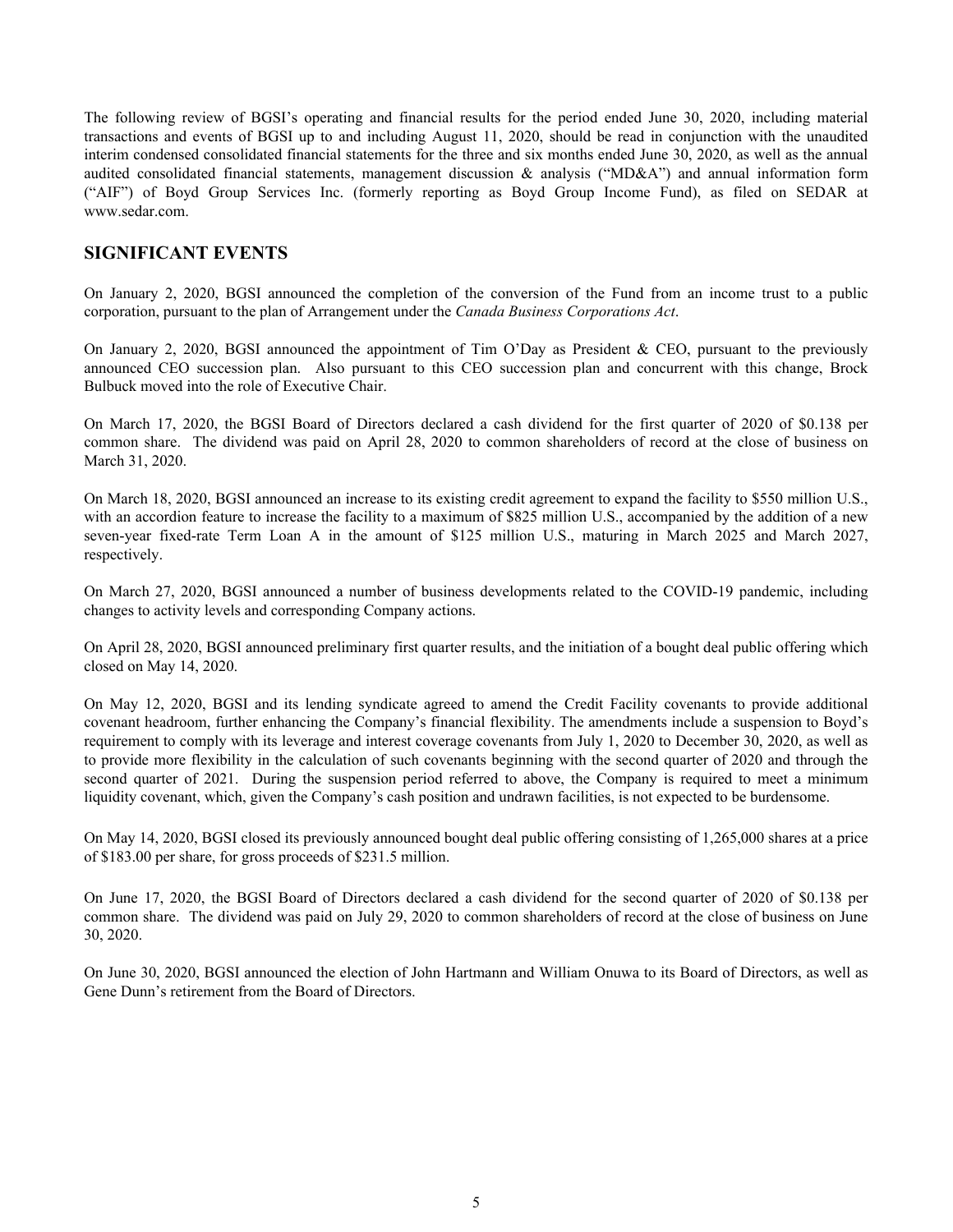BGSI added 20 new collision locations since January 1, 2020 as follows:

| Date             | Location                             | Previously operated as      |
|------------------|--------------------------------------|-----------------------------|
| January 2, 2020  | Parksville, BC                       | Crashpad Collision Services |
| January 6, 2020  | Williamsville, NY                    | $n/a$ intake center         |
| January 17, 2020 | Littleton, CO                        | $n/a$ start-up              |
| March 6, 2020    | Indiana & Michigan, $(14$ locations) | Vision Collision            |
| March 13, 2020   | Waukesha, WI                         | Nagel Auto Body             |
| March 23, 2020   | Saanichton, BC                       | Maysa Ventures Ltd.         |
| July 13, 2020    | Kingston, ON                         | $n/a$ intake center         |

On July 31, 2020, the call option transaction to acquire the 21.16% non-controlling interest in Gerber Glass LLC held by a member of the U.S. management team was completed, and BGSI acquired the 21.16% non-controlling interest in Gerber Glass LLC.

### **OUTLOOK**

Boyd continues to take proactive steps to adapt to the new environment, which includes increased health and safety practices such as contact-free customer drop off & pickup, enhanced cleaning practices, social distancing, and wearing personal protective equipment. Thus far, Boyd has been able to successfully adjust and manage through the challenging situation that has arisen as a result of the COVID-19 pandemic. Recently, Boyd has been increasing production capacity as demand for collision repair services rises and growth opportunities emerge.

The COVID-19 pandemic continues to impact Boyd's business. Thus far in the third quarter of 2020, same-store sales activity has continued below normal levels, at approximately 14-16% below the same period of the prior year. As demand has gradually recovered from the lows experienced in early April, Boyd has been able to convert many locations back from temporary intake facilities to full production facilities and recall many employees who had previously been laid off. During the second quarter, demand gradually improved from the previously disclosed initial COVID-19 pandemic related decreases and has recently begun to stabilize in certain markets. Notwithstanding the actions taken by Boyd, certain operating expenses and personnel costs, along with continued reduced demand for services will continue to impact the levels of Adjusted EBITDA that can be achieved during 2020.

The Company will continue to pursue accretive growth through a combination of organic growth (same-store sales growth) as well as acquisitions and new store development. While Boyd paused on acquisition growth at the outset of the pandemic, the Company has recently decided to cautiously recommence closing and funding acquisitions. Acquisition activity will continue to slowly resume and will continue to include both single location acquisitions as well as multi-location acquisitions. The Company continues to evaluate strategic investments as they become available.

In the long-term, management remains confident in its business model and its ability to increase market share by expanding its presence in North America through strategic acquisitions alongside organic growth from Boyd's existing operations. Accretive growth will remain the Company's long-term focus whether it is through organic growth or acquisitions. The North American collision repair industry remains highly fragmented and offers attractive opportunities for industry leaders to build value through focused consolidation and economies of scale. As a growth company, Boyd's objective continues to be to maintain a conservative dividend policy that will provide the financial flexibility necessary to support growth initiatives while gradually increasing dividends over time. The Company remains confident in its management team, systems and experience. This, along with a strong financial position and financing options, positions Boyd well for success into the future.

### **BUSINESS ENVIRONMENT & STRATEGY**

As at August 11, 2020, the business environment of the Company and strategies adopted by management remain unchanged from those described in BGSI's 2019 annual MD&A, except for the disruption caused by the COVID-19 pandemic as further described under the heading of "Business Risks and Uncertainties" and as described in BGSI's first quarter report of 2020.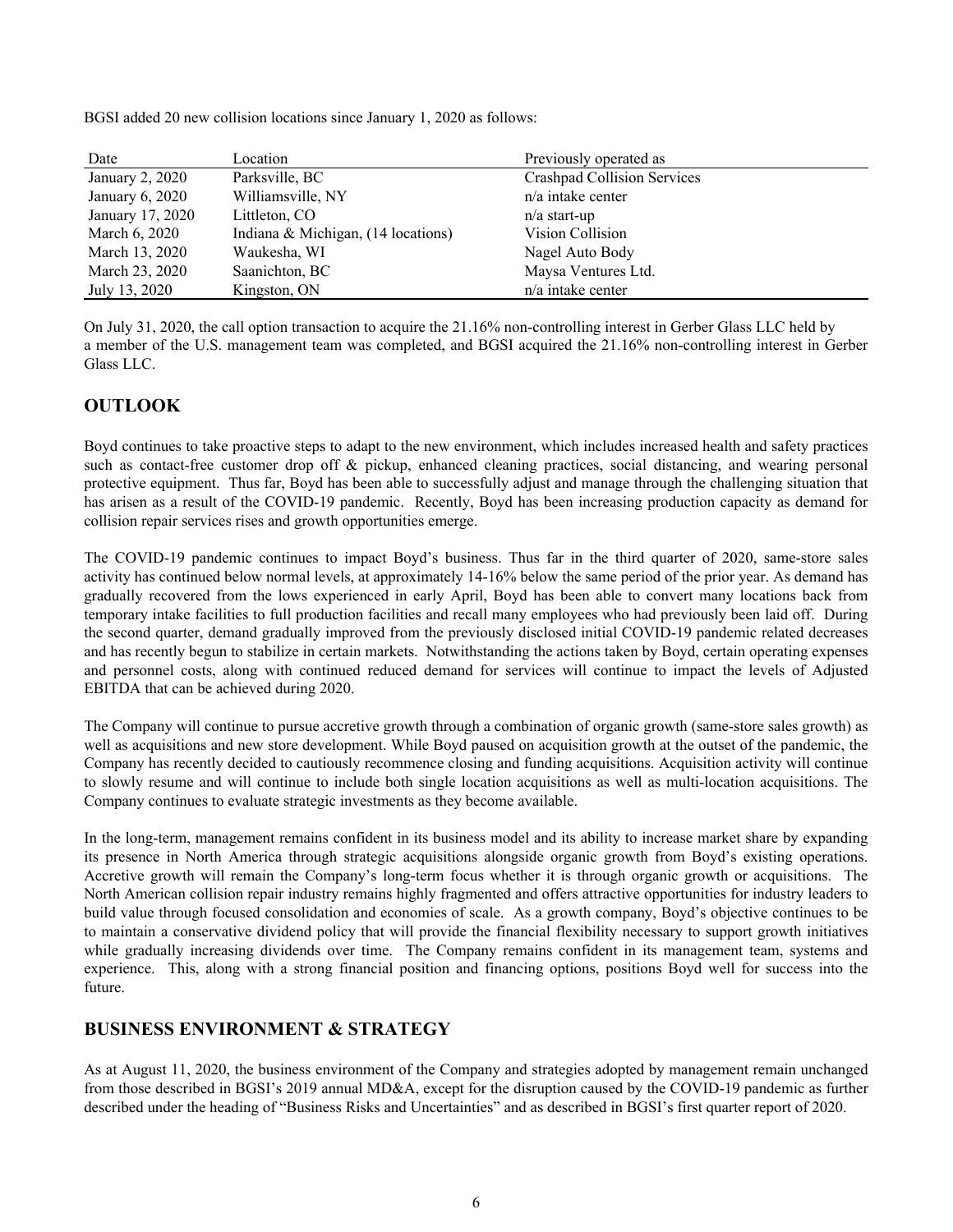### **CAUTION CONCERNING FORWARD-LOOKING STATEMENTS**

Statements made in this interim report, other than those concerning historical financial information, may be forward-looking and therefore subject to various risks and uncertainties. Some forward-looking statements may be identified by words like "may", "will", "anticipate", "estimate", "expect", "intend", or "continue" or the negative thereof or similar variations. Readers are cautioned not to place undue reliance on such statements, as actual results may differ materially from those expressed or implied in such statements.

| <b>Forward-looking Information</b>                                                                                                                                            | <b>Key Assumptions</b>                                                                                       | <b>Most Relevant Risk Factors</b>                                                                                               |  |  |  |  |  |
|-------------------------------------------------------------------------------------------------------------------------------------------------------------------------------|--------------------------------------------------------------------------------------------------------------|---------------------------------------------------------------------------------------------------------------------------------|--|--|--|--|--|
| Boyd remains confident in its business<br>model to increase market share by<br>expanding its presence in North America                                                        | Re-emergence of stability in economic<br>conditions and employment rates                                     | Economic conditions continue to deteriorate, or economic<br>recovery post-COVID-19 is slow                                      |  |  |  |  |  |
| through strategic and accretive acquisitions<br>alongside organic growth from Boyd's<br>existing operations                                                                   | Pricing in the industry remains stable<br>The Company's customer and supplier                                | Loss of one or more key customers or loss of significant<br>volume from any customer                                            |  |  |  |  |  |
|                                                                                                                                                                               | relationships provide it with competitive<br>advantages to increase sales over time                          | Decline in the number of insurance claims                                                                                       |  |  |  |  |  |
|                                                                                                                                                                               | Market share growth will more than offset<br>systemic changes in the industry and                            | Inability of the Company to pass cost increases to<br>customers over time                                                       |  |  |  |  |  |
|                                                                                                                                                                               | environment                                                                                                  | Increased competition which may prevent achievement of<br>revenue goals                                                         |  |  |  |  |  |
|                                                                                                                                                                               | Anticipated operating results would be<br>accretive to overall Company results                               | Changes in market conditions and operating environment                                                                          |  |  |  |  |  |
|                                                                                                                                                                               |                                                                                                              | Changes in weather conditions                                                                                                   |  |  |  |  |  |
|                                                                                                                                                                               |                                                                                                              | Inability to maintain, replace or grow same-store technician<br>capacity could impact organic growth                            |  |  |  |  |  |
| Stated objective to gradually increase<br>dividends over time                                                                                                                 | Growing profitability of the Company and its<br>subsidiaries                                                 | BGSI is dependent upon the operating results of the<br>Company                                                                  |  |  |  |  |  |
|                                                                                                                                                                               | The continued and increasing ability of the<br>Company to generate cash available for<br>dividends           | Economic conditions continue to deteriorate, or economic<br>recovery post-COVID-19 is slow                                      |  |  |  |  |  |
|                                                                                                                                                                               | Balance sheet strength and flexibility is                                                                    | Changes in weather conditions                                                                                                   |  |  |  |  |  |
|                                                                                                                                                                               | maintained and the dividend level is<br>manageable taking into consideration bank                            | Decline in the number of insurance claims                                                                                       |  |  |  |  |  |
|                                                                                                                                                                               | covenants, growth requirements and<br>maintaining a dividend level that is supportable                       | Loss of one or more key customers or loss of significant<br>volume from any customer                                            |  |  |  |  |  |
|                                                                                                                                                                               | over time                                                                                                    | Changes in government regulation                                                                                                |  |  |  |  |  |
| The Company plans to make capital                                                                                                                                             | The actual cost for these capital expenditures                                                               | Expected actual expenditures could be above or below<br>1.6% to 1.8% of sales                                                   |  |  |  |  |  |
| expenditures (excluding those related to<br>acquisition and development of new                                                                                                | agrees with the original estimate                                                                            |                                                                                                                                 |  |  |  |  |  |
| locations) within the range of 1.6% to 1.8%<br>of COVID-19 affected sales. In addition,<br>the Company plans to invest \$5 million in                                         | The purchase, delivery and installation of the<br>capital items is consistent with the estimated<br>timeline | The timing of the expenditures could occur on a different<br>timeline                                                           |  |  |  |  |  |
| LED lighting in order to reduce energy<br>consumption and enhance the shop work                                                                                               | No other new capital requirements are                                                                        | BGSI may identify additional capital expenditure needs that<br>were not originally anticipated                                  |  |  |  |  |  |
| environment, and which is expected to<br>achieve accretive returns on invested                                                                                                | identified or required during the period                                                                     | BGSI may identify capital expenditure needs that were                                                                           |  |  |  |  |  |
| capital. Additionally, the Company plans to<br>expand its Wow Operating Way practices to<br>corporate business processes. The related                                         | All identified capital requirements are required<br>during the period                                        | originally anticipated; however, are no longer required or<br>required on a different timeline                                  |  |  |  |  |  |
| technology and process efficiency project<br>will result in a total \$9-10 million<br>investment over the next 15 months and is<br>expected to steamline various processes as | Investment in LED lighting and process<br>efficiency projects will generate positive<br>returns              | Expected positive returns are not generated due to delays,<br>increased costs, or unanticipated challenges in<br>implementation |  |  |  |  |  |
| well as generate economic returns after the<br>project is fully implemented.                                                                                                  |                                                                                                              |                                                                                                                                 |  |  |  |  |  |

The following table outlines forward-looking information included in this MD&A: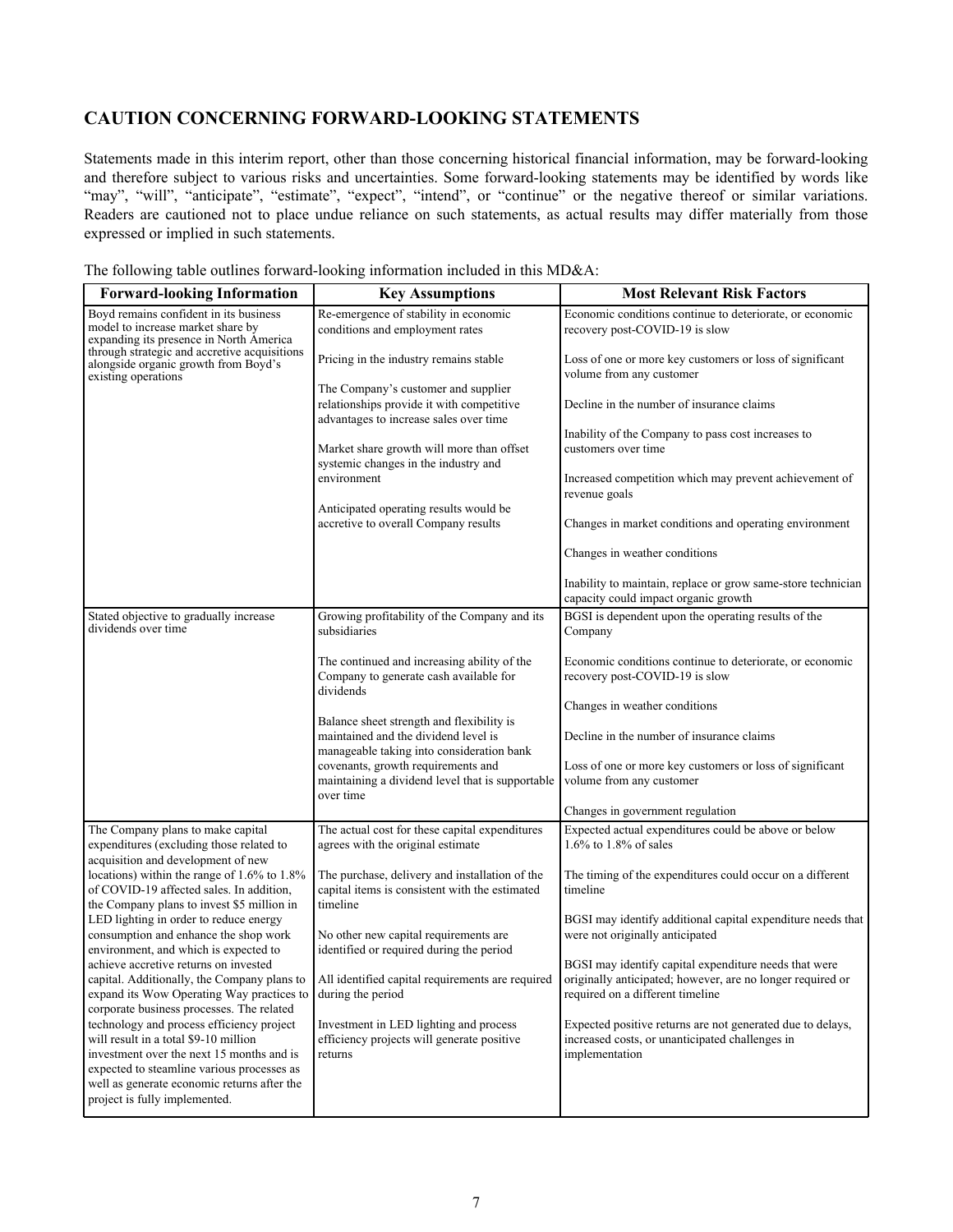We caution that the foregoing table contains what BGSI believes are the material forward-looking statements and is not exhaustive. Therefore when relying on forward-looking statements, investors and others should refer to the "Risk Factors" section of BGSI's Annual Information Form, the "Business Risks and Uncertainties" and other sections of our Management's Discussion and Analysis and our other periodic filings with Canadian securities regulatory authorities. All forward-looking statements presented herein should be considered in conjunction with such filings.

#### **NON-GAAP FINANCIAL MEASURES**

#### **EBITDA AND ADJUSTED EBITDA**

Earnings before interest, taxes, depreciation and amortization ("EBITDA") is not a calculation defined in International Financial Reporting Standards ("IFRS"). EBITDA should not be considered an alternative to net (loss) earnings in measuring the performance of BGSI, nor should it be used as an exclusive measure of cash flow. BGSI reports EBITDA and Adjusted EBITDA because it is a key measure that management uses to evaluate performance of the business and to reward its employees. EBITDA is also a concept utilized in measuring compliance with debt covenants. EBITDA and Adjusted EBITDA are measures commonly reported and widely used by investors and lending institutions as an indicator of a company's operating performance and ability to incur and service debt, and as a valuation metric. While EBITDA is used to assist in evaluating the operating performance and debt servicing ability of BGSI, investors are cautioned that EBITDA and Adjusted EBITDA as reported by BGSI may not be comparable in all instances to EBITDA as reported by other companies.

CPA Canada's Canadian Performance Reporting Board defined Standardized EBITDA to foster comparability of the measure between entities. Standardized EBITDA represents an indication of an entity's capacity to generate income from operations before taking into account management's financing decisions and costs of consuming tangible and intangible capital assets, which vary according to their vintage, technological age and management's estimate of their useful life. Accordingly, Standardized EBITDA comprises sales less operating expenses before finance costs, capital asset amortization and impairment charges, and income taxes. Adjusted EBITDA is calculated to exclude items of an unusual nature that do not reflect normal or ongoing operations of BGSI and which should not be considered in a valuation metric or should not be included in assessment of ability to service or incur debt. Included in this category of adjustments prior to January 1, 2020 are the fair value adjustments to exchangeable Class A common shares, the fair value adjustments to unit based payment obligations, and the fair value adjustments to the non-controlling interest call liability / put option. Subsequent to January 1, 2020, included in this category of adjustments are the fair value adjustments to the non-controlling interest call liability / put option. These items are adjustments that did not have any cash impact on BGSI or the Fund. Also included as an adjustment to EBITDA are acquisition and transaction costs and fair value adjustments to contingent consideration, which do not relate to the current operating performance of the business units but are typically costs incurred to expand operations. Prior to the adoption of IFRS 16, *Leases* on January 1, 2019, lease expenses were included in operating expenses and were thereby included in the calculation of both Standardized and Adjusted EBITDA. On adoption of IFRS 16*, Leases* on January 1, 2019, lease expenses are no longer included in operating expenses. In 2019, these amounts were deducted in arriving at Adjusted EBITDA to enhance comparability with the prior period. Beginning January 1, 2020, these amounts are no longer deducted in arriving at Adjusted EBITDA. From time to time, BGSI may make other adjustments to its Adjusted EBITDA for items that are not expected to recur.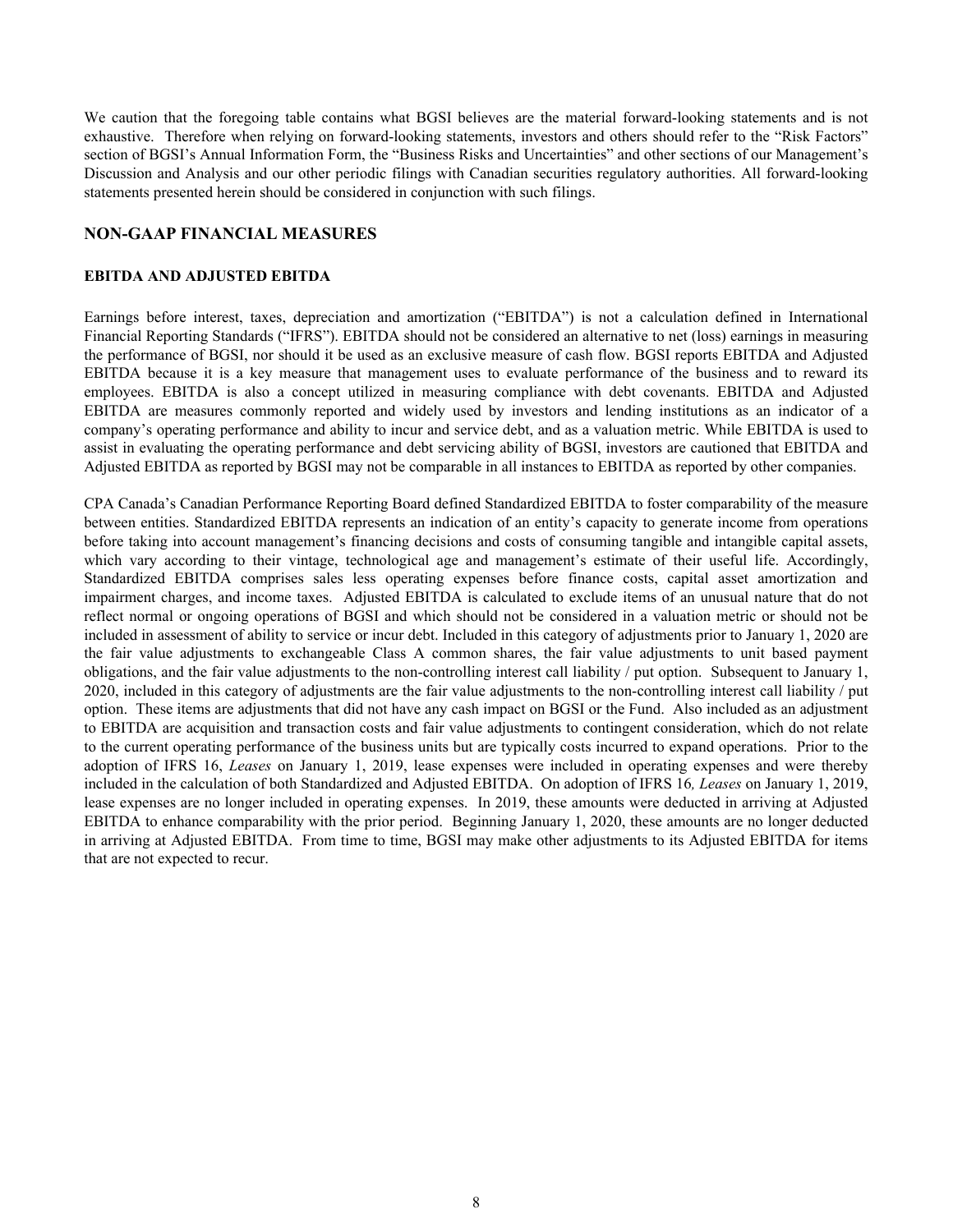The following is a reconciliation of BGSI's net (loss) earnings to Standardized EBITDA and Adjusted EBITDA:

#### **ADJUSTED EBITDA**

|                                               | <b>Three Months Ended</b><br><b>June 30,</b> |           | <b>Six Months Ended</b><br><b>June 30,</b> |              |      |         |  |  |
|-----------------------------------------------|----------------------------------------------|-----------|--------------------------------------------|--------------|------|---------|--|--|
| <i>(thousands of Canadian dollars)</i>        | 2020                                         | 2019      |                                            | 2020         | 2019 |         |  |  |
| Net (loss) earnings<br>Add:                   | \$<br>$(7,059)$ \$                           | 13,739 \$ |                                            | 15,596 \$    |      | 35,128  |  |  |
| Finance costs                                 | 13,005                                       | 10,480    |                                            | 24,203       |      | 18,409  |  |  |
| Income tax (recovery) expense                 | (2,094)                                      | 7,533     |                                            | 5,093        |      | 14,568  |  |  |
| Depreciation of property, plant and equipment | 12,694                                       | 10,015    |                                            | 24,249       |      | 19,090  |  |  |
| Depreciation of right of use assets           | 25,973                                       | 22,475    |                                            | 50,963       |      | 43,479  |  |  |
| Amortization of intangible assets             | 6,380                                        | 5,724     |                                            | 12,486       |      | 10,542  |  |  |
| <b>Standardized EBITDA</b>                    | \$<br>48,899 \$                              | 69,966 \$ |                                            | 132,590 \$   |      | 141,216 |  |  |
| Add (less):                                   |                                              |           |                                            |              |      |         |  |  |
| Fair value adjustments                        | (95)                                         | 8,689     |                                            | $(3,155)$ \$ |      | 14,502  |  |  |
| Acquisition and transaction costs             | 378                                          | 1,444     |                                            | $1,164$ \$   |      | 2,703   |  |  |
| Adjusted EBITDA                               | \$<br>49,182                                 | 80,099    | S                                          | 130,599 \$   |      | 158,421 |  |  |

Note: On adoption of IFRS 16, *Leases* on January 1, 2019, lease payments were deducted in arriving at Adjusted EBITDA to enhance comparability with prior period. Beginning January 1, 2020, these amounts are no longer being adjusted out in calculating Adjusted EBITDA and the comparative amounts have been restated for comparability with the current period.

#### **ADJUSTED NET (LOSS) EARNINGS**

In addition to Standardized EBITDA and Adjusted EBITDA, BGSI believes that certain users of financial statements are interested in understanding net (loss) earnings excluding certain fair value adjustments and other items of an unusual or infrequent nature that do not reflect normal or ongoing operations of the Company. This can assist these users in comparing current results to historical results that did not include such items. The following is a reconciliation of BGSI's net (loss) earnings to adjusted net (loss) earnings:

| (thousands of Canadian dollars, except unit and per unit<br>(amounts) | <b>Three Months Ended</b><br><b>June 30,</b> |            | <b>Six Months Ended</b><br><b>June 30,</b> |            |  |  |
|-----------------------------------------------------------------------|----------------------------------------------|------------|--------------------------------------------|------------|--|--|
|                                                                       | 2020                                         | 2019       | 2020                                       | 2019       |  |  |
| S<br>Net (loss) earnings<br>Add:                                      | $(7,059)$ \$                                 | 13,739 \$  | 15,596 \$                                  | 35,128     |  |  |
| Fair value adjustments (non-taxable)                                  | (95)                                         | 8,689      | (3,155)                                    | 14,502     |  |  |
| Acquisition and transaction costs (net of tax)                        | 280                                          | 1,069      | 861                                        | 2,000      |  |  |
| Adjusted net (loss) earnings<br>S                                     | $(6,874)$ \$                                 | 23,497 \$  | 13,302 \$                                  | 51,630     |  |  |
| Weighted average number of shares/units                               | 20,860,546                                   | 19.869.620 | 20,533,870                                 | 19,831,434 |  |  |
| S<br>Adjusted net (loss) earnings per share/unit                      | $(0.33)$ \$                                  | 1.18S      | 0.65 S                                     | 2.60       |  |  |

Note: On adoption of IFRS 16, *Leases* on January 1, 2019, lease payments, associated finance costs and depreciation of right of use assets (net of tax) were deducted in arriving at adjusted net earnings to enhance comparability with prior period. Beginning January 1, 2020, these amounts are no longer being adjusted out in calculating adjusted net earnings and the comparative amounts have been restated for comparability with the current period.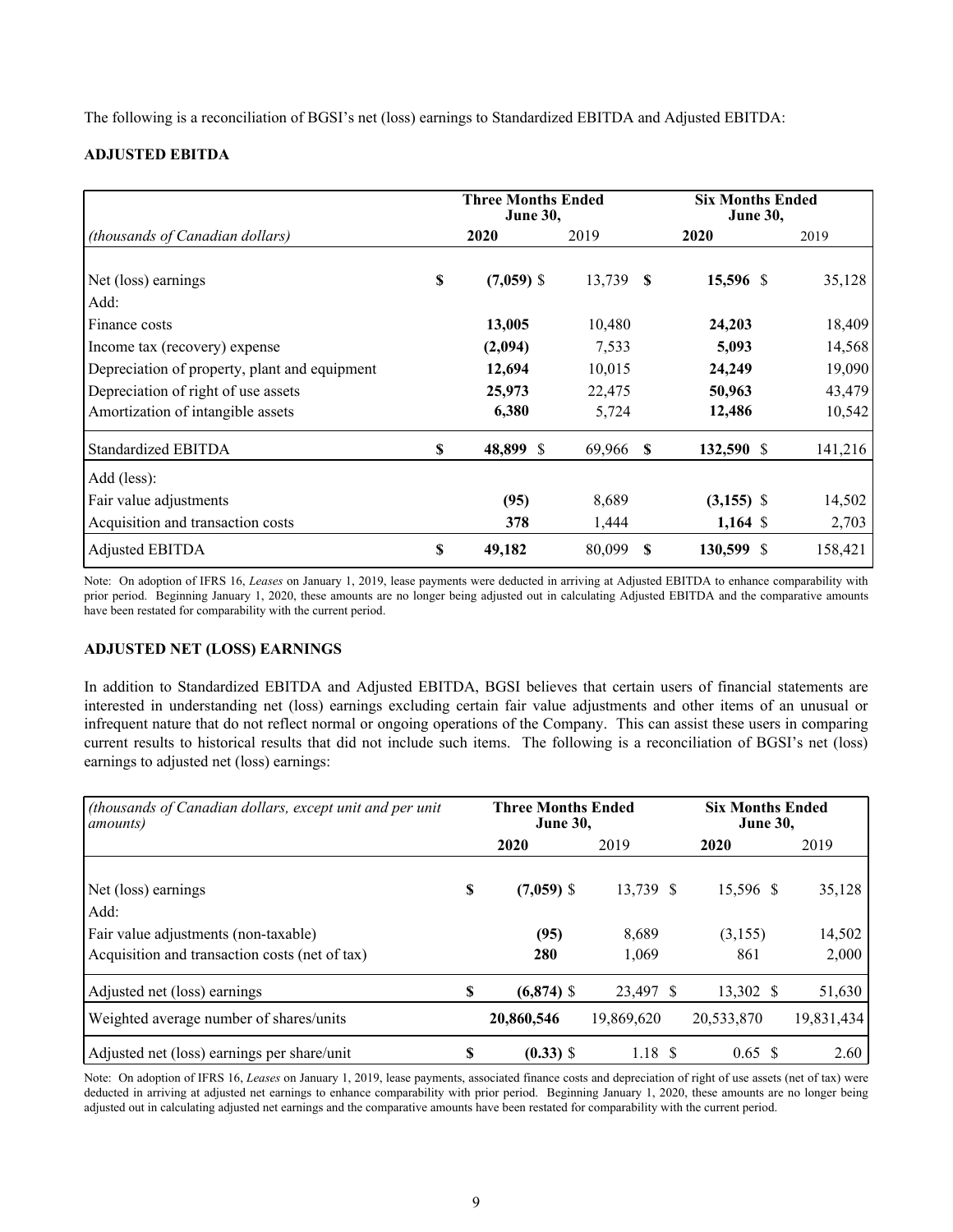### **Dividends and Distributions**

Until December 31, 2019, the Fund and BGHI made monthly distributions, in accordance with their distribution policies, to unitholders of the Fund and dividends to Class A common shareholders of BGHI of record on the last day of each month, payable on or about the last business day of the following month. The amount of cash distributed by the Fund was equal to the pro rata share of interest or principal repayments received on the Notes and distributions received on or in respect of the Class I common shares of the Company held by the Fund, after deducting expenses of the Fund and any cash redemptions of the Fund during the period. The amount of cash distributed by BGHI was equal to the pro rata share of dividends received on or in respect of the Class II common shares of the Company held by BGHI, after deducting expenses of BGHI. All dividends paid or allocated to unitholders of the Fund or Class A shareholders of BGHI are considered to be eligible dividends for Canadian income tax purposes.

For the quarter ended June 30, 2020, on June 17, 2020, BGSI declared a quarterly dividend to shareholders of record on June 30, 2020. The dividend was paid on July 29, 2020. Dividends paid to shareholders of BGSI are considered to be eligible dividends for Canadian income tax purposes.

Dividends to shareholders of BGSI were declared and paid as follows:

|                | (thousands of Canadian dollars, except per share amounts) |                    |                           |
|----------------|-----------------------------------------------------------|--------------------|---------------------------|
| Record date    | Payment date                                              | Dividend per Share | <b>Dividend</b><br>amount |
| March 31, 2020 | April 28, 2020                                            | 0.1380             | 2,788                     |
| June 30, 2020  | July 29, 2020                                             | 0.1380             | 2,963                     |
|                |                                                           | 0.2760             | 5,751                     |

Distributions to unitholders of the Fund and dividends to the BGHI shareholders were declared and paid as follows:

|                   | (thousands of Canadian dollars, except per unit/share amounts) |   |                                                      |                               |                           |
|-------------------|----------------------------------------------------------------|---|------------------------------------------------------|-------------------------------|---------------------------|
| Record date       | Payment date                                                   |   | Distribution per Unit /<br><b>Dividend per Share</b> | <b>Distribution</b><br>amount | <b>Dividend</b><br>amount |
| January 31, 2019  | February 26, 2019                                              | S | $0.0450$ \$                                          | 891 \$                        | 10                        |
| February 28, 2019 | March 27, 2019                                                 |   | 0.0450                                               | 892                           | 10                        |
| March 31, 2019    | April 26, 2019                                                 |   | 0.0450                                               | 894                           | 9                         |
| April 30, 2019    | May 29, 2019                                                   |   | 0.0450                                               | 894                           | 10                        |
| May 31, 2019      | June 26, 2019                                                  |   | 0.0450                                               | 894                           | 10                        |
| June 30, 2019     | July 29, 2019                                                  |   | 0.0450                                               | 895                           | 9                         |
|                   |                                                                |   | 0.2700 S                                             | 5,360 \$                      | 58                        |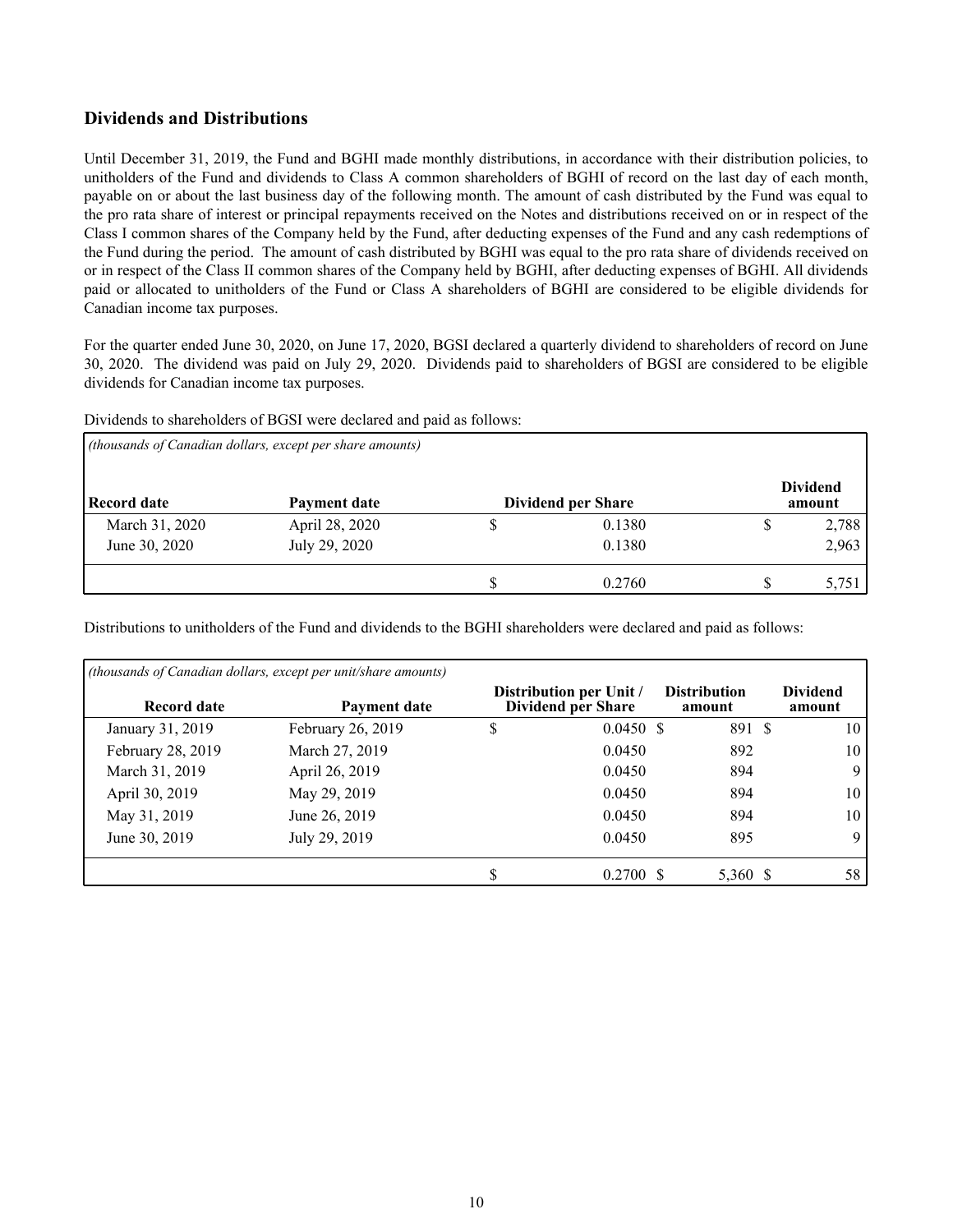### **RESULTS OF OPERATIONS**

Results of operations, including sales, profitability and cash flows for the second quarter of 2020 were negatively impacted by the business slow down caused by the COVID-19 pandemic that began in mid-March of 2020.

| <b>Results of Operations</b>                             |          |                             |         |           |                           |           |
|----------------------------------------------------------|----------|-----------------------------|---------|-----------|---------------------------|-----------|
| (thousands of Canadian dollars, except per unit amounts) |          |                             |         |           |                           |           |
|                                                          |          | Three months ended June 30, |         |           | Six months ended June 30, |           |
|                                                          | 2020     | % change                    | 2019    | 2020      | % change                  | 2019      |
| Sales - Total                                            | 426,473  | (25.5)                      | 572,505 | 1,054,823 | (6.7)                     | 1,130,402 |
| Same-store sales - Total<br>(excluding foreign exchange) | 378,528  | (33.0)                      | 565,019 | 896,212   | (17.0)                    | 1,079,228 |
| Gross margin %                                           | 46.8     | 2.0                         | 45.9    | 45.6      |                           | 45.6      |
| Operating expense %                                      | 35.3     | 10.7                        | 31.9    | 33.2      | 5.1                       | 31.6      |
| Adjusted EBITDA $^{(1)}$                                 | 49,182   | (38.6)                      | 80,099  | 130,599   | (17.6)                    | 158,421   |
| Acquisition and transaction costs                        | 378      | (73.8)                      | 1,444   | 1,164     | (56.9)                    | 2,703     |
| Depreciation and amortization                            | 45,047   | 17.9                        | 38,214  | 87,698    | 20.0                      | 73,111    |
| Fair value adjustments                                   | (95)     | (101.1)                     | 8,689   | (3, 155)  | (121.8)                   | 14,502    |
| Finance costs                                            | 13,005   | 24.1                        | 10,480  | 24,203    | 31.5                      | 18,409    |
| Income tax (recovery) expense                            | (2,094)  | (127.8)                     | 7,533   | 5,093     | (65.0)                    | 14,568    |
| Adjusted net (loss) earnings $^{(1)}$                    | (6, 874) | (129.3)                     | 23,497  | 13,302    | (74.2)                    | 51,630    |
| Adjusted net (loss) earnings per share/unit $(1)$        | (0.33)   | (127.9)                     | 1.18    | 0.65      | (75.0)                    | 2.60      |
| Net (loss) earnings                                      | (7,059)  | (151.4)                     | 13,739  | 15,596    | (55.6)                    | 35,128    |
| Basic (loss) earnings per<br>share/unit                  | (0.34)   | (149.3)                     | 0.69    | 0.76      | (57.1)                    | 1.77      |
| Diluted (loss) earnings per<br>share/unit                | (0.34)   | (154.0)                     | 0.63    | 0.76      | (52.2)                    | 1.59      |

Note: On adoption of IFRS 16, *Leases* on January 1, 2019, lease payments, associated finance costs and depreciation of right of use assets (net of tax) were deducted in arriving at adjusted net earnings and adjusted net earnings per unit, to enhance comparability with prior period. Lease payments were also deducted in arriving at adjusted EBITDA during 2019, to enhance comparability with prior period. Beginning January 1, 2020, these amounts are no longer being adjusted out in calculating adjusted EBITDA, adjusted net earnings and adjusted net earnings per share, and the comparative amounts have been restated for comparability with the current period.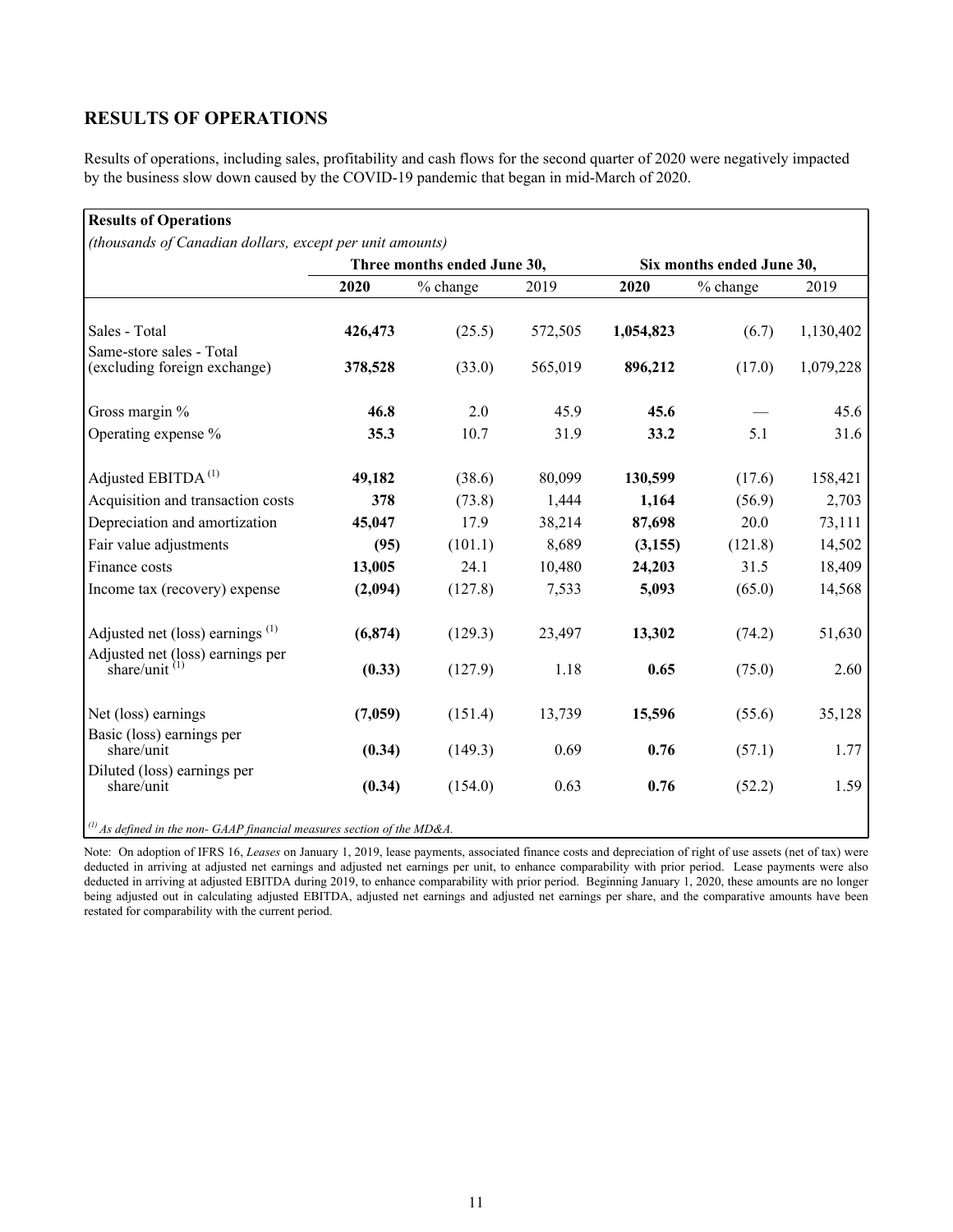### **2nd Quarter Comparison - Three months ended June 30, 2020 vs. 2019**

#### **Sales**

*Sales* totaled \$426.5 million for the three months ended June 30, 2020, a decrease of \$146.0 million or 25.5% when compared to the same period of 2019. The decrease in sales was the result of the following:

- Same-store sales excluding foreign exchange decreased \$186.5 million or 33.0% and increased \$12.2 million due to the translation of same-store sales at a higher U.S. dollar exchange rate. Same-store sales excluding foreign exchange decreased 33.0% on a days adjusted basis, recognizing the same number of selling and production days in the U.S. and Canada in the second quarter of 2020 and 2019. Same-store sales in Canada were significantly lower than same-store sales in the U.S. during the second quarter of 2020, which reflects the much slower economic reopening in Canada when compared to the U.S.
- \$30.4 million of incremental sales were generated from 79 new locations that were not in operation for the full comparative period.
- Sales were affected by the closure of under-performing facilities which decreased sales by \$2.1 million.

Same-store sales are calculated by including sales for locations and businesses that have been in operation for the full comparative period.

### **Gross Profit**

*Gross Profit* was \$199.6 million or 46.8% of sales for the three months ended June 30, 2020, compared to \$262.8 million or 45.9% of sales for the same period in 2019. Gross profit decreased primarily as a result of lower sales due to the impact of the COVID-19 pandemic when compared to the prior period. The gross margin percentage improved as a result of higher labor margins and a higher mix of retail glass sales. The recognition of the Canada Emergency Wage Subsidy ("CEWS") of approximately \$2.2 million helped mitigate incremental COVID-19 labor costs and also contributed to the gross margin improvement.

#### **Operating Expenses**

*Operating Expenses* for the three months ended June 30, 2020 decreased \$32.3 million to \$150.4 million from \$182.7 million for the same period of 2019. Excluding the impact of foreign currency translation which increased operating expenses by approximately \$4.7 million, expenses decreased \$27.6 million from 2019. The decrease in operating expenses was primarily the result of COVID-19 related cost reductions such as staffing reductions, salary and other compensation adjustments, and reductions to other variable expenses. In addition to amounts recorded to offset applicable wages recorded in cost of sales, operating expenses benefited from the CEWS of approximately \$2.5 million, which helped mitigate incremental COVID-19 indirect wage costs, recorded as an offset to applicable wages. Closed locations lowered operating expenses by \$1.0 million.

Operating expenses as a percentage of sales were 35.3% for the three months ended June 30, 2020, which compared to 31.9% for the same period in 2019. The increase as a percentage of sales was primarily due to the negative impact of the COVID-19 pandemic. While many operating expenses were managed in relation to the decline in sales, certain expenses, such as benefits, which were extended to staff that was temporarily laid off as well as certain costs that could not be reduced, such as property taxes and utility costs, increased as a percentage of sales.

#### **Acquisition and Transaction Costs**

*Acquisition and Transaction Costs* for the three months ended June 30, 2020 were \$0.4 million compared to \$1.4 million recorded for the same period of 2019. The costs relate to various acquisitions, including acquisitions from prior periods, as well as other completed or potential acquisitions. Acquisition and transaction costs decreased due to the pause on closing and funding of acquisitions during the second quarter of 2020.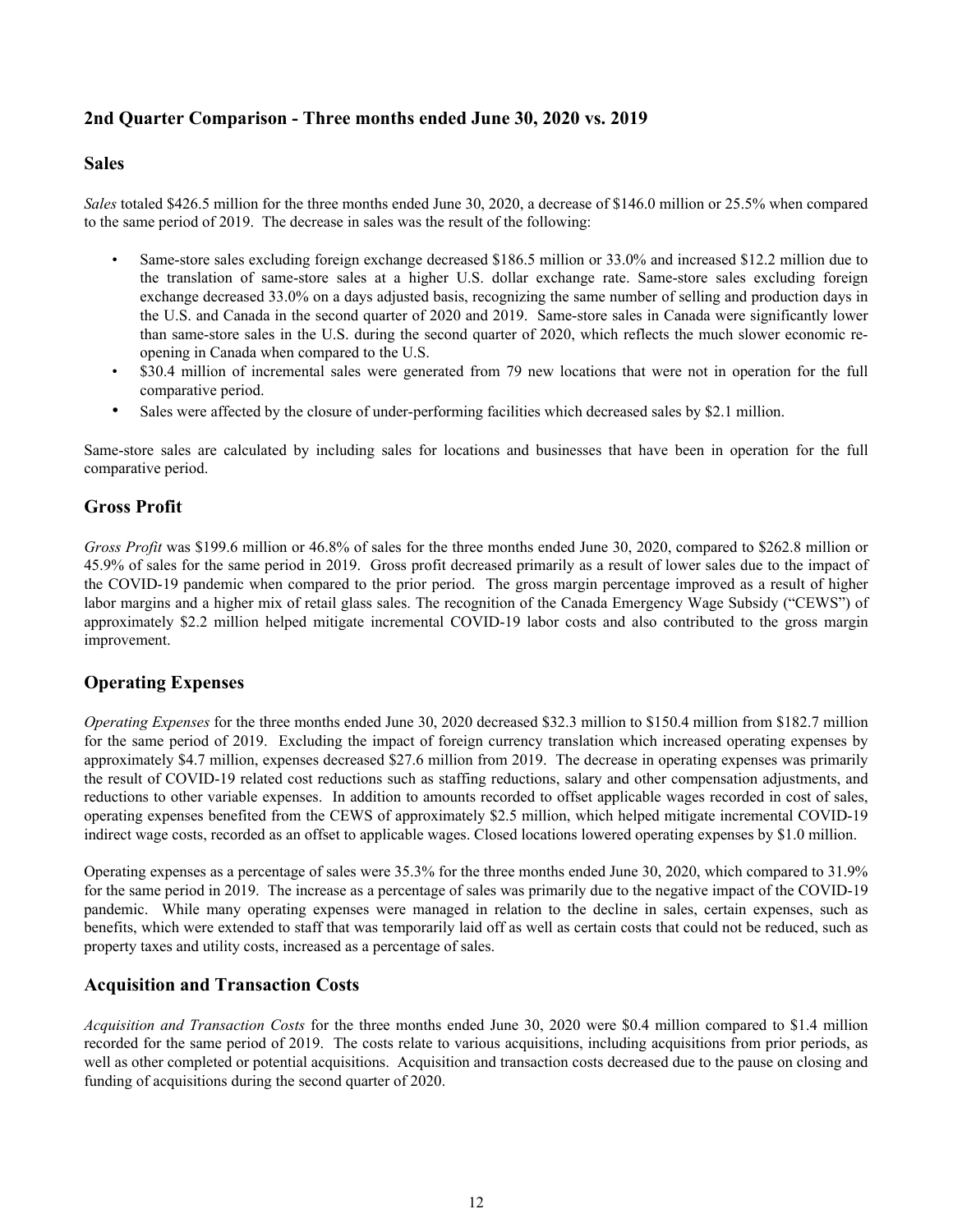### **Adjusted EBITDA**

*Earnings before interest, income taxes, depreciation and amortization, adjusted for the non-controlling interest call liability / put option and contingent consideration, as well as acquisition and transaction costs and the 2019 impact of fair value adjustments related to the exchangeable share liability and unit option liability ("Adjusted EBITDA")<sup>1</sup>* for the three months ended June 30, 2020 totaled \$49.2 million or 11.5% of sales compared to Adjusted EBITDA of \$80.1 million or 14.0% of sales in the same period of the prior year. The \$30.9 million decrease was primarily due to the impact of the COVID-19 pandemic, including operating expenses that could not be mitigated.

### **Depreciation and Amortization**

*Depreciation* related to property, plant and equipment totaled \$12.7 million or 3.0% of sales for the three months ended June 30, 2020, an increase of \$2.7 million when compared to the \$10.0 million or 1.7% of sales recorded in the same period of the prior year. The increase in depreciation expense was primarily due to acquisition growth as well as investments in capital equipment.Depreciation as a percentage of sales increased due to the impact of COVID-19 on sales.

*Depreciation* related to right of use assets totaled \$26.0 million, or 6.1% of sales for the three months ended June 30, 2020, as compared to \$22.5 million or 3.9% of sales for the same period of the prior year. The increase in depreciation expense was primarily due to acquisition growth. Depreciation as a percentage of sales increased due to the impact of COVID-19 on sales.

*Amortization* of intangible assets for the three months ended June 30, 2020 totaled \$6.4 million or 1.5% of sales, an increase of \$0.7 million when compared to the \$5.7 million or 1.0% of sales expensed for the same period in the prior year. The increase is primarily the result of the addition of new intangible assets from acquisition growth. Amortization as a percentage of sales increased due to the impact of COVID-19 on sales.

### **Fair Value Adjustments**

*Fair Value Adjustment to Non-controlling Interest Call Liability* resulted in no amount being recorded as a non-cash expense (recovery) for the three months ended June 30, 2020 compared to a non-cash recovery of \$1.1 million in the same period of the prior year. During the second quarter of 2020, BGSI exercised its call option to acquire the non-controlling interest portion of the glass business, resulting in a non-controlling interest call liability valued using the formula provided for under the Gerber Glass LLC Company Agreement. On July 31, 2020, the call option transaction to acquire the 21.16% noncontrolling interest in Gerber Glass LLC held by a member of the U.S. management team was completed, and BGSI acquired the 21.16% non-controlling interest in Gerber Glass LLC.

*Fair Value Adjustment to Contingent Consideration* resulted in a non-cash recovery of \$0.1 million for the three months ended June 30, 2020 compared to a non-cash recovery of \$0.03 million in the same period of the prior year. Contingent consideration is impacted by changes to the estimated payment due to sellers based on the acquisition meeting predetermined earnings targets during specified periods subsequent to the acquisition date.

### **Finance Costs**

*Finance Costs* of \$13.0 million or 3.0% of sales for the three months ended June 30, 2020 increased from \$10.5 million or 1.8% of sales for the same period of the prior year. The increase in finance costs was primarily due to increased borrowing under the credit facility. Out of an abundance of caution during the uncertainty created by the COVID-19 pandemic, Boyd fully drew on the credit facilities near the end of March, other than under the swing line credit facilities and an accordion feature.

<sup>&</sup>lt;sup>1</sup> As defined in the non-GAAP financial measures section of the MD&A.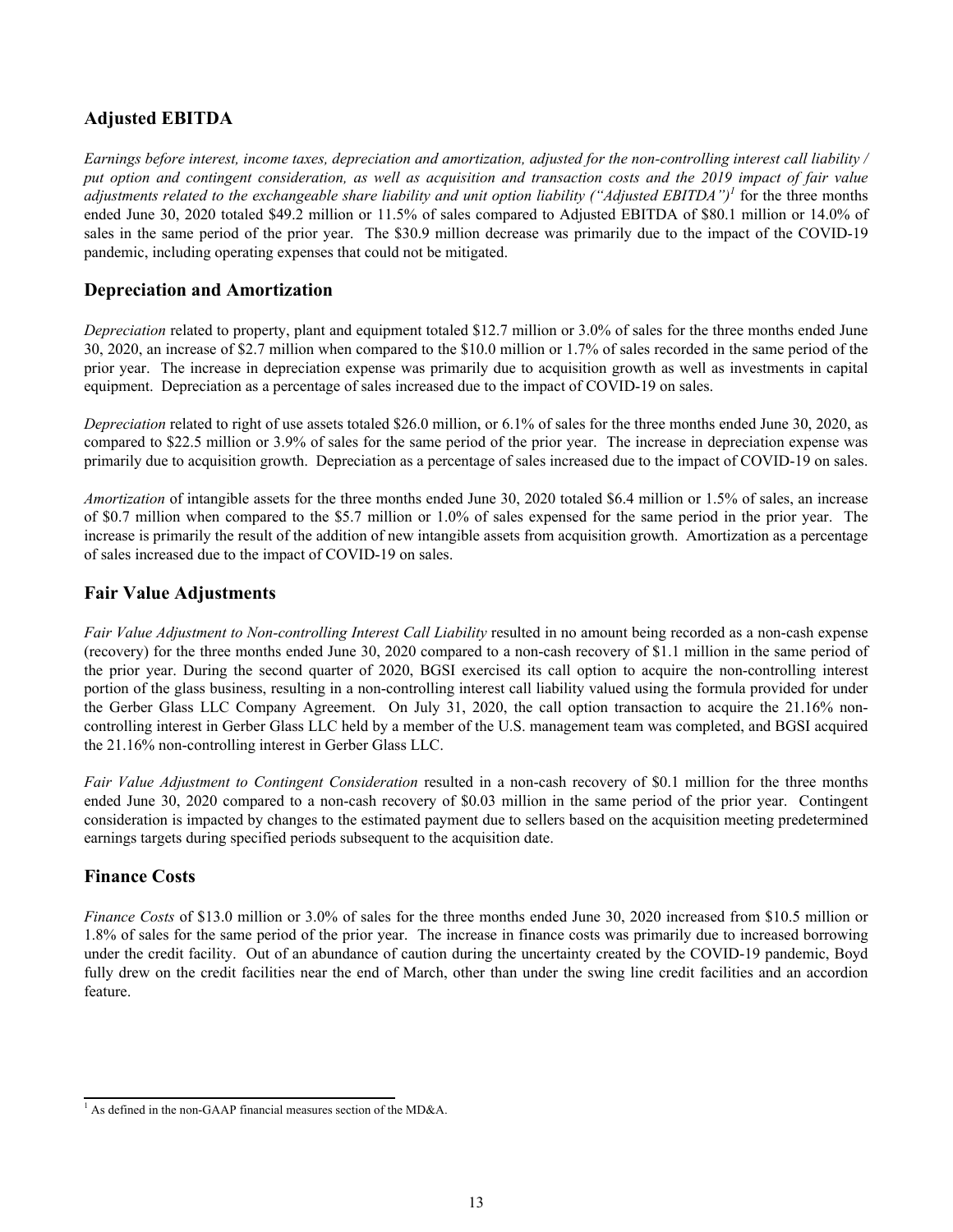### **Income Taxes**

*Current and Deferred Income Tax Recovery* of \$2.1 million for the three months ended June 30, 2020 compared to an expense of \$7.5 million for the same period of the prior year. Income tax expense continues to be impacted by permanent differences, which impact the tax computed on accounting income.

### **Net (Loss) Earnings and (Loss) Earnings Per Share/Unit**

*Net Loss* for the three months ended June 30, 2020 was \$7.1 million or (1.7)% of sales compared to net earnings of \$13.7 million or 2.4% of sales in the same period of the prior year. The net loss amount in 2020 was impacted by a recovery on the fair value adjustments to financial instruments of \$0.1 million, and acquisition and transaction costs of \$0.3 million (net of tax). After adjusting for fair value and other unusual items, Adjusted net  $loss<sup>2</sup>$  for the second quarter of 2020 was \$6.9 million, or (1.6)% of sales. This compares to Adjusted net earnings of \$23.5 million or 4.1% of sales in the same period of 2019. The decrease in the Adjusted net (loss) earnings for the period is the result of negative impacts of the COVID-19 pandemic, as well as the fixed nature of depreciation and amortization expenses and increased financing costs incurred with respect to the temporary drawdown of credit facilities.

*Basic Loss Per Share* was \$0.34 per share for the three months ended June 30, 2020 compared to basic earnings per unit of \$0.69 for the second quarter of 2019. The decrease in basic earnings per share/unit is primarily attributed to the impact of the COVID-19 pandemic. Diluted loss per share was \$0.34 for the three months ended June 30, 2020 compared to diluted earnings per unit of \$0.63 for the second quarter of 2019. Adjusted net loss per share was \$0.33 compared to adjusted net earnings per unit of \$1.18 for second quarter of 2019. The decrease in adjusted net (loss) earnings per share/unit is primarily attributed to the impact of the COVID-19 pandemic.

### **Year-to-date Comparison - Six months ended June 30, 2020 vs. 2019**

### **Sales**

*Sales* totaled \$1,054.8 million for the six months ended June 30, 2020 a decrease of \$75.6 million or 6.7% when compared to the same period of 2019. The decrease in sales was the result of the following:

- Same-store sales excluding foreign exchange decreased \$183.0 million or 17.0%, partially offset by an increase of \$16.3 million due to the translation of same-store sales at a higher U.S. dollar exchange rate. The decrease in samestore sales percentage was negatively impacted by the business slow down caused by the COVID-19 pandemic that began in mid-March of 2020. Both Canada and the U.S. benefited from an additional selling and production day during the first six months of 2020.
- \$95.1 million of incremental sales were generated from 120 new locations that were not in operation for the full comparative period.
- Sales were affected by the closure of under-performing facilities which decreased sales by \$4.0 million.

Same-store sales are calculated by including sales for locations and businesses that have been in operation for the full comparative period.

### **Gross Profit**

*Gross Profit* was \$480.9 million or 45.6% of sales for the six months ended June 30, 2020 compared to \$515.7 million or 45.6% of sales for the same period in 2019. Gross profit decreased primarily as a result of the negative impact of the COVID-19 pandemic. The gross margin percentage was improved by a higher mix of retail glass sales and the recognition of the CEWS, offset by fluctuations in DRP pricing, as well as lower parts margins.

 $2^2$  As defined in the non-GAAP financial measures section of the MD&A.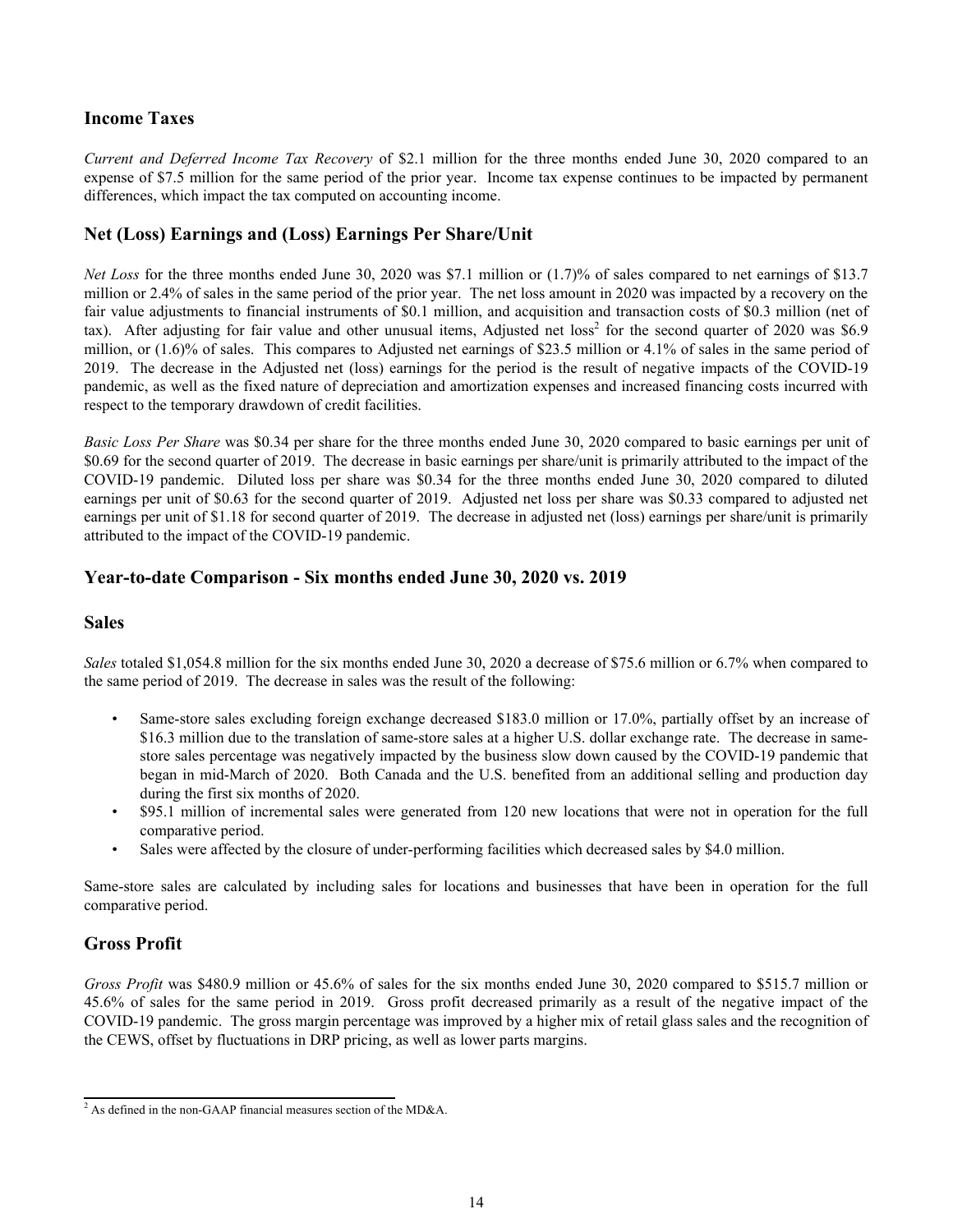### **Operating Expenses**

*Operating Expenses* for the six months ended June 30, 2020 decreased \$7.0 million to \$350.3 million from \$357.3 million for the same period of 2019. The decrease in operating expenses was primarily the result of COVID-19 related cost reductions such as staffing reductions, salary and other compensation adjustments, and reductions to other variable expenses. Operating expenses benefited from the CEWS, recorded as an offset to applicable indirect wages. Excluding the impact of foreign currency translation which increased operating expenses by approximately \$6.5 million, expenses decreased \$13.5 million from 2019. Closed locations lowered operating expenses by \$1.7 million.

Operating expenses as a percentage of sales were 33.2% for the six months ended June 30, 2020, which compared to 31.6% for the same period in 2019. The increase as a percentage of sales was primarily due to the negative impact of the COVID-19 pandemic. While many operating expenses were managed in relation to the decline in sales, certain expenses, such as benefits which were extended to staff that was temporarily laid off as well as certain costs that could not be reduced, such as property taxes and utility costs, increased as a percentage of sales.

### **Acquisition and Transaction Costs**

*Acquisition and Transaction Costs* for the six months ended June 30, 2020 were \$1.2 million compared to \$2.7 million recorded for the same period of 2019. The costs relate to various acquisitions, including acquisitions from prior periods, as well as other completed or potential acquisitions. Acquisition and transaction costs decreased due to the pause on closing and funding of acquisitions during the second quarter of 2020.

### **Adjusted EBITDA**

*Earnings before interest, income taxes, depreciation and amortization, adjusted for the non-controlling interest call liability / put option and contingent consideration, as well as acquisition and transaction costs and the 2019 impact of fair value adjustments related to the exchangeable share liability and unit option liability ("Adjusted EBITDA")* for the six months ended June 30, 2020 totaled \$130.6 million or 12.4% of sales compared to Adjusted EBITDA of \$158.4 million or 14.0% of sales in the same period of the prior year. The \$27.8 million decrease was primarily the result of the business slow down caused by the COVID-19 pandemic, including operating expenses that could not be mitigated. Changes in U.S. dollar exchange rates in 2020 increased Adjusted EBITDA by \$2.5 million.

### **Depreciation and Amortization**

*Depreciation* related to property, plant and equipment totaled \$24.2 million or 2.3% of sales for the six months ended June 30, 2020, an increase of \$5.1 million when compared to the \$19.1 million or 1.7% of sales recorded in the same period of the prior year. The increase in depreciation expense was primarily due to acquisition growth as well as investments in capital equipment in prior periods. Depreciation as a percentage of sales increased due to the impact of COVID-19 on sales.

*Depreciation* related to right of use assets totaled \$51.0 million, or 4.8% of sales for the six months ended June 30, 2020, as compared to \$43.5 million or 3.8% of sales for the same period of the prior year. The increase in depreciation expense was primarily due to acquisition growth in prior periods. Depreciation as a percentage of sales increased due to the impact of COVID-19 on sales.

*Amortization* of intangible assets for the six months ended June 30, 2020 totaled \$12.5 million or 1.2% of sales, an increase of \$2.0 million when compared to the \$10.5 million or 0.9% of sales expensed for the same period in the prior year. The increase is primarily the result of the addition of new intangible assets from recent acquisitions. Amortization as a percentage of sales increased due to the impact of COVID-19 on sales.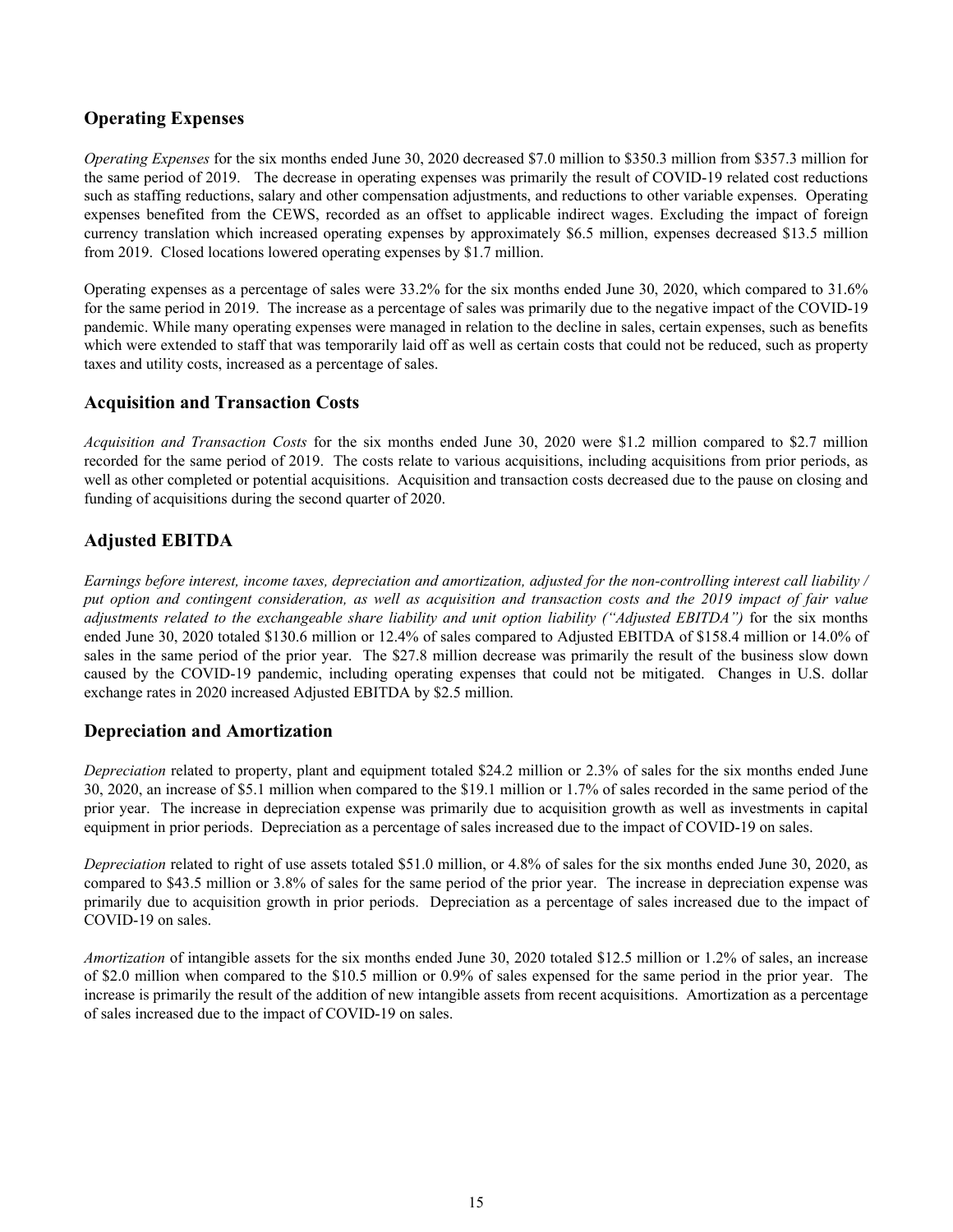### **Fair Value Adjustments**

*Fair Value Adjustment to Non-controlling Interest Call Liability / Put Option* resulted in a non-cash recovery of \$3.5 million for the six months ended June 30, 2020 compared to a non-cash recovery of \$3.6 million in the same period of the prior year. The Glass America non-controlling interest call liability transaction was completed on January 31, 2019, with no fair value adjustment recorded during the period ended June 30, 2019. During the second quarter of 2020, BGSI exercised its call option to acquire the remaining non-controlling interest portion of the glass business, resulting in a non-controlling interest call liability valued using the formula provided for under the Gerber Glass LLC Company Agreement. On July 31, 2020, the call option transaction to acquire the 21.16% non-controlling interest in Gerber Glass LLC held by a member of the U.S. management team was completed, and BGSI acquired the 21.16% non-controlling interest in Gerber Glass LLC.

*Fair Value Adjustment to Contingent Consideration* resulted in a non-cash expense of \$0.4 million for the six months ended June 30, 2020 compared to a non-cash recovery of \$0.2 million in the same period of the prior year. Contingent consideration is impacted by changes to the estimated payment due to sellers based on the acquisition meeting predetermined earnings targets during specified periods subsequent to the acquisition date.

### **Finance Costs**

*Finance Costs* of \$24.2 million or 2.3% of sales for the six months ended June 30, 2020 increased from \$18.4 million or 1.6% of sales for the same period of the prior year. The increase in finance costs was primarily due to increased borrowing under the credit facility. Out of an abundance of caution during the uncertainty created by the COVID-19 pandemic, Boyd fully drew on the credit facilities near the end of March, other than under the swing line credit facilities and an accordion feature. During the first quarter, finance costs related to the unamortized deferred financing costs of \$0.4 million were expensed as the revolving credit facility was amended and restated.

### **Income Taxes**

*Current and Deferred Income Tax Expense* of \$5.1 million for the six months ended June 30, 2020 compared to an expense of \$14.6 million for the same period of the prior year. Income tax expense continues to be impacted by permanent differences, which impact the tax computed on accounting income. During the first quarter of 2019, a permanent difference on the completion of the call option transaction reduced income tax expense.

### **Net Earnings and Earnings Per Share/Unit**

*Net Earnings* for the six months ended June 30, 2020 was \$15.6 million or 1.5% of sales compared to \$35.1 million or 3.1% of sales in the same period of the prior year. The net earnings amount in 2020 was positively impacted by fair value adjustments to financial instruments of \$3.2 million, which were primarily due to the decrease in the EBITDA amount on which the calculation of the call liability is based, and acquisition and transaction costs of \$0.9 million (net of tax). After adjusting for fair value and other unusual items, Adjusted net earnings for the first six months of 2020 was \$13.3 million, or 1.3% of sales. This compares to Adjusted net earnings of \$51.6 million or 4.6% of sales in the same period of 2019. The decrease in the Adjusted net earnings for the period is the result of the negative impact of the COVID-19 pandemic.

*Basic Earnings Per Share* was \$0.76 per share for the six months ended June 30, 2020 compared to basic earnings per unit of \$1.77 for the same period of 2019. The decrease in basic earnings per share is primarily attributed to the impact of the COVID-19 pandemic. Diluted earnings per share was \$0.76 for the six months ended June 30, 2020 compared to diluted earnings per unit of \$1.59 for the same period of 2019. Adjusted net earnings per share was \$0.65 compared to adjusted net earnings per unit of \$2.60 for the same period of 2019. The decrease in adjusted net earnings per share is primarily attributed to the negative impact of the COVID-19 pandemic.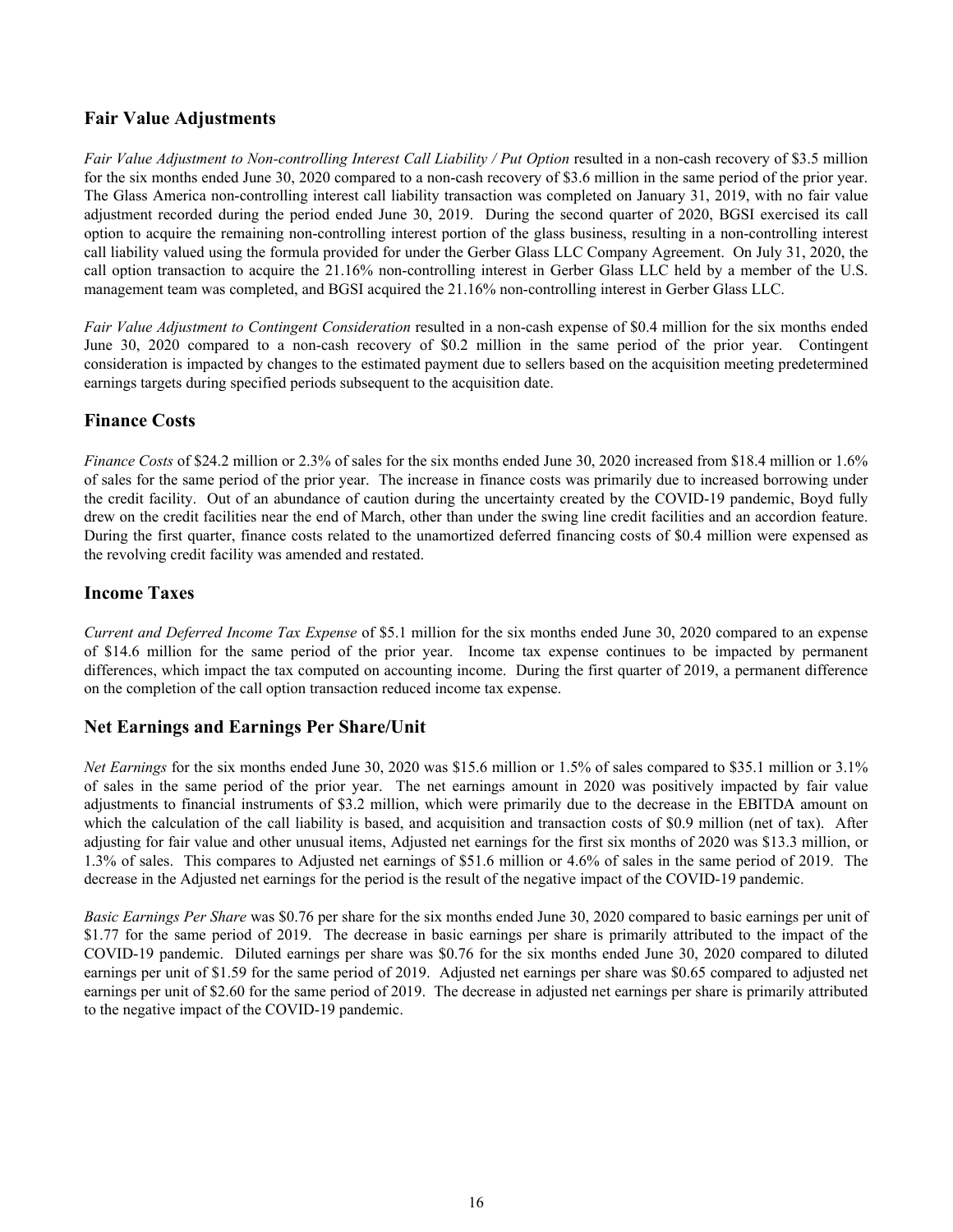| <b>Summary of Quarterly Results</b>                                  |                                                                          |              |   |            |  |                    |  |            |  |                  |  |                    |            |         |
|----------------------------------------------------------------------|--------------------------------------------------------------------------|--------------|---|------------|--|--------------------|--|------------|--|------------------|--|--------------------|------------|---------|
| (in thousands of Canadian dollars,<br>except per share/unit amounts) |                                                                          | 2020 Q2      |   | 2020 O1    |  | 2019 Q4            |  | 2019 Q3    |  | 2019 Q2          |  | 2019 O1            | 2018 Q4    | 2018 Q3 |
| Sales                                                                | \$                                                                       | 426,473      | S | 628,350 \$ |  | 585,966 \$         |  | 566,957 \$ |  | 572,505 \$       |  | 557,897 \$         | 495,131 \$ | 459,564 |
| Adjusted EBITDA, pre IFRS 16,<br>Leases basis $(1)$                  |                                                                          | N/A          |   | $N/A$ \$   |  | 56,430 \$          |  | 50,656 \$  |  | 54,335 \$        |  | 54,175 \$          | 47,563 \$  | 41,203  |
| Adjusted EBITDA <sup>(1)</sup>                                       | \$                                                                       | 49,182 \$    |   | 81,417 \$  |  | 84,053 \$          |  | 77,398 \$  |  | 80,099 \$        |  | 78,322             | N/A        | N/A     |
| Net (loss) earnings                                                  | \$                                                                       | $(7,059)$ \$ |   | 22,655 \$  |  | 14,253 \$          |  | 14,766 \$  |  | 13,739 \$        |  | 21,389 \$          | 29,904 \$  | 16,571  |
| Basic (loss) earnings per share/unit                                 | -S                                                                       | $(0.34)$ \$  |   | 1.12S      |  | 0.72S              |  | 0.74S      |  | 0.69 S           |  | 1.08 <sup>°</sup>  | 1.52S      | 0.84    |
| Diluted (loss) earnings per<br>share/unit                            | \$                                                                       | $(0.34)$ \$  |   | 0.95S      |  | $0.72 \text{ }$ \$ |  | 0.74S      |  | $0.63 \text{ S}$ |  | 0.95 S             | 1.19S      | 0.75    |
| Adjusted net (loss) earnings <sup>(1)</sup>                          | \$                                                                       | $(6,874)$ \$ |   | 20,177 \$  |  | 23,786 \$          |  | 20,651 \$  |  | 23,497 \$        |  | 28,134 \$          | 23,174 \$  | 20,403  |
| Adjusted net (loss) earnings per<br>share/unit $(1)$                 | \$                                                                       | $(0.33)$ \$  |   | 1.00S      |  | 1.20S              |  | 1.04S      |  | 1.18S            |  | $1.42 \text{ }$ \$ | 1.17S      | 1.04    |
|                                                                      | $(1)$ As defined in the non-GAAP financial measures section of the MD&A. |              |   |            |  |                    |  |            |  |                  |  |                    |            |         |

Note: On adoption of IFRS 16, *Leases* on January 1, 2019, lease payments, associated finance costs and depreciation of right of use assets (net of tax) were deducted in arriving at adjusted net earnings to enhance comparability with prior period. Lease payments were also deducted in arriving at Adjusted EBITDA during 2019, to enhance comparability with prior period. Beginning January 1, 2020, these amounts are no longer being adjusted out in calculating adjusted EBITDA, adjusted net earnings and the comparative amounts have been restated for comparability with the current period.

### **LIQUIDITY AND CAPITAL RESOURCES**

Cash flow from operations, together with cash on hand and unutilized credit available on existing credit facilities are expected to be sufficient to meet operating requirements, capital expenditures and dividends. At June 30, 2020, BGSI had cash, net of outstanding deposits and cheques, held on deposit in bank accounts totaling \$510.2 million (December 31, 2019 - \$35.5 million). A significant increase in the cash balance as at June 30, 2020 is the result of draws on the revolving credit facility made out of an abundance of caution during the uncertainty created by the COVID-19 pandemic, to better position the Company to withstand the uncertain impact of the economic downturn, as well as proceeds received on the offering completed on May 14, 2020. The net working capital ratio (current assets divided by current liabilities) was 1.74:1 at June 30, 2020 (December 31, 2019 – 0.57:1).

At June 30, 2020, BGSI had total debt outstanding, net of cash, of \$708.7 million compared to \$949.9 million at March 31, 2020, \$893.2 million at December 31, 2019, \$895.0 million at September 30, 2019 and \$804.3 million at June 30, 2019. Debt, net of cash, increased when compared to December 31, 2019 as a result of draws on the revolving credit facility and seller notes used to fund acquisitions. Debt, net of cash, decreased when compared to March 31, 2020 as a result of the proceeds received on the offering completed on May 14, 2020.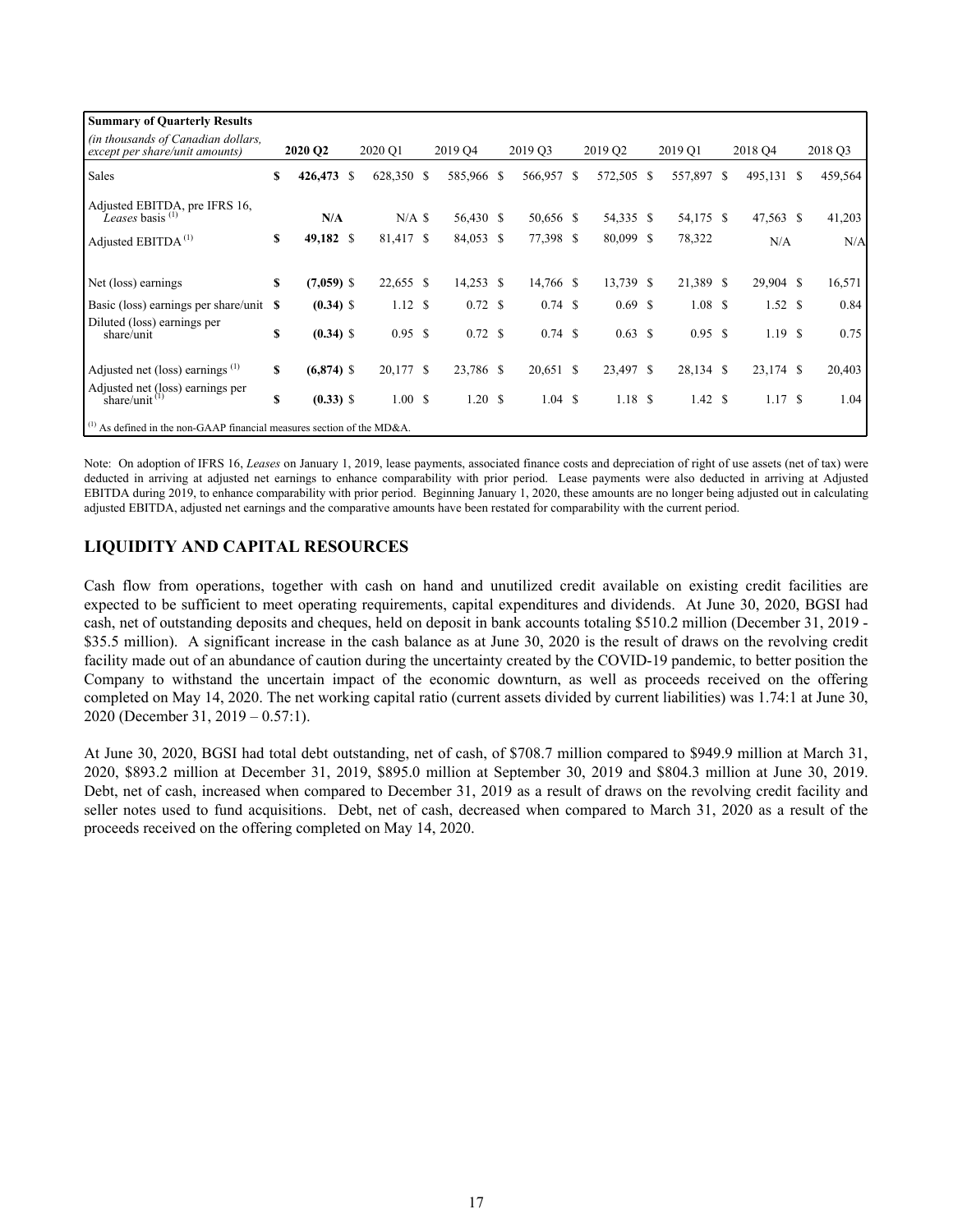| Total debt, net of cash                                                                                                                    |    |                         |  |                       |  |                       |  |                       |  |                     |
|--------------------------------------------------------------------------------------------------------------------------------------------|----|-------------------------|--|-----------------------|--|-----------------------|--|-----------------------|--|---------------------|
| (thousands of Canadian dollars)                                                                                                            |    | <b>June 30,</b><br>2020 |  | March $31$ ,<br>2020  |  | December 31,<br>2019  |  | September 30,<br>2019 |  | June $30$ .<br>2019 |
| Revolving credit facility<br>(net of financing costs)                                                                                      | S  | 433,511 \$              |  | 713,656 \$            |  | 339,185 \$            |  | 343,176 \$            |  | 288,928             |
| Term Loan A (net of financing costs)                                                                                                       |    | 169,827                 |  | 176,789               |  |                       |  |                       |  |                     |
| Seller notes <sup>(1)</sup>                                                                                                                |    | 76,961                  |  | 85,426                |  | 76,084                |  | 75,174                |  | 70,185              |
| Total debt before lease liabilities                                                                                                        | \$ | 680,299 \$              |  | 975,871 \$            |  | 415,269 \$            |  | 418,350 \$            |  | 359,113             |
| Cash                                                                                                                                       |    | 510,197                 |  | 576,493               |  | 35,468                |  | 41,068                |  | 46,296              |
| Total debt, net of cash<br>before lease liabilities<br>Lease liabilities                                                                   | \$ | $170,102$ \$<br>538,591 |  | 399,378 \$<br>550,501 |  | 379,801 \$<br>513,373 |  | 377,282 \$<br>517,735 |  | 312,817<br>491,523  |
| Total debt, net of cash                                                                                                                    | S  | 708,693 \$              |  | 949,879 \$            |  | 893,174 \$            |  | 895,017 \$            |  | 804,340             |
| $\binom{11}{2}$ Seller notes are loans granted to the Company by the sellers of businesses related to the acquisition of those businesses. |    |                         |  |                       |  |                       |  |                       |  |                     |

Subsequent to the end of the second quarter of 2020, a repayment of the revolving credit facility was made in the amount of \$167.5 million U.S.

### **Operating Activities**

Cash flow generated from operations, before considering working capital changes, was \$43.9 million for the three months ended June 30, 2020 compared to \$74.6 million in the same period of 2019.

In the second quarter of 2020, changes in working capital items provided net cash of \$16.0 million compared with \$7.7 million in the same period of 2019. Increases and decreases in accounts receivable, inventory, prepaid expenses, income taxes, accounts payable and accrued liabilities are significantly influenced by timing of collections and expenditures.

Cash flow generated from operations before considering working capital changes, was \$135.1 million for the six months ended June 30, 2020 compared to \$146.0 million for the same period in 2019.

For the six months ended June 30, 2020, changes in working capital items provided net cash of \$17.0 million compared with providing \$2.6 million in the same period of 2019. Increases and decreases in accounts receivable, inventory, prepaid expenses, income taxes, accounts payable and accrued liabilities are significantly influenced by timing of collections and expenditures.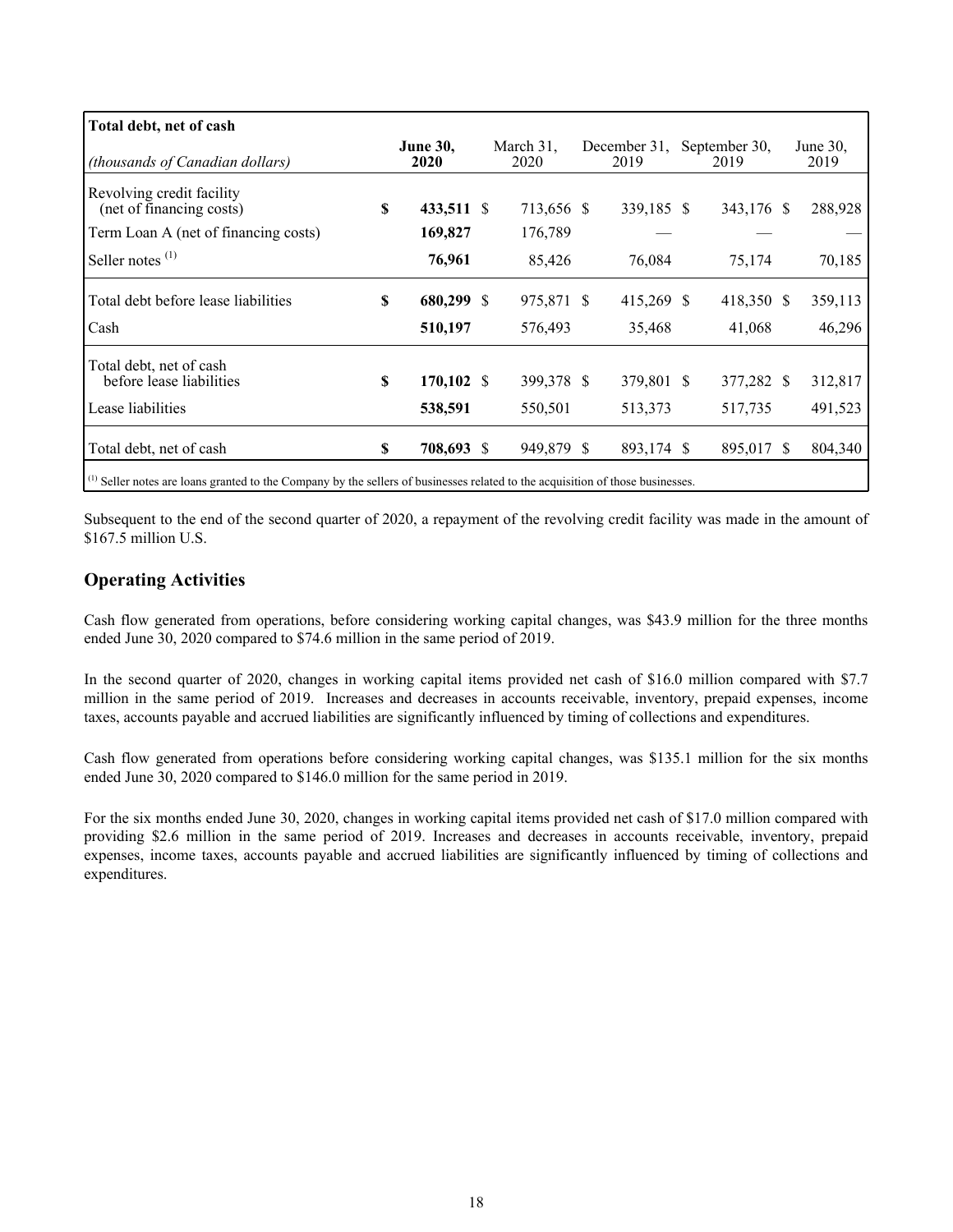#### **Financing Activities**

Cash used in financing activities totaled \$82.2 million for the three months ended June 30, 2020 compared to cash used in financing activities of \$42.9 million during the same period of the prior year. During the second quarter of 2020, cash was used to repay draws as well as long-term debt associated with seller notes in the amount of \$263.7 million and to fund interest costs on long-term debt of \$7.0 million. Cash used by financing activities included \$24.5 million in repayments of lease liabilities and cash used to fund interest costs on lease liabilities of \$5.8 million. Cash was also used to pay dividends of \$2.8 million. In the second quarter of 2020, the Company completed a bought deal financing, resulting in gross proceeds of \$231.5 million, as well as the payment of \$9.8 million in issue costs. During the second quarter of 2019, cash was provided by draws of the revolving credit facility in the amount of \$20.0 million, offset by cash used to repay draws as well as longterm debt associated with seller notes in the amount of \$28.5 million and cash used to fund interest costs on long-term debt of \$4.8 million. Cash used by financing activities included \$21.2 million used to repay lease liabilities and cash used to fund interest costs on lease liabilities of \$5.6 million. Cash was also used to pay distribution and dividends totaling \$2.7 million.

Cash provided by financing activities totaled \$399.8 million for the six months ended June 30, 2020 compared to cash used in financing activities of \$15.7 million for the same period of the prior year. During 2020, cash was provided by draws of the revolving credit facility in the amount of \$691.4 million offset by cash used to repay draws as well as long-term debt associated with seller notes in the amount of \$433.9 million and to fund interest costs on long-term debt of \$12.4 million. Cash used by financing activities included \$48.5 million in repayments of lease liabilities and cash used to fund interest costs on lease liabilities of \$11.7 million. Cash was also used to pay distributions and dividends of \$3.7 million. During 2020, the Company completed a corporate conversion as well as a bought deal financing, resulting in gross proceeds on the offering of \$231.5 million, as well as the payment of \$11.0 million in issue costs. The Company also amended the revolving credit facility, resulting in the payment of \$1.9 million of financing costs. During 2019, cash was provided by draws of the revolving credit facility in the amount of \$100.2 million offset by cash used to repay draws as well as long-term debt associated with seller notes in the amount of \$37.7 million and to fund interest costs on long-term debt of \$7.4 million. Cash used by financing activities included \$41.1 million used to repay lease liabilities and cash used to fund interest costs on lease liabilities of \$10.9 million. Cash was also used to pay distributions to unitholders and dividends to Class A common shareholders totaling \$5.4 million. In the first quarter of 2019, the Company completed the call option transaction and paid \$13.2 million to acquire the non-controlling interest in Glass America LLC.

#### **Debt Financing**

On March 17, 2020, the Company entered into a third amended and restated credit agreement, increasing the revolving credit facility to \$550 million U.S., with an accordion feature which can increase the facility to a maximum of \$825 million U.S (the "revolving credit facility", or the "facility"). The revolving credit facility is accompanied by a new seven-year fixed-rate Term Loan A in the amount of \$125 million U.S. at an interest rate of 3.455%. The revolving credit facility is with a syndicate of Canadian and U.S. banks and is secured by the shares and assets of the Company as well as guarantees by BGSI, BGIF, BGHI, and subsidiaries, while Term Loan A is with one of the syndicated banks. The interest rate for draws on the revolving credit facility are based on a pricing grid of BGSI's ratio of total funded debt to EBITDA as determined under the credit agreement. The Company can draw the facility in either the U.S. or in Canada, in either U.S. or Canadian dollars. The Company can make draws in tranches as required. Tranches bear interest only and are not repayable until the maturity date but can be voluntarily repaid at any time. The Company has the ability to choose the base interest rate between Prime, Bankers Acceptances ("BA"), U.S. Prime or London Inter Bank Offer Rate ("LIBOR"). The total syndicated facility includes a swing line up to a maximum of \$10.0 million U.S. in Canada and \$30.0 million U.S. in the U.S. At June 30, 2020, the Company has drawn \$220.0 million U.S. (December 31, 2019 - \$158.3 million U.S.) and \$135.0 million Canadian (December 31, 2019 - \$134.0 million) on the revolving credit facility and \$125.0 million U.S. (December 31, 2019 - \$nil) on the Term Loan A.

Under the revolving credit facility, the Company is subject to certain financial covenants which must be maintained to avoid acceleration of the termination of the credit agreement. The financial covenants require BGSI to maintain a senior funded debt to EBITDA ratio of less than 3.50 and an interest coverage ratio of greater than 2.75. For four quarters following a material acquisition, the senior funded debt to EBITDA ratio may be increased to less than 4.00. For purposes of covenant calculations, property lease payments are deducted from EBITDA. During the second quarter of 2020, the Company has amended certain financial covenants under the revolving credit facility to provide additional covenant headroom, further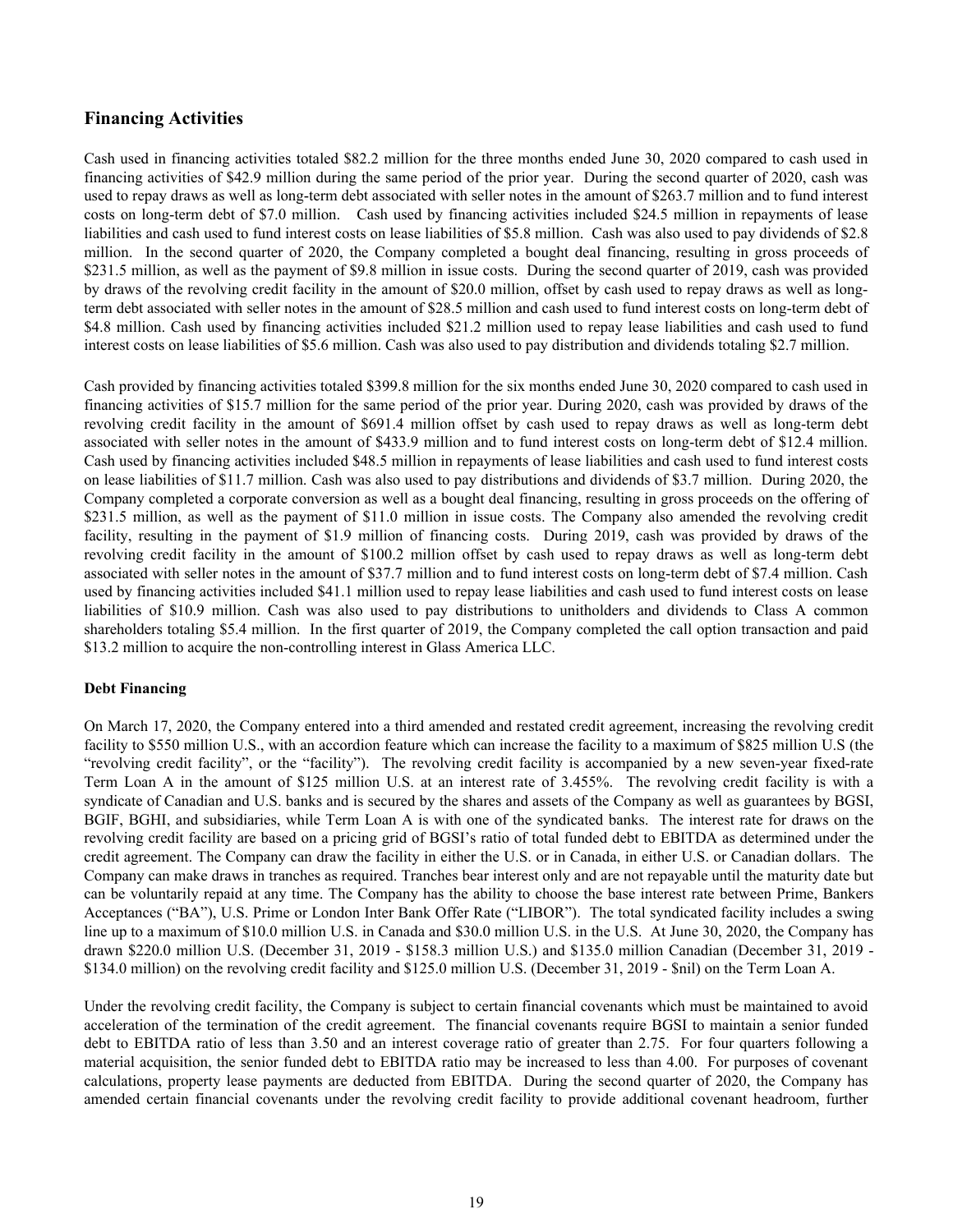enhancing the Company's financial flexibility. While the Company has not breached any covenants, this amendment is intended to prevent the effects of the COVID-19 pandemic from distorting the covenant calculations and distracting the Company or its lenders from the prudent management of the business over the quarters ahead. The amendments include a suspension to Boyd's requirement to comply with its leverage and interest coverage covenants from July 1, 2020 to December 30, 2020, as well as to provide more flexibility in the calculation of such covenants beginning with the second quarter of 2020 and through the second quarter of 2021. Effective July 1, 2020 to June 30, 2021 inclusive, for the purposes of testing any financial covenants on a trailing twelve month period, the Company will be permitted to replace the EBITDA for the second and third quarters of 2020 with the EBITDA for the second and third quarters of 2019. In addition, the senior funded debt to EBITDA ratio will be increased to no greater than 4.00 to June 30, 2020. From December 31, 2020 to June 29, 2021, the senior funded debt to EBITDA ratio will be no greater than 3.75. For four quarters following a material acquisition during the December 31, 2020 to June 29, 2021 timeframe, the senior debt to EBITDA ratio may be increased to no greater than 4.00. During the suspension period, the Company is required to meet a minimum liquidity covenant of \$150 million U.S., which, given the Company's cash position and undrawn facilities, is not expected to be burdensome.

The Company supplements its debt financing by negotiating with sellers in certain acquisitions to provide financing to the Company in the form of term notes. The notes payable to sellers are typically at favorable interest rates and for terms of one to 15 years. This source of financing is another means of supporting BGSI's growth, at a relatively low cost. During the second quarter of 2020, BGSI entered into no new seller notes. During the six months ended June 30, 2020, BGSI entered into two new seller notes for an aggregate amount of \$6.9 million.

#### **Shareholders' Capital**

On January 2, 2020, BGSI announced the completion of the conversion of the Fund from an income trust to a public corporation, pursuant to the plan of Arrangement under the *Canada Business Corporations Act*. As a result of the Arrangement, Fund unitholders and Boyd Group Holdings Inc. ("BGHI") Class A common shareholders received one BGSI common share in exchange for each Fund unit and BGHI Class A common share held by them.

On May 14, 2020, BGSI closed its previously announced bought deal financing consisting of 1,265,000 shares at a price of \$183.00 per share, with net proceeds of the offering to fund potential future acquisition opportunities once the impact of COVID-19 is better understood, as well as to further strengthen the Company's balance sheet through either holding cash or debt repayment, and for general corporate purposes.

#### **Investing Activities**

Cash used in investing activities totaled \$22.9 million and \$66.5 million for the three months ended June 30, 2020 and the six months ended June 30, 2020, respectively. This compares to \$44.5 million and \$149.2 million used in the prior periods, respectively. The investing activity in both periods related primarily to new location growth that occurred during these periods.

#### **Acquisitions and Development of Businesses**

Since the beginning of 2020, the Company has added 20 collision locations as follows:

| Date             | Location                             | Previously operated as      |
|------------------|--------------------------------------|-----------------------------|
| January 2, 2020  | Parksville, BC                       | Crashpad Collision Services |
| January 6, 2020  | Williamsville, NY                    | $n/a$ intake center         |
| January 17, 2020 | Littleton, CO                        | $n/a$ start-up              |
| March 6, 2020    | Indiana & Michigan, $(14$ locations) | Vision Collision            |
| March 13, 2020   | Waukesha, WI                         | Nagel Auto Body             |
| March 23, 2020   | Saanichton, BC                       | Maysa Ventures Ltd.         |
| July 13, 2020    | Kingston, ON                         | $n/a$ intake center         |

The Company completed the acquisition or start-up of 73 locations from the beginning of 2019 until the second quarter reporting date of August 13, 2019.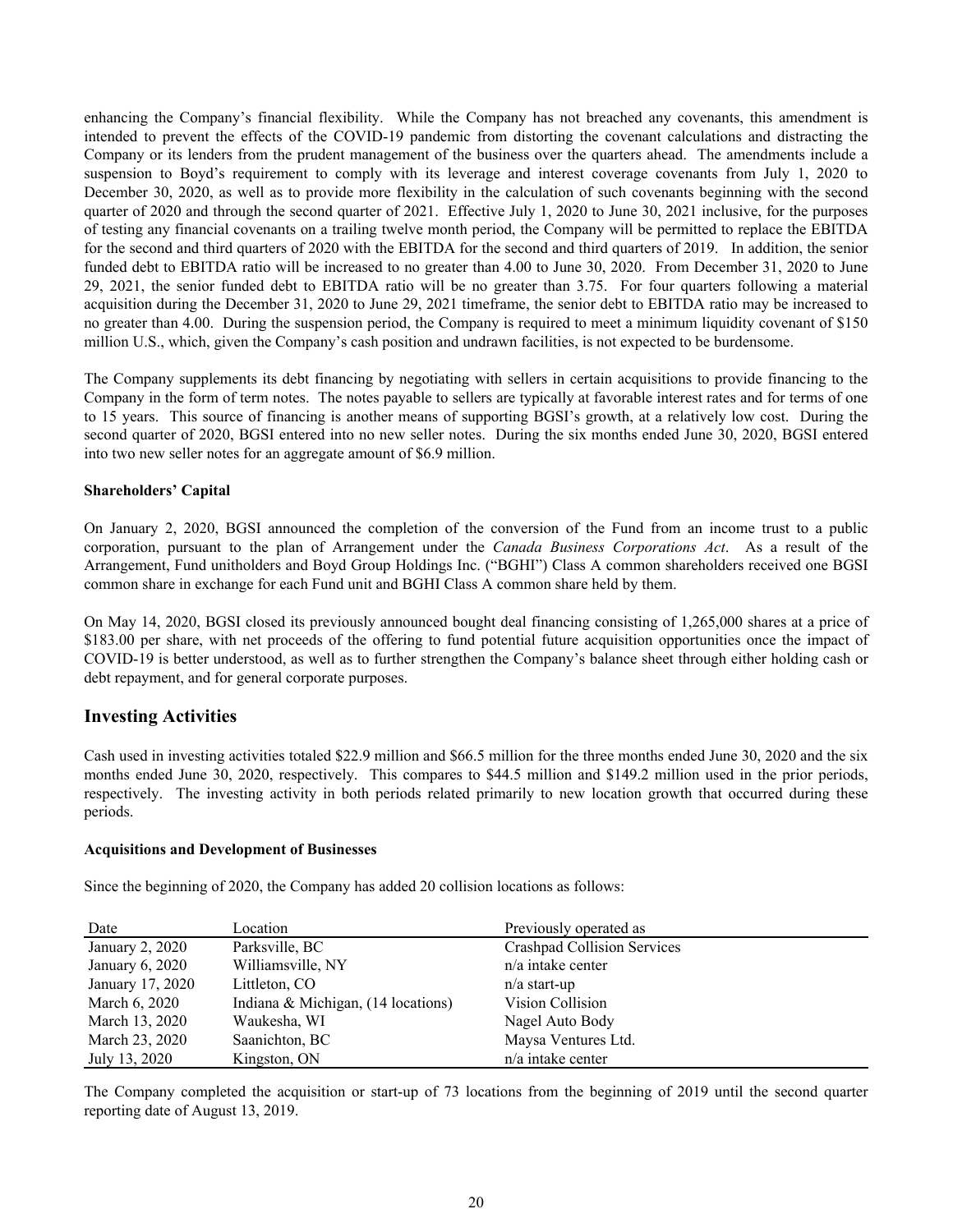#### **Capital Expenditures**

Although most of Boyd's repair facilities are leased, funds are required to ensure facilities are properly repaired and maintained to ensure the Company's physical appearance communicates Boyd's standard of professional service and quality. The Company's need to maintain its facilities and upgrade or replace equipment, signage, computers, software and vehicles forms part of the annual cash requirements of the business. The Company manages these expenditures by annually reviewing and determining its capital budget needs and then authorizing major expenditures throughout the year based upon individual business cases. Excluding expenditures related to acquisition and development, those funded through leases, and the investment in LED lighting, the Company spent approximately \$7.8 million or 1.8% of sales on capital expenditures during the second quarter of 2020, compared to \$6.4 million or 1.1% of sales during the same period of 2019. During the first six months of 2020, excluding expenditures related to acquisition and development, those funded through leases, and the investment in LED lighting, the Company spent approximately \$15.5 million, or 1.5% of sales on capital expenditures, compared to \$14.1 million or 1.2% of sales during the same period of 2019.

The Company has resumed its capital investment plans and plans to make cash capital expenditures, excluding those related to acquisition and development of new locations, within the range of 1.6% and 1.8% of COVID-19 affected sales. In addition to these capital expenditures, the Company plans to invest \$5 million in LED lighting in order to reduce energy consumption and enhance the shop work environment. This investment will not only provide environmental and social benefits but also achieve accretive returns on invested capital. During the six months ended June 30, 2020, the Company has spent approximately \$2.9 million on LED lighting. Additionally, the Company plans to expand its Wow Operating Way practices to corporate business processes. The related technology and process efficiency project will result in a total \$9-10 million investment over the next 15 months and will also be expected to streamline various processes as well as generate economic returns after the project is fully implemented. This initiative began in the third quarter of 2020. While the Company temporarily paused on these planned investments when the COVID-19 pandemic initially began to impact the business, the impacts of the COVID-19 pandemic have become clearer and the impact on the Company has begun to stabilize.

#### **LEGAL PROCEEDINGS**

Neither BGSI, nor any of its subsidiaries are involved in any legal proceedings which are material in any respect.

### **RELATED PARTY TRANSACTIONS**

Boyd has not entered into any new related party transactions beyond the items disclosed in the 2019 annual report, except for the completion of the call option transaction to acquire the 21.16% non-controlling interest in Gerber Glass LLC held by a member of the U.S. management team whereby BGSI acquired the 21.16% non-controlling interest in Gerber Glass LLC subsequent to the end of the second quarter of 2020.

### **CRITICAL ACCOUNTING ESTIMATES**

The preparation of financial statements that present fairly the financial position, financial condition and results of operations requires that BGSI make estimates and assumptions that affect the reported amounts of assets and liabilities, the disclosure of contingent assets and liabilities at the balance sheet date and reported amounts of revenues and expenses during the reporting period. Actual results could differ materially from these estimates.

The critical accounting estimates are substantially unchanged from those identified in the 2019 annual MD&A.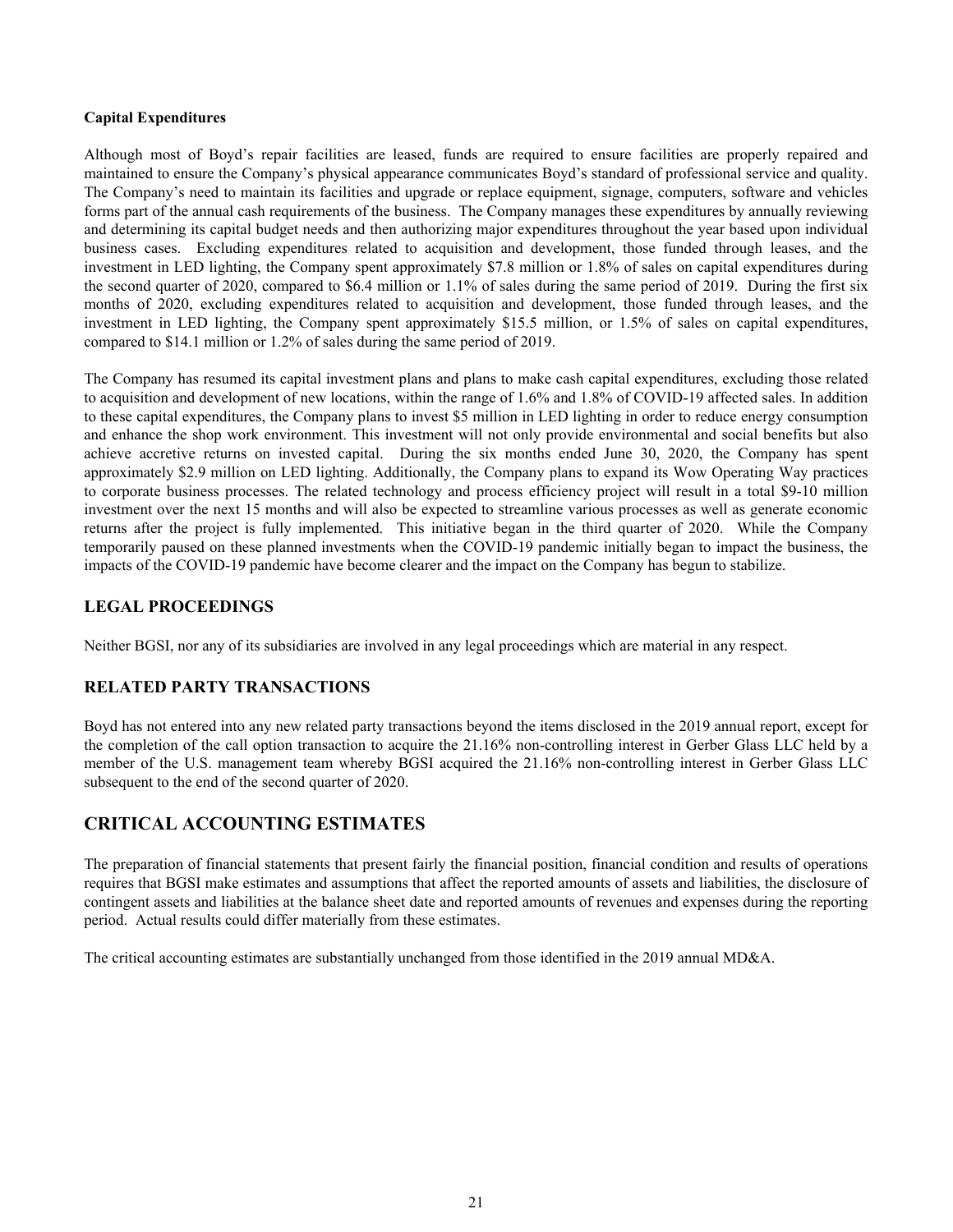### **INTERNAL CONTROL OVER FINANCIAL REPORTING**

BGSI's internal control over financial reporting is designed to provide reasonable assurance regarding the reliability of financial reporting and the preparation of financial statements for external purposes in accordance with IFRS. During the second quarter of 2020, there have been no changes in BGSI's internal control over financial reporting that have materially affected, or are reasonably likely to materially affect, BGSI's internal control over financial reporting.

### **BUSINESS RISKS AND UNCERTAINTIES**

Risks and uncertainties affecting the business remain substantially unchanged from those identified in the 2019 annual MD&A, except as follows:

#### **Pandemic Risk & Economic Downturn**

A local, regional, national or international outbreak of a contagious disease, including the COVID-19 coronavirus, Middle East Respiratory Syndrome, Severe Acute Respiratory Syndrome, H1N1 influenza virus, avian flu or any other similar illness, could decrease the willingness of the general population to travel or customers to patronize the Company's facilities, cause shortages of employees to staff the Company's facilities, interrupt supplies from third parties upon which the Company relies, result in governmental regulation adversely impacting the Company's business and otherwise have a material adverse effect on the Company's business, financial condition and results of operations. Disruptions in financial markets, regional economies and the world economy have been caused by the COVID-19 pandemic. This disruption has resulted in, and continues to result in decreased demand for the services the Company provides. The COVID-19 pandemic has resulted in a widespread health crisis that has adversely affected the economies and financial markets of many regions and countries. There can be no assurance that this disruption in financial markets, regional economies and the world economy will not continue to negatively affect the financial performance of the Company.

Historically the auto collision repair industry has proven to be resilient to typical economic downturns along with the accompanying unemployment, and while the Company works to mitigate the effect of current economic downturn on its operations, economic conditions, which are beyond the Company's control, have led to a decrease in accident repair claims volumes due to fewer miles driven and due to vehicle owners being less inclined to have their vehicles repaired. It is difficult to predict the severity and the duration of the decrease in claims volumes resulting from this economic downturn and the accompanying unemployment and what affect it may have on the auto collision repair industry, in general, and the financial performance of the Company in particular. There can be no assurance that the economic downturn will not continue to negatively affect the financial performance of the Company.

#### **Acquisition Risk**

In the long-term, the Company plans to continue to increase revenues and earnings through the acquisition of collision repair facilities and other businesses. The COVID-19 pandemic resulted in a short term pause on funding and closing acquisition activity. However, with the business improvements experienced from the initial lows of the pandemic, acquisition activity will be pursued as opportunities arise. The Company follows a detailed process of due diligence and approvals to limit the possibility of acquiring a non-performing location or business. However, there can be no assurance that the Company will be able to find suitable acquisition targets at acceptable pricing levels without incurring cost overruns, or that the locations acquired will achieve sales and profitability levels to justify the Company's investment.

#### **Employee Relations and Staffing**

Boyd, at its fiscal year end 2019, employed approximately 9,922 people, of which 1,513 were in Canada and 8,409 were in the U.S. The current work force is not unionized, except for approximately 31 employees located in the U.S. who are subject to collective bargaining agreements. Due to the decrease in demand associated with the COVID-19 pandemic, workforce layoffs took place. There is a risk that the Company will not be able to bring back all employees that have been laid off when demand returns to pre-COVID-19 pandemic levels.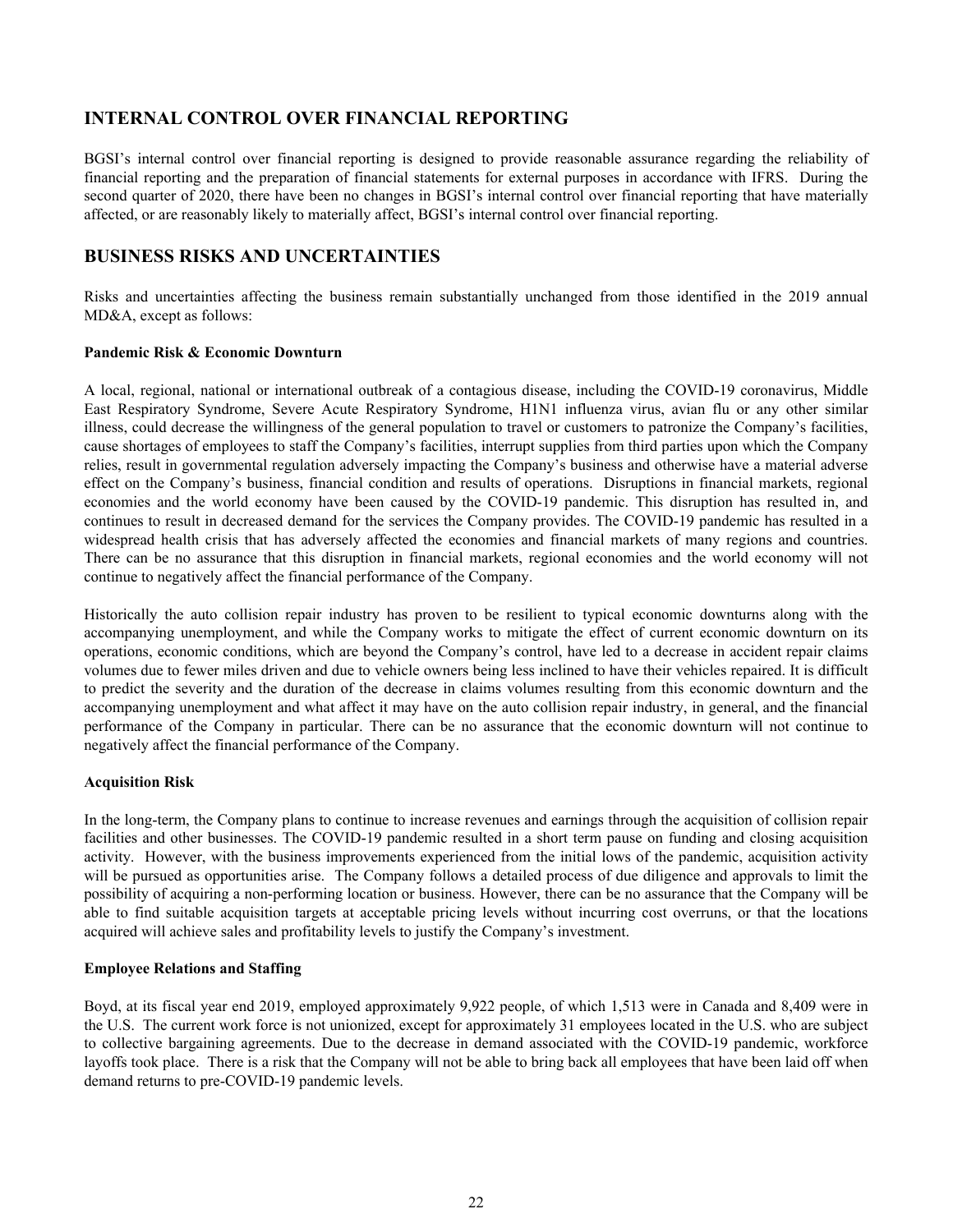The COVID-19 pandemic has disrupted staffing and could impact the volume and pace at which collision repair shops can fix damaged vehicles. Such disruption has resulted in the temporary conversion of collision repair locations to intake locations, and could result in temporary closure of collision repair facilities. The COVID-19 pandemic has resulted in a widespread health crisis that has adversely affected the financial performance of the Company in the short-term.

#### **Decline in Number of Insurance Claims**

The automobile collision repair industry is dependent on the number of accidents which occur and, for the most part, become repairable insurance claims. The volume of accidents and related insurance claims can be significantly impacted by technological disruption and changes in technology such as ride sharing, collision avoidance systems, driverless vehicles and other safety improvements made to vehicles. Other changes which have and can continue to affect insurance claim volumes include, but are not limited to, weather, general economic conditions, unemployment rates, changing demographics, vehicle miles driven, new vehicle production, insurance policy deductibles, auto insurance premiums, photo radar and graduated licensing. In addition, repairable claims volumes have been and can continue to be impacted by an increased number of nonrepairable claims or total loss. Reduced travel due to the COVID-19 pandemic has negatively impacted claim volumes. There can be no assurance that a continued decline in insurance claims will not occur, which could reduce Boyd's revenues and result in a material adverse effect on the Company's business.

#### **Environmental, Health and Safety Risk**

The COVID-19 pandemic has required the Company to develop and execute revised operating procedures intended to mitigate safety and health risks in the work environment. However, as intake locations are converted back to collision repair locations and temporarily laid off employees are recalled, there can be no assurance that the enhanced protocols put in place will protect against an outbreak that could result in lost time and negatively affect the financial performance of the Company.

### **ADDITIONAL INFORMATION**

BGSI's shares trade on the Toronto Stock Exchange under the symbol TSX: BYD. Additional information relating to the BGSI is available on SEDAR (www.sedar.com) and the Company website (www.boydgroup.com).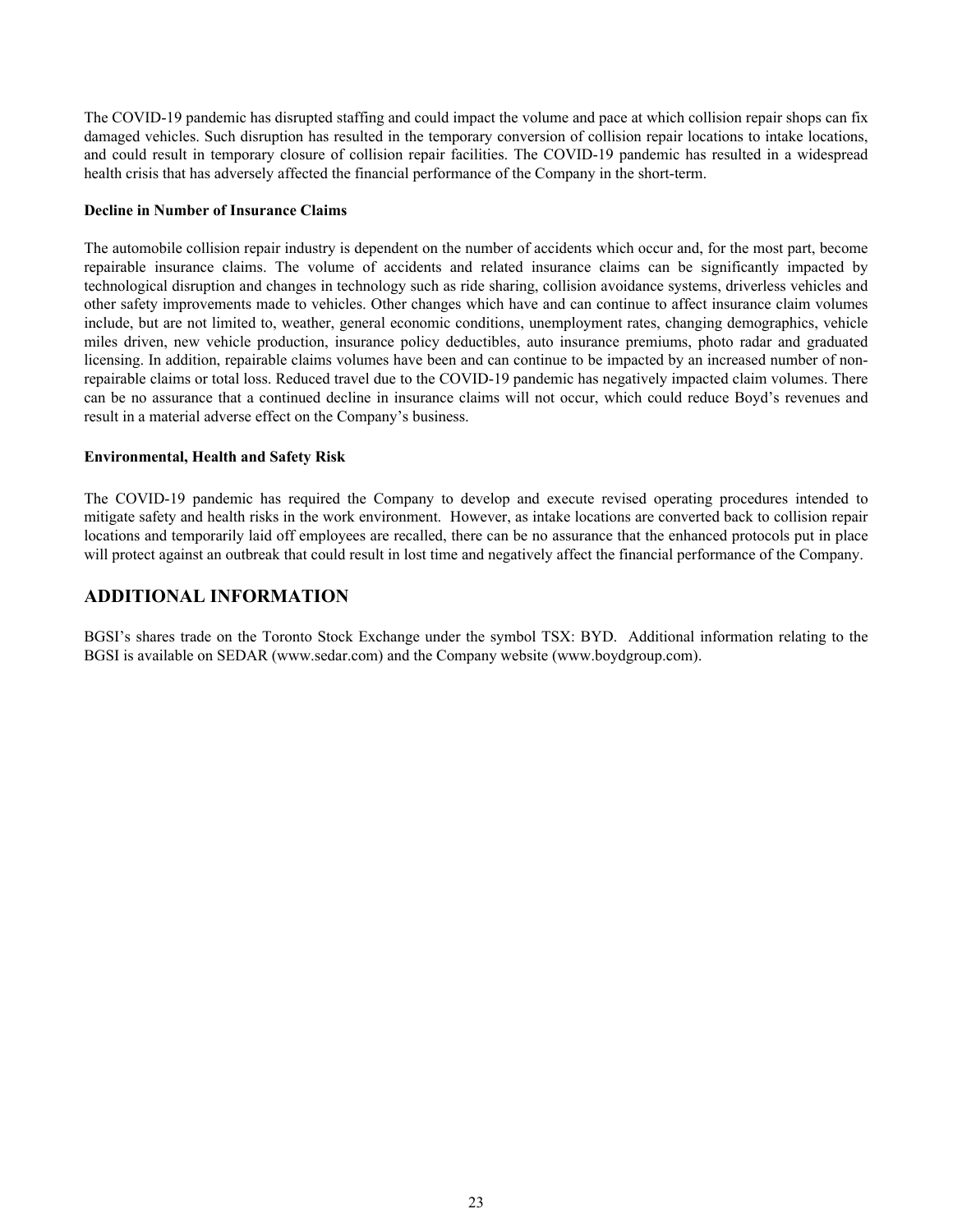### **FORM 52-109F2 CERTIFICATION OF INTERIM FILINGS FULL CERTIFICATE**

#### I, **Timothy O'Day, Chief Executive Officer, Boyd Group Services Inc.**, certify the following:

- 1. *Review:* I have reviewed the interim financial report and MD&A (together, the "interim filings") of **Boyd Group Services Inc.** (the "issuer") for the interim period ended **June 30, 2020**.
- 2. *No misrepresentations:* Based on my knowledge, having exercised reasonable diligence, the interim filings do not contain any untrue statement of a material fact or omit to state a material fact required to be stated or that is necessary to make a statement not misleading in light of the circumstances under which it was made, for the period covered by the interim filings
- 3. *Fair presentation:* Based on my knowledge, having exercised reasonable diligence, the interim financial report together with the other financial information included in the interim filings fairly present in all material respects the financial condition, financial performance and cash flows of the issuer, as of the date of and for the periods presented in the interim filings.
- 4. *Responsibility:* The issuer's other certifying officer(s) and I are responsible for establishing and maintaining disclosure controls and procedures (DC&P) and internal control over financial reporting (ICFR), as those terms are defined in National Instrument 52-109 Certification of Disclosure in Issuers' Annual and Interim Filings, for the issuer.
- 5. *Design:* Subject to the limitations, if any, described in paragraphs 5.2 and 5.3, the issuer's other certifying officer(s) and I have, as at the financial year end
	- a. designed DC&P, or caused it to be designed under our supervision, to provide reasonable assurance that
		- i. material information relating to the issuer is made known to us by others, particularly during the period in which the annual filings are being prepared; and
		- ii. information required to be disclosed by the issuer in its annual filings, interim filings or other reports filed or submitted by it under securities legislation is recorded, processed, summarized and reported within the time periods specified in securities legislation; and
	- b. designed ICFR, or caused it to be designed under our supervision, to provide reasonable assurance regarding the reliability of financial reporting and the preparation of financial statements for external purposes in accordance with the issuer's GAAP.
- 5.1 *Control framework:* The control framework the issuer's other certifying officer(s) and I used to design the issuer's ICFR is the Internal Control – Integrated Framework (COSO 2013 Framework), published by The Committee of Sponsoring Organizations of the Treadway Commission.
- 5.2 *ICFR material weakness relating to design:* N/A
- 5.3 *Limitation on scope of design:* N/A
- 6. *Reporting changes in ICFR:* The issuer has disclosed in its interim MD&A any change in the issuer's ICFR that occurred during the period beginning on April 1, 2020 and ended on June 30, 2020 that has materially affected, or is reasonably likely to materially affect, the issuer's ICFR.

Date: August 12, 2020

*(signed)* 

Tim O'Day *President & Chief Executive Officer*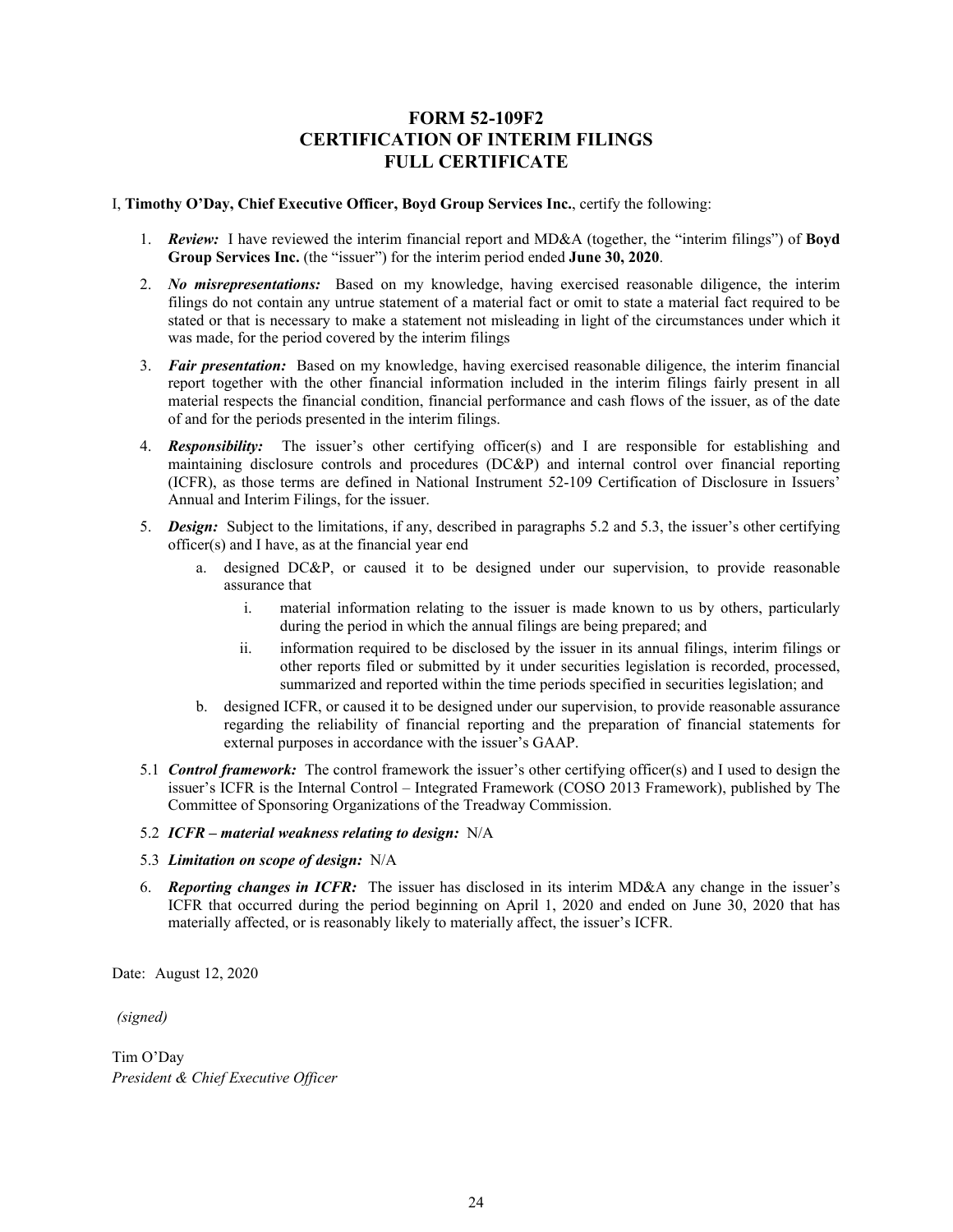### **FORM 52-109F2 CERTIFICATION OF INTERIM FILINGS FULL CERTIFICATE**

#### I, **Narendra Pathipati, Chief Financial Officer, Boyd Group Services Inc.**, certify the following:

- 1. *Review:* I have reviewed the interim financial report and MD&A (together, the "interim filings") of **Boyd Group Services Inc.** (the "issuer") for the interim period ended **June 30, 2020**.
- 2. *No misrepresentations:* Based on my knowledge, having exercised reasonable diligence, the interim filings do not contain any untrue statement of a material fact or omit to state a material fact required to be stated or that is necessary to make a statement not misleading in light of the circumstances under which it was made, for the period covered by the interim filings
- 3. *Fair presentation:* Based on my knowledge, having exercised reasonable diligence, the interim financial report together with the other financial information included in the interim filings fairly present in all material respects the financial condition, financial performance and cash flows of the issuer, as of the date of and for the periods presented in the interim filings.
- 4. *Responsibility:* The issuer's other certifying officer(s) and I are responsible for establishing and maintaining disclosure controls and procedures (DC&P) and internal control over financial reporting (ICFR), as those terms are defined in National Instrument 52-109 Certification of Disclosure in Issuers' Annual and Interim Filings, for the issuer.
- 5. *Design:* Subject to the limitations, if any, described in paragraphs 5.2 and 5.3, the issuer's other certifying officer(s) and I have, as at the financial year end
	- a. designed DC&P, or caused it to be designed under our supervision, to provide reasonable assurance that
		- i. material information relating to the issuer is made known to us by others, particularly during the period in which the annual filings are being prepared; and
		- ii. information required to be disclosed by the issuer in its annual filings, interim filings or other reports filed or submitted by it under securities legislation is recorded, processed, summarized and reported within the time periods specified in securities legislation; and
	- b. designed ICFR, or caused it to be designed under our supervision, to provide reasonable assurance regarding the reliability of financial reporting and the preparation of financial statements for external purposes in accordance with the issuer's GAAP.
- 5.1 *Control framework:* The control framework the issuer's other certifying officer(s) and I used to design the issuer's ICFR is the Internal Control – Integrated Framework (COSO 2013 Framework), published by The Committee of Sponsoring Organizations of the Treadway Commission.
- 5.2 *ICFR material weakness relating to design:* N/A
- 5.3 *Limitation on scope of design:* N/A
- 6. *Reporting changes in ICFR:* The issuer has disclosed in its interim MD&A any change in the issuer's ICFR that occurred during the period beginning on April 1, 2020 and ended on June 30, 2020 that has materially affected, or is reasonably likely to materially affect, the issuer's ICFR.

Date: August 12, 2020

*(signed)* 

Narendra Pathipati *Executive Vice President & Chief Financial Officer*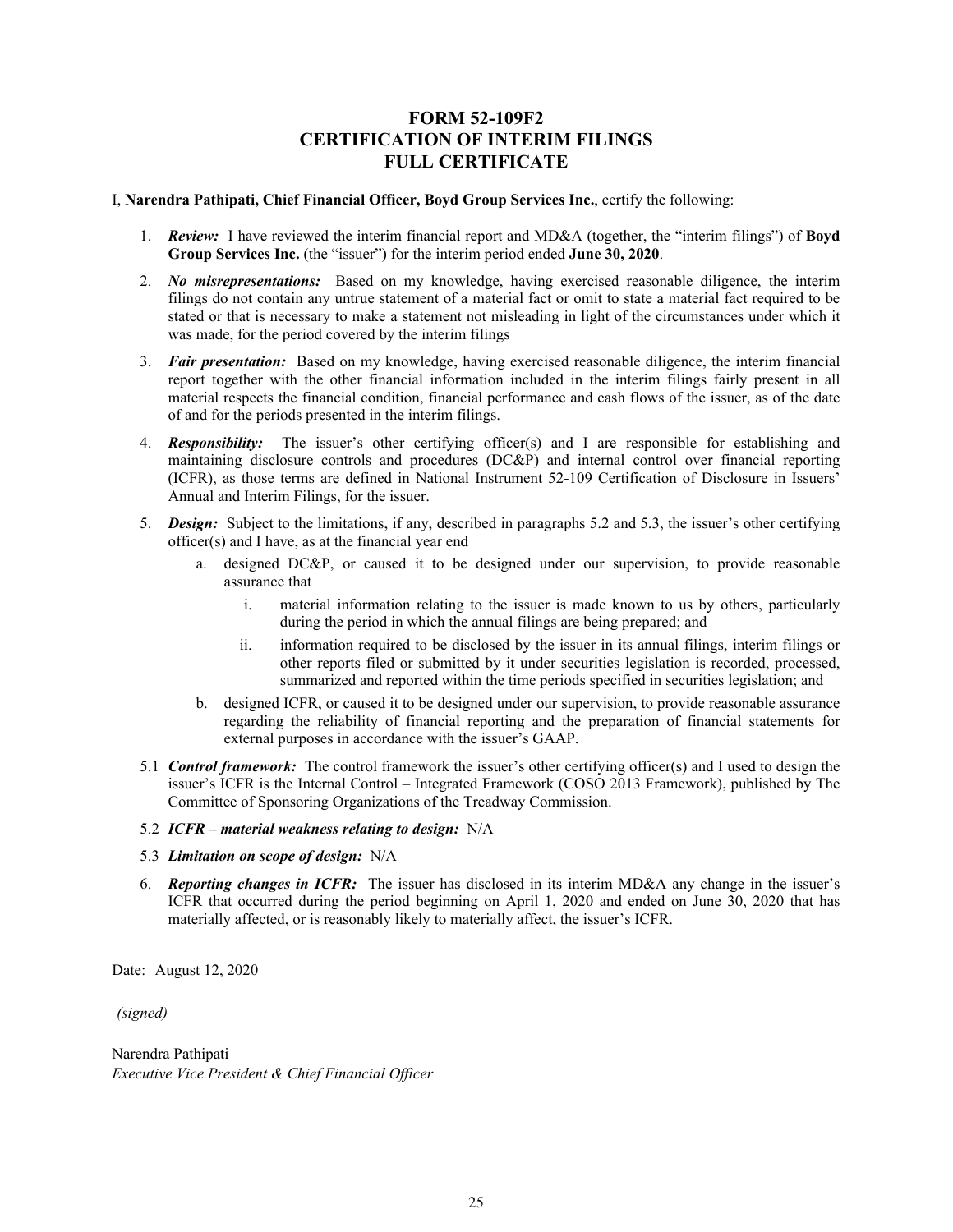

# **BOYD GROUP SERVICES INC.**

# **(formerly reporting as Boyd Group Income Fund)**

Interim Condensed Consolidated Financial Statements

Three and Six Months Ended June 30, 2020

**Notice:** These interim condensed consolidated financial statements have not been audited or reviewed by BGSI's independent external auditors, Deloitte LLP.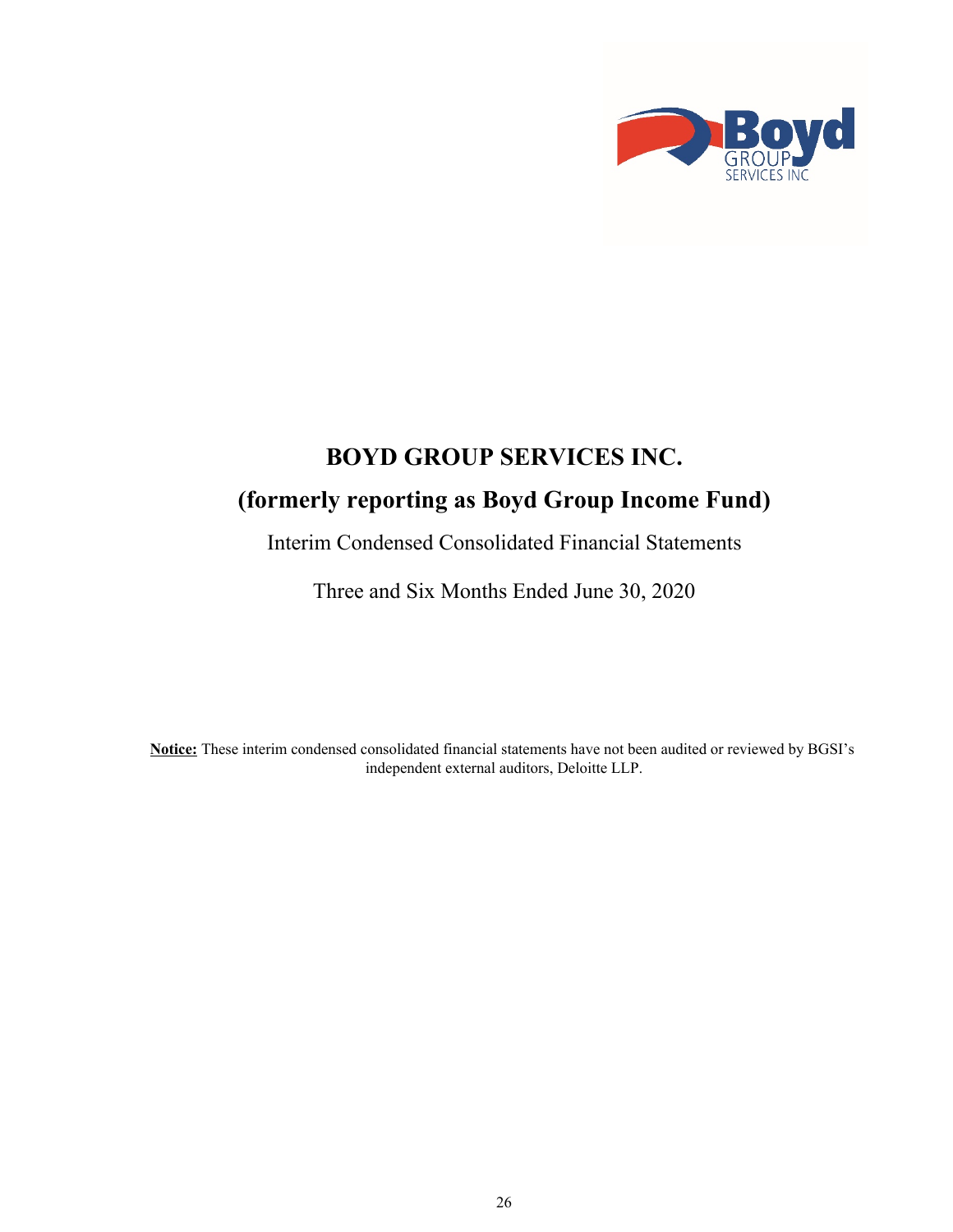#### **BOYD GROUP SERVICES INC. INTERIM CONDENSED CONSOLIDATED STATEMENTS OF FINANCIAL POSITION (Unaudited)**

*(thousands of Canadian dollars)*

|                                                      |      | <b>June 30,</b><br>2020 |               | December 31,<br>2019 |
|------------------------------------------------------|------|-------------------------|---------------|----------------------|
|                                                      | Note |                         |               |                      |
| <b>Assets</b>                                        |      |                         |               |                      |
| Current assets:                                      |      |                         |               |                      |
| Cash                                                 |      | \$<br>510,197           | <sup>\$</sup> | 35,468               |
| Accounts receivable                                  |      | 70,978                  |               | 112,748              |
| Income taxes recoverable                             |      | 6,844                   |               | 1,267                |
| Inventory                                            |      | 35,682                  |               | 47,912               |
| Prepaid expenses                                     |      | 34,289                  |               | 33,488               |
|                                                      |      | 657,990                 |               | 230,883              |
| Property, plant and equipment                        | 7    | 328,086                 |               | 295,584              |
| Right of use assets                                  | 8    | 493,516                 |               | 472,818              |
| Deferred income tax asset                            |      | 1,099                   |               |                      |
| Intangible assets                                    | 9    | 356,838                 |               | 347,367              |
| Goodwill                                             | 10   | 590,660                 |               | 554,601              |
|                                                      |      | \$<br>2,428,189         | \$            | 1,901,253            |
| <b>Liabilities and Equity</b>                        |      |                         |               |                      |
| Current liabilities:                                 |      |                         |               |                      |
| Accounts payable and accrued liabilities             |      | \$<br>236,399           | \$            | 269,769              |
| Distributions and dividends payable                  | 11   | 2,963                   |               | 931                  |
| Current portion of long-term debt                    | 12   | 22,838                  |               | 22,122               |
| Current portion of lease liabilities                 | 13   | 115,195                 |               | 109,559              |
|                                                      |      | 377,395                 |               | 402,381              |
| Long-term debt                                       | 12   | 657,461                 |               | 393,147              |
| Lease liabilities                                    | 13   | 423,396                 |               | 403,814              |
| Deferred income tax liability                        |      | 49,085                  |               | 39,010               |
| Unearned rebates                                     |      | 9,173                   |               | 9,142                |
| Exchangeable Class A common shares                   | 15   |                         |               | 37,332               |
| Non-controlling interest call liability / put option | 15   | 1,291                   |               | 4,515                |
|                                                      |      | 1,517,801               |               | 1,289,341            |
| <b>Equity</b>                                        |      |                         |               |                      |
| Accumulated other comprehensive earnings             |      | 80,103                  |               | 52,164               |
| Retained earnings                                    |      | 54,349                  |               | 44,504               |
| Shareholders'/Unitholders' capital                   | 16   | 771,934                 |               | 511,242              |
| Contributed surplus                                  |      | 4,002                   |               | 4,002                |
|                                                      |      | 910,388                 |               | 611,912              |
|                                                      |      | \$<br>2,428,189         | \$            | 1,901,253            |

*The accompanying rows are an integral part of these interim condensed consolidated financial statements*

Approved by the Board:

Director Director

TIM O'DAY ALLAN DAVIS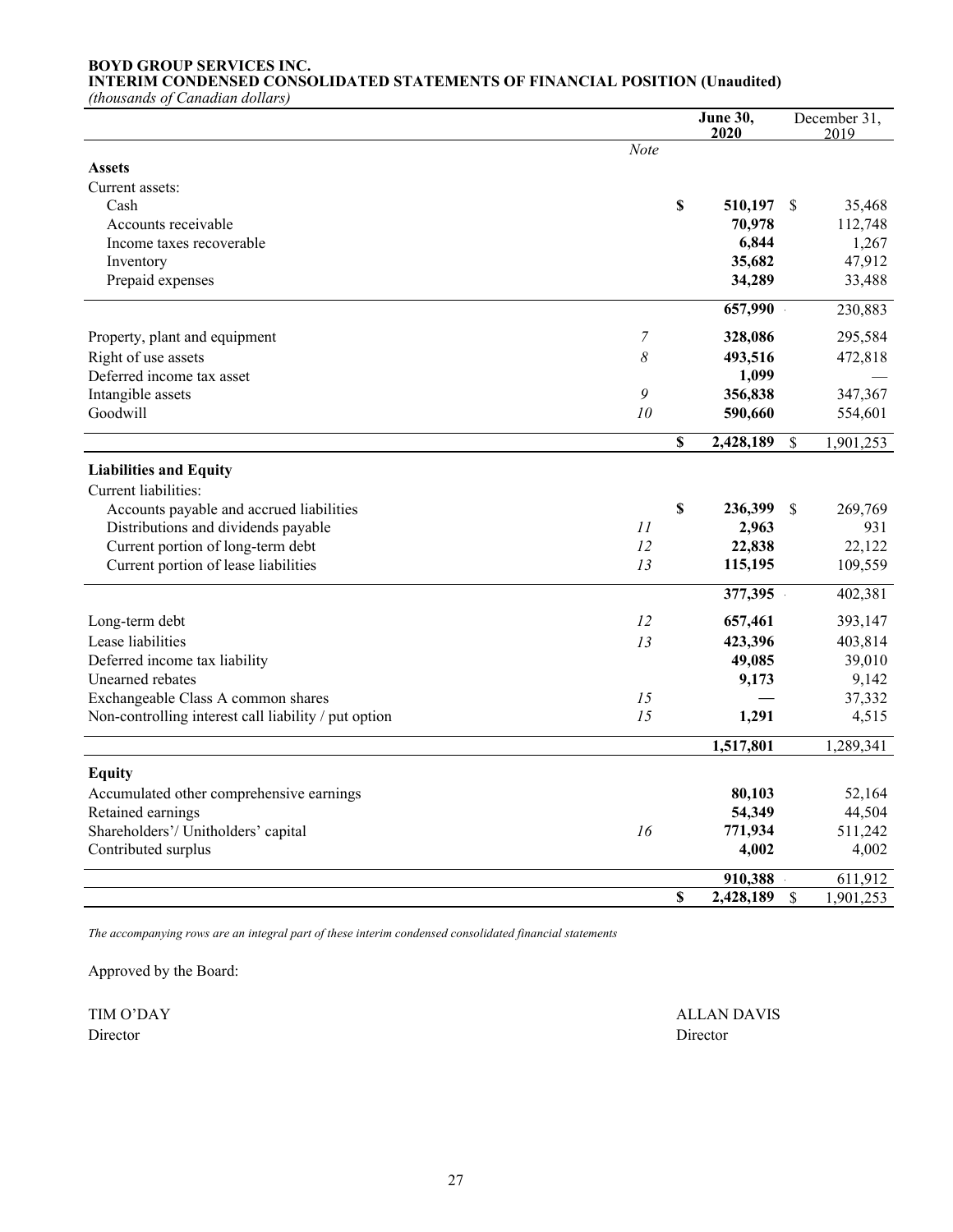#### **BOYD GROUP SERVICES INC. INTERIM CONDENSED CONSOLIDATED STATEMENTS OF CHANGES IN EQUITY (Unaudited)**

*(thousands of Canadian dollars)*

|                                                                 |       | Shareholders' / Unitholders'<br>Capital |              | Accumulated<br>Other |                               |               |                           |                                    |             |               |                     |
|-----------------------------------------------------------------|-------|-----------------------------------------|--------------|----------------------|-------------------------------|---------------|---------------------------|------------------------------------|-------------|---------------|---------------------|
|                                                                 |       | <b>Shares/Units</b>                     |              | Amount               | Contributed<br><b>Surplus</b> |               | Comprehensive<br>Earnings | <b>Retained</b><br><b>Earnings</b> |             |               | <b>Total Equity</b> |
|                                                                 | Note  |                                         |              |                      |                               |               |                           |                                    |             |               |                     |
| Balances - January 1, 2019                                      |       | 19,823,475 \$                           |              | 475,424 \$           | $4,002$ \$                    |               | 77,637 \$                 |                                    | $14,038$ \$ |               | 571,101             |
| Issue costs (net of tax of \$nil)                               |       |                                         |              | (126)                |                               |               |                           |                                    |             |               | (126)               |
| Units issued in connection with acquisition                     |       | 45,371                                  |              | 5,537                |                               |               |                           |                                    |             |               | 5,537               |
| Units issued from treasury in connection with options exercised |       | 150,000                                 |              | 29,456               |                               |               |                           |                                    |             |               | 29,456              |
| Retractions                                                     |       | 5,971                                   |              | 951                  |                               |               |                           |                                    |             |               | 951                 |
| Cancellation of units held by a subsidiary                      |       | (2, 436)                                |              |                      |                               |               |                           |                                    |             |               |                     |
| Other comprehensive loss                                        |       |                                         |              |                      |                               |               | (25, 473)                 |                                    |             |               | (25, 473)           |
| Net earnings                                                    |       |                                         |              |                      |                               |               |                           |                                    | 64,147      |               | 64,147              |
| Comprehensive earnings                                          |       |                                         |              |                      |                               |               | (25, 473)                 |                                    | 64,147      |               | 38,674              |
| Adjustment on adoption of IFRS 16 (net of tax of \$8,442)       |       |                                         |              |                      |                               |               |                           |                                    | (22,902)    |               | (22,902)            |
| Distribution to unitholders                                     |       |                                         |              |                      |                               |               |                           |                                    | (10,779)    |               | (10,779)            |
| Balances - December 31, 2019                                    |       | 20,022,381                              | $\mathbb{S}$ | 511,242 \$           | 4,002                         | $\mathcal{S}$ | 52,164                    | $\mathbb{S}$                       | 44,504      | $\sqrt{\ }$   | 611,912             |
| Issue costs (net of tax of \$2,878)                             | 16    |                                         |              | (8, 135)             |                               |               |                           |                                    |             |               | (8, 135)            |
| Shares issued through public offering                           | 16    | 1,265,000                               |              | 231,495              |                               |               |                           |                                    |             |               | 231,495             |
| Shares issued in connection with conversion to corporate form   | 5, 16 | 184,813                                 |              | 37,332               |                               |               |                           |                                    |             |               | 37,332              |
| Other comprehensive earnings                                    |       |                                         |              |                      |                               |               | 27,939                    |                                    |             |               | 27,939              |
| Net earnings                                                    |       |                                         |              |                      |                               |               |                           |                                    | 15,596      |               | 15,596              |
| Comprehensive earnings                                          |       |                                         |              |                      |                               |               | 27,939                    |                                    | 15,596      |               | 43,535              |
| Dividends to shareholders                                       | 11    |                                         |              |                      |                               |               |                           |                                    | (5,751)     |               | (5,751)             |
| <b>Balance - June 30, 2020</b>                                  |       | 21,472,194                              | $\mathbb{S}$ | 771,934 \$           | 4,002                         | $\mathcal{S}$ | 80,103                    | $\mathbb{S}$                       | 54,349      | $\sqrt{\ }$   | 910,388             |
| Balances - January 1, 2019                                      |       | 19,823,475 \$                           |              | 475,424 \$           | $4,002$ \$                    |               | 77,637 \$                 |                                    | $14,038$ \$ |               | 571,101             |
| Issue costs (net of tax of \$nil)                               |       |                                         |              | (117)                |                               |               |                           |                                    |             |               | (117)               |
| Units issued in connection with acquisition                     |       | 45,371                                  |              | 5,538                |                               |               |                           |                                    |             |               | 5,538               |
| Retractions                                                     |       | 1,679                                   |              | 226                  |                               |               |                           |                                    |             |               | 226                 |
| Other comprehensive loss                                        |       |                                         |              |                      |                               |               | (20, 997)                 |                                    |             |               | (20,997)            |
| Net earnings                                                    |       |                                         |              |                      |                               |               |                           |                                    | 35,128      |               | 35,128              |
| Comprehensive earnings                                          |       |                                         |              |                      |                               |               | (20, 997)                 |                                    | 35,128      |               | 14,131              |
| Adjustment on adoption of IFRS 16 (net of tax of \$8,442)       |       |                                         |              |                      |                               |               |                           |                                    | (22,902)    |               | (22,902)            |
| Distributions to unitholders                                    | 11    |                                         |              |                      |                               |               |                           |                                    | (5,360)     |               | (5,360)             |
| Balances - June 30, 2019                                        |       | 19,870,525 \$                           |              | 481,071 \$           | $4,002$ \$                    |               | 56,640 \$                 |                                    | 20,904      | <sup>\$</sup> | 562,617             |

*The accompanying notes are an integral part of these interim condensed consolidated financial statements*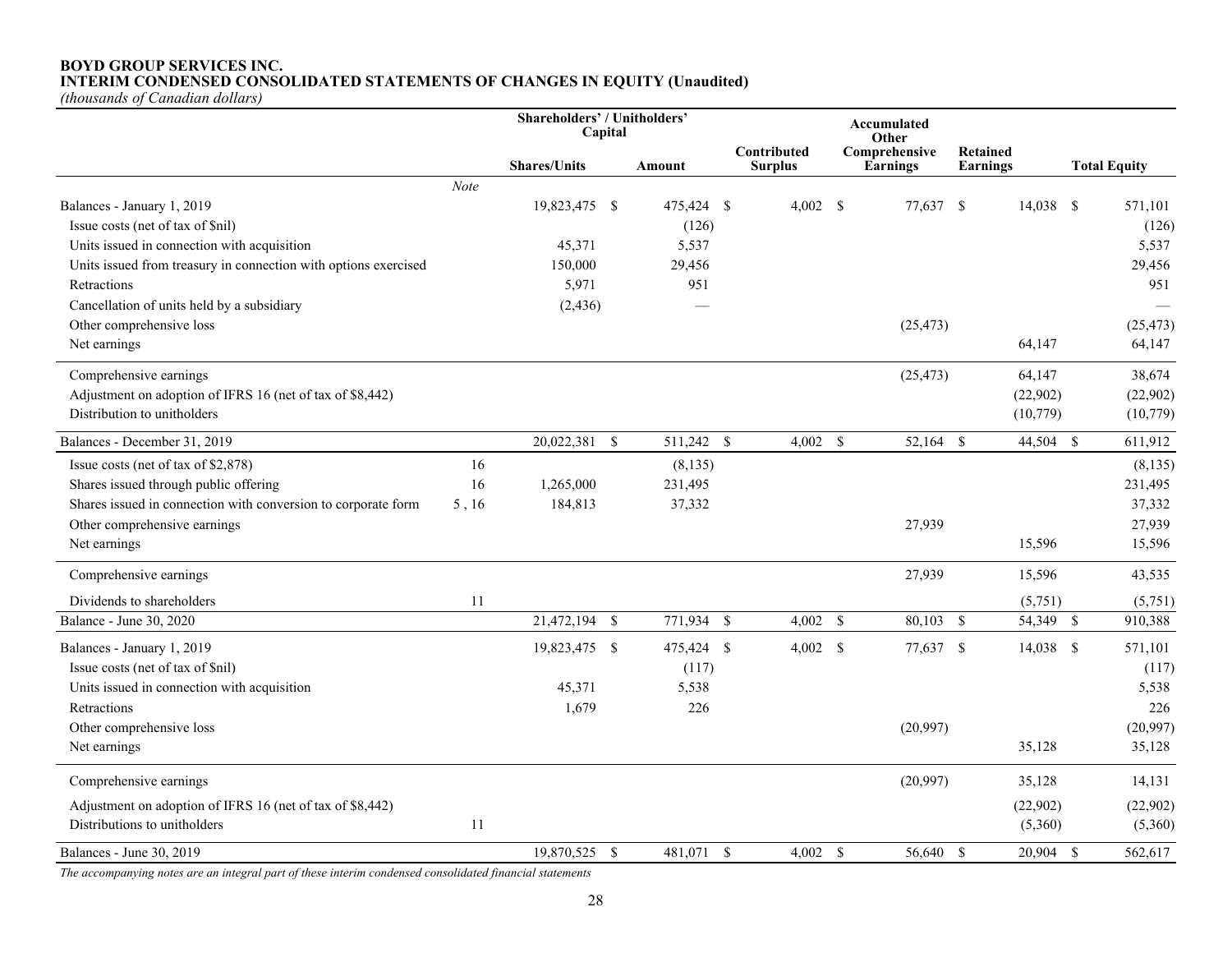#### **BOYD GROUP SERVICES INC.**

**INTERIM CONDENSED CONSOLIDATED STATEMENTS OF STATEMENTS OF (LOSS) EARNINGS (Unaudited)** *(thousands of Canadian dollars, except share / unit and per share / unit amounts)*

|                                                                                                                   |                | Three months ended June 30, |  | Six months ended June 30, |                           |               |            |
|-------------------------------------------------------------------------------------------------------------------|----------------|-----------------------------|--|---------------------------|---------------------------|---------------|------------|
|                                                                                                                   |                | 2020                        |  | 2019                      | 2020                      |               | 2019       |
|                                                                                                                   | Note           |                             |  |                           |                           |               |            |
| Sales                                                                                                             | $18\,$         | \$<br>426,473 \$            |  | 572,505 \$                | 1,054,823                 | <sup>\$</sup> | 1,130,402  |
| Cost of sales                                                                                                     |                | 226,911                     |  | 309,748                   | 573,881                   |               | 614,662    |
| Gross profit                                                                                                      |                | 199,562                     |  | 262,757                   | 480,942                   |               | 515,740    |
| Operating expenses                                                                                                |                | 150,380                     |  | 182,658                   | 350,343                   |               | 357,319    |
| Acquisition and transaction costs                                                                                 |                | 378                         |  | 1,444                     | 1,164                     |               | 2,703      |
| Depreciation of property, plant and equipment                                                                     | $\overline{7}$ | 12,694                      |  | 10,015                    | 24,249                    |               | 19,090     |
| Depreciation of right of use assets                                                                               | 8              | 25,973                      |  | 22,475                    | 50,963                    |               | 43,479     |
| Amortization of intangible assets                                                                                 | 9              | 6,380                       |  | 5,724                     | 12,486                    |               | 10,542     |
| Fair value adjustments                                                                                            | 14             | (95)                        |  | 8,689                     | (3,155)                   |               | 14,502     |
| Finance costs                                                                                                     |                | 13,005                      |  | 10,480                    | 24,203                    |               | 18,409     |
|                                                                                                                   |                | 208,715                     |  | 241,485                   | 460,253                   |               | 466,044    |
| (Loss) earnings before income taxes                                                                               |                | (9,153)                     |  | 21,272                    | 20,689                    |               | 49,696     |
| Income tax expense (recovery)                                                                                     |                |                             |  |                           |                           |               |            |
| Current                                                                                                           |                | 4,949                       |  | 3,824                     | (5,399)                   |               | 9,538      |
| Deferred                                                                                                          |                | (7, 043)                    |  | 3,709                     | 10,492                    |               | 5,030      |
|                                                                                                                   |                | (2,094)                     |  | 7,533                     | 5,093                     |               | 14,568     |
| Net (loss) earnings                                                                                               |                | \$<br>$(7,059)$ \$          |  | 13,739 \$                 | 15,596                    | <sup>\$</sup> | 35,128     |
| The accompanying notes are an integral part of these interim condensed consolidated financial statements.         |                |                             |  |                           |                           |               |            |
|                                                                                                                   |                |                             |  |                           |                           |               |            |
| Basic (loss) earnings per share / unit                                                                            | 19             | \$<br>$(0.34)$ \$           |  | $0.69$ \$                 | 0.76                      | <sup>\$</sup> | 1.77       |
| Diluted (loss) earnings per share / unit                                                                          | 19             | \$<br>$(0.34)$ \$           |  | $0.63$ \$                 | 0.76                      | $\mathcal{S}$ | 1.59       |
|                                                                                                                   |                |                             |  |                           |                           |               |            |
| Basic weighted average number of shares /<br>units outstanding                                                    | 19             | 20,860,546                  |  | 19,869,620                | 20,533,870                |               | 19,831,434 |
| Diluted weighted average number of shares /                                                                       |                |                             |  |                           |                           |               |            |
| units outstanding                                                                                                 | 19             | 20,860,546                  |  | 19,890,301                | 20,533,870                |               | 19,852,115 |
| <b>BOYD GROUP SERVICES INC.</b>                                                                                   |                |                             |  |                           |                           |               |            |
| <b>INTERIM CONDENSED CONSOLIDATED STATEMENTS OF COMPREHENSIVE (LOSS) EARNINGS</b><br>(Unaudited)                  |                |                             |  |                           |                           |               |            |
| (thousands of Canadian dollars)                                                                                   |                |                             |  |                           |                           |               |            |
|                                                                                                                   |                | Three months ended June 30, |  |                           | Six months ended June 30, |               |            |
|                                                                                                                   |                | 2020                        |  | 2019                      | 2020                      |               | 2019       |
| Net (loss) earnings                                                                                               |                | \$<br>$(7,059)$ \$          |  | 13,739 \$                 | 15,596 \$                 |               | 35,128     |
| Other comprehensive (loss) earnings                                                                               |                |                             |  |                           |                           |               |            |
| Items that may be reclassified subsequently to Interim<br>Condensed Consolidated Statements of (Loss)<br>Earnings |                |                             |  |                           |                           |               |            |
| Change in unrealized earnings on translating                                                                      |                |                             |  |                           |                           |               |            |
| financial statements of foreign operations                                                                        |                | (24, 485)                   |  | (11,099)                  | 27,939                    |               | (20,997)   |
| Other comprehensive (loss) earnings                                                                               |                | (24, 485)                   |  | (11,099)                  | 27,939                    |               | (20,997)   |
| <b>Comprehensive (loss) earnings</b>                                                                              |                | \$<br>$(31,544)$ \$         |  | 2,640 \$                  | 43,535 \$                 |               | 14,131     |

*The accompanying notes are an integral part of these interim condensed consolidated financial statements*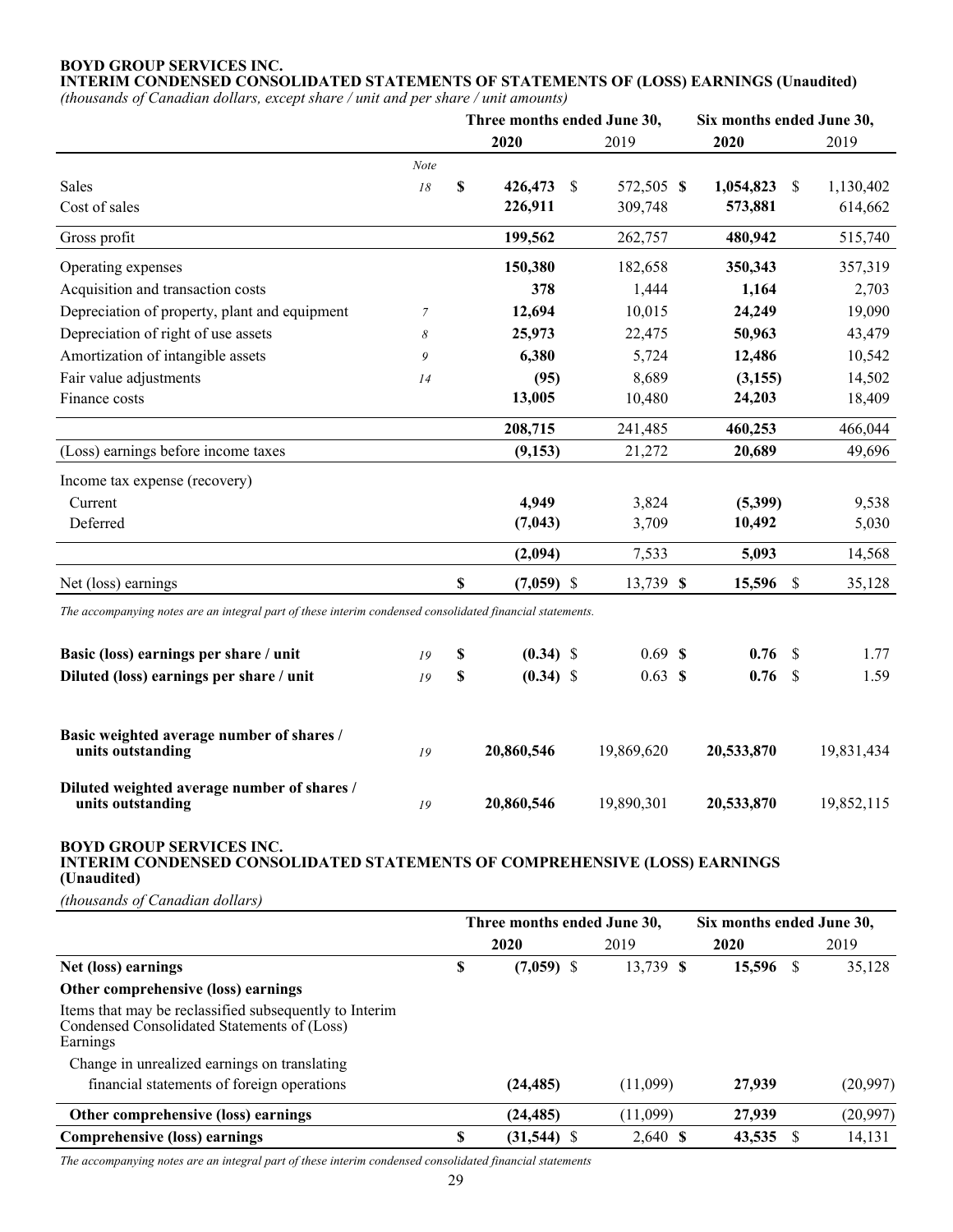### **BOYD GROUP SERVICES INC. INTERIM CONDENSED CONSOLIDATED STATEMENTS OF CASH FLOWS (Unaudited)**

*(thousands of Canadian dollars)*

|                                                                 |      | Three months ended June 30, |               | Six months ended June 30, |            |                           |            |
|-----------------------------------------------------------------|------|-----------------------------|---------------|---------------------------|------------|---------------------------|------------|
|                                                                 |      | 2020                        |               | 2019                      | 2020       |                           | 2019       |
|                                                                 | Note |                             |               |                           |            |                           |            |
| Cash flows from operating activities                            |      |                             |               |                           |            |                           |            |
| Net (loss) earnings                                             |      | \$<br>$(7,059)$ \$          |               | 13,739 \$                 | 15,596 \$  |                           | 35,128     |
| Adjustments for                                                 |      |                             |               |                           |            |                           |            |
| Fair value adjustments                                          | 14   | (95)                        |               | 8,689                     | (3,155)    |                           | 14,502     |
| Deferred income taxes                                           |      | (7, 043)                    |               | 3,709                     | 10,492     |                           | 5,030      |
| Finance costs                                                   |      | 13,005                      |               | 10,480                    | 24,203     |                           | 18,409     |
| Amortization of intangible assets                               | 9    | 6,380                       |               | 5,724                     | 12,486     |                           | 10,542     |
| Depreciation of property, plant and equipment                   | 7    | 12,694                      |               | 10,015                    | 24,249     |                           | 19,090     |
| Depreciation of right of use assets                             | 8    | 25,973                      |               | 22,475                    | 50,963     |                           | 43,479     |
| Other                                                           |      | 28                          |               | (212)                     | 232        |                           | (194)      |
|                                                                 |      | 43,883                      |               | 74,619                    | 135,066    |                           | 145,986    |
| Changes in non-cash working capital items                       |      | 15,997                      |               | 7,686                     | 17,030     |                           | 2,610      |
|                                                                 |      | 59,880                      |               | 82,305                    | 152,096    |                           | 148,596    |
| Cash flows (used in) from financing activities                  |      |                             |               |                           |            |                           |            |
| Shares issued through public offering                           | 16   | 231,495                     |               |                           | 231,495    |                           |            |
| Issue costs                                                     | 20   | (9, 847)                    |               | (16)                      | (11, 013)  |                           | (117)      |
| Increase in obligations under long-term debt                    | 12   |                             |               | 19,983                    | 691,373    |                           | 100,211    |
| Repayment of long-term debt, principal                          | 12   | (263, 673)                  |               | (28, 483)                 | (433, 882) |                           | (37, 737)  |
| Repayment of obligations under property<br>leases, principal    |      | (23,713)                    |               | (20, 280)                 | (46, 926)  |                           | (39,215)   |
| Repayment of obligations under vehicle and                      |      |                             |               |                           |            |                           |            |
| equipment leases, principal                                     |      | (743)                       |               | (937)                     | (1,533)    |                           | (1,881)    |
| Interest on long-term debt                                      | 12   | (7,048)                     |               | (4, 841)                  | (12, 403)  |                           | (7, 413)   |
| Interest on property leases                                     |      | (5,696)                     |               | (5, 484)                  | (11, 441)  |                           | (10,696)   |
| Interest on vehicle and equipment leases                        |      | (96)                        |               | (118)                     | (212)      |                           | (237)      |
| Acquisition of non-controlling interest in<br>Glass America LLC |      |                             |               |                           |            |                           | (13, 152)  |
| Dividends and distributions paid                                |      | (2,788)                     |               | (2,712)                   | (3,719)    |                           | (5, 417)   |
| Payment of financing costs                                      | 12   | (106)                       |               |                           | (1,947)    |                           |            |
|                                                                 |      | (82, 215)                   |               | (42, 888)                 | 399,792    |                           | (15, 654)  |
| Cash flows used in investing activities                         |      |                             |               |                           |            |                           |            |
| Proceeds on sale of equipment and software                      |      | 104                         |               | 46                        | 315        |                           | 93         |
| Equipment purchases and facility improvements                   |      | (8,716)                     |               | (6,112)                   | (18, 054)  |                           | (13,395)   |
| Acquisition and development of businesses                       |      |                             |               |                           |            |                           |            |
| (net of cash acquired)                                          |      | (14, 190)                   |               | (38, 123)                 | (48, 386)  |                           | (135, 197) |
| Software purchases and licensing                                | 9    | (115)                       |               | (306)                     | (328)      |                           | (666)      |
|                                                                 |      | (22, 917)                   |               | (44, 495)                 | (66, 453)  |                           | (149, 165) |
| Effect of foreign exchange rate changes on cash                 |      | (21, 044)                   |               | (818)                     | (10,706)   |                           | (1,957)    |
| Net increase (decrease) in cash position                        |      | (66, 296)                   |               | (5,896)                   | 474,729    |                           | (18, 180)  |
| Cash beginning of year                                          |      | 576,493                     |               | 52,192                    | 35,468     |                           | 64,476     |
| Cash, end of year                                               |      | \$<br>510,197               | \$            | 46,296 \$                 | 510,197    | \$                        | 46,296     |
| Income taxes paid                                               |      | \$<br>70                    | \$            | 10,332 \$                 | 428        | $\mathcal{S}$             | 11,006     |
| Interest paid                                                   |      | \$<br>12,311                | $\mathcal{S}$ | 10,344 \$                 | 23,068     | $\boldsymbol{\mathsf{S}}$ | 17,937     |

*The accompanying notes are an integral part of these interim condensed consolidated financial statements*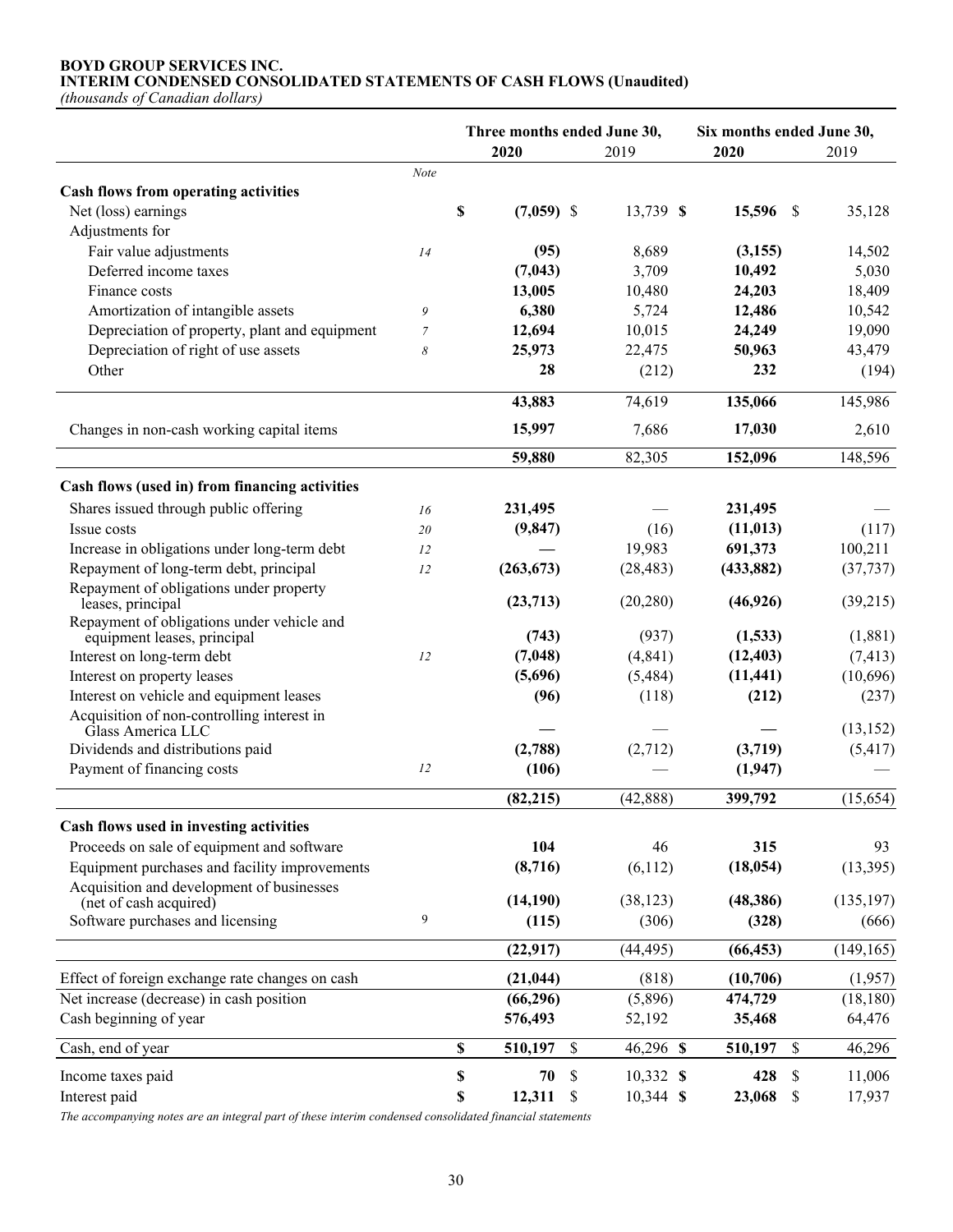For the three and six months ended June 30, 2020 and 2019 *(thousands of Canadian dollars, except unit, share and per unit/share amounts)*

#### **1. GENERAL INFORMATION**

Boyd Group Services Inc. ("BGSI") is a Canadian corporation and controls The Boyd Group Inc. and its subsidiaries. Prior to January 2, 2020 BGSI operated as Boyd Group Income Fund ("the Fund"). Additional information regarding the corporate conversion can be found in Note 4.

Information presented in these financial statements as at, and for periods prior to, or ending on December 31, 2019, is provided for Boyd Group Income Fund, and information provided as at January 1, 2020 and later is provided for Boyd Group Services Inc. Therefore, as the context requires, references to "Boyd" or the "Company" mean, collectively, Boyd Group Services Inc, Boyd Group Income Fund and Boyd Group Holdings Inc.

The Company's business consists of the ownership and operation of autobody/autoglass repair facilities and related services. At the reporting date, the Company operated locations in Canada under the trade name Boyd Autobody & Glass and Assured Automotive, as well as in the U.S. under the trade name Gerber Collision & Glass. In addition, the Company is a major retail auto glass operator in the U.S. under the trade names Gerber Collision & Glass, Glass America, Auto Glass Service, Auto Glass Authority and Autoglassonly.com. The Company also operates Gerber National Claim Services ("GNCS"), that offers glass, emergency roadside and first notice of loss services.

The shares of the Company are listed on the Toronto Stock Exchange and trade under the symbol "BYD". The head office and principal address of the Company are located at 1745 Ellice Avenue, Winnipeg, Manitoba, Canada, R3H 1A6.

The policies applied in these interim condensed consolidated financial statements are based on International Financial Reporting Standards ("IFRS") issued and effective as of August 11, 2020, the date the Board of Directors approved the statements. Any subsequent changes to IFRS that are given effect in BGSI's annual consolidated financial statements for the year ending December 31, 2020 could result in restatement of these interim condensed consolidated financial statements.

#### **2. BASIS OF PRESENTATION**

These interim condensed consolidated financial statements for the three and six months ended June 30, 2020 have been prepared in accordance with IAS 34, *Interim financial reporting* using the same accounting policies and methods of computation followed in the consolidated financial statements for the year ended December 31, 2019. The interim condensed consolidated financial statements should be read in conjunction with the annual financial statements for the year ended December 31, 2019, which have been prepared in accordance with IFRS.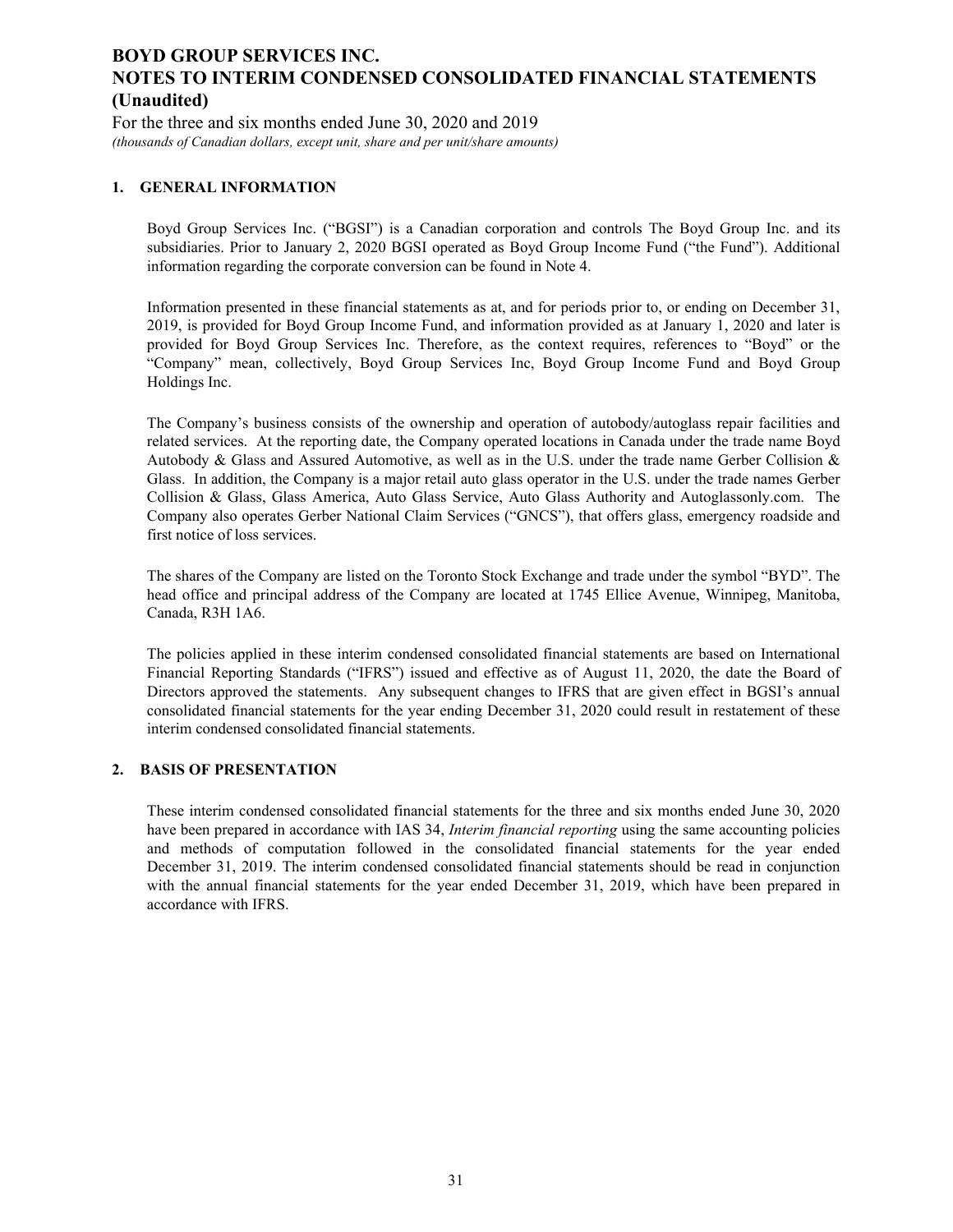For the three and six months ended June 30, 2020 and 2019 *(thousands of Canadian dollars, except unit, share and per unit/share amounts)*

#### **3. CRITICAL ACCOUNTING ESTIMATES AND JUDGMENTS**

Estimates and judgments are continually evaluated and are based on historical experience and other factors, including expectations of future events that are believed to be reasonable under the circumstances.

#### *COVID-19 Impact*

On March 11, 2020, the World Health Organization declared the novel Coronavirus (COVID-19) as a global pandemic. In response, governments worldwide enacted emergency measures to combat the spread of the virus. These measures, which include the implementation of travel bans, self-imposed quarantine periods and social distancing, have caused material disruption to businesses resulting in a global economic slowdown as well as significant volatility in equity markets. As at June 30, 2020, BGSI is not able to reliably forecast the severity or duration of the impact that COVID-19 will have on the economy, or on BGSI's operations.

#### **4. CHANGES IN ACCOUNTING POLICIES**

BGSI has adopted the amendments to IFRS 3, *Business Combinations*. These amendments change the definition of a business and provide entities additional guidance to determine if the set of processes and assets acquired represents a business. The amendments apply to business combinations for which the acquisition date is on or after the beginning of the first annual reporting period beginning on or after January 1, 2020.

BGSI has determined that there is no material impact on adoption.

Government grants are recognized at their fair value in accordance with *IAS 20, Accounting for Government Grants and Disclosure of Government Assistance*, when there is reasonable assurance that the grant will be received and any specified conditions are met.

Grants received in relation to COVID-19 relief are recorded in the statement of earnings as a reduction of cost of sales and operating expenses when it is determined there is reasonable assurance the grants will be received.

#### **5. CORPORATE CONVERSION**

On January 1, 2020, Boyd Group Income Fund was converted from an income trust to a public corporation named Boyd Group Services Inc., pursuant to a plan of arrangement (the "Arrangement") under the Canada Business Corporations Act. The Arrangement received all required unitholder, trustee, court, TSX and regulatory approvals, as well as approval from the shareholders of Boyd Group Holdings Inc. ("BGHI").

The trust units were previously traded on the TSX under the symbol "BYD.UN" and were delisted as part of the Arrangement. The shares of the Company began trading on the TSX on January 2, 2020 and are listed under the symbol "BYD".

As a result of the Arrangement, unitholders of the Fund received one BGSI common share for each Fund unit held by the unitholder as at December 31, 2019. BGHI Class A common shareholders also received one BGSI common share for each BGHI Class A common share held as at December 31, 2019.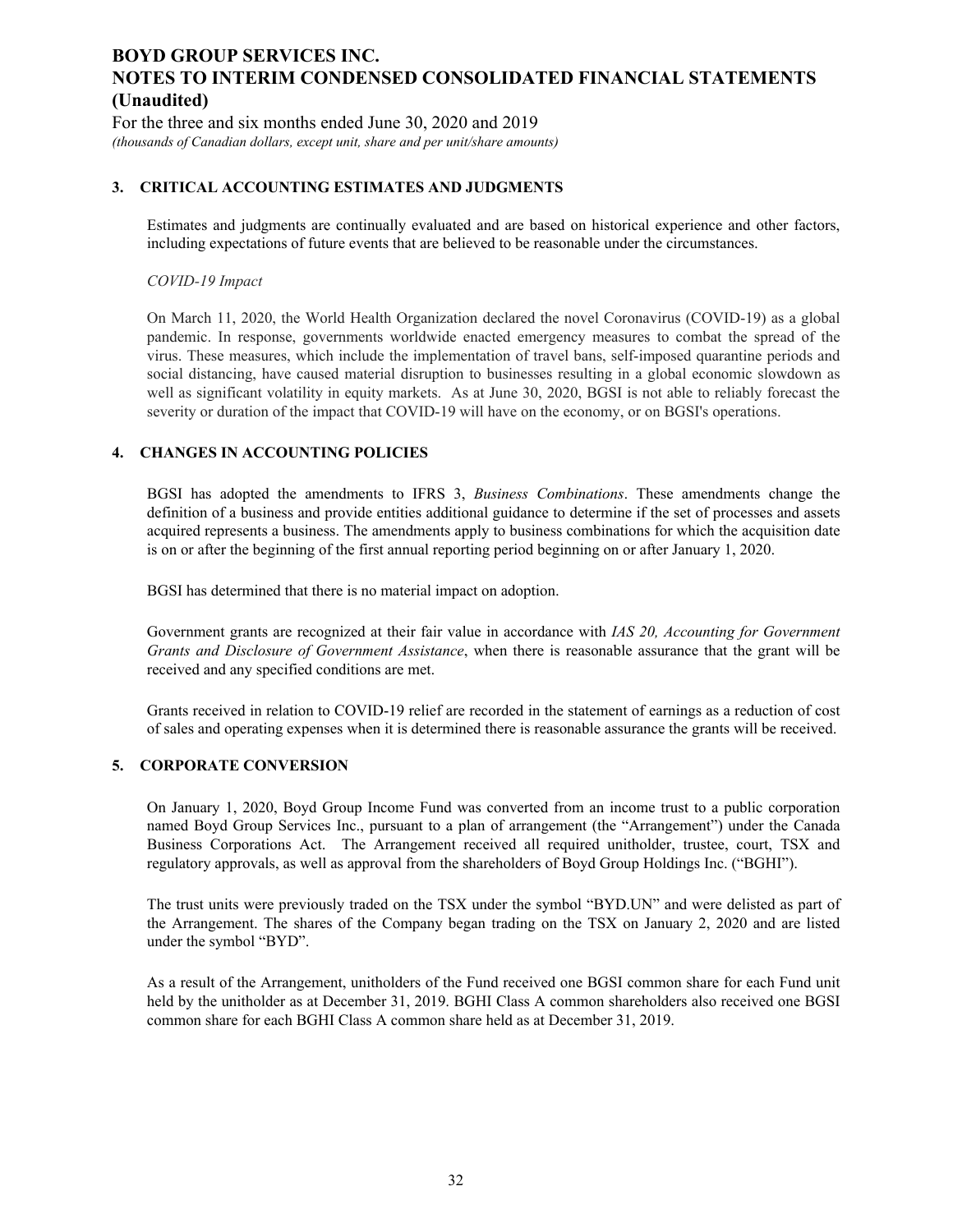For the three and six months ended June 30, 2020 and 2019

*(thousands of Canadian dollars, except unit, share and per unit/share amounts)*

All assets and liabilities of the Company have been recorded at their previous carrying amounts at the date of conversion and the consolidated financial statements as at, and for the three and six months ended, June 30, 2020 and comparatives for the year ended December 31, 2019 and the three and six months ended June 30, 2019 reflect the financial position, operating results and cash flows as if the Company had always carried on the business formerly carried on by the Fund.

#### **6. ACQUISITIONS**

The Company completed 4 acquisitions that added 17 locations during the six months ended June 30, 2020 as follows:

| <b>Acquisition Date</b> | Location                          |
|-------------------------|-----------------------------------|
| January 2, 2020         | Parksville, BC                    |
| March 6, 2020           | Indiana & Michigan (14 locations) |
| March 13, 2020          | Waukesha, WI                      |
| March 23, 2020          | Saanichton, BC                    |

BGSI has accounted for the 2020 acquisitions using the acquisition method as follows:

| <b>Acquisitions in 2020</b>                     | Total<br>acquisitions |  |  |
|-------------------------------------------------|-----------------------|--|--|
| Identifiable net assets acquired at fair value: |                       |  |  |
| Other currents assets                           | \$<br>304             |  |  |
| Property, plant and equipment                   | 7,739                 |  |  |
| Right of use assets                             | 9,910                 |  |  |
| Identified intangible assets                    |                       |  |  |
| Customer relationships                          | 7,948                 |  |  |
| Non-compete agreements                          | 488                   |  |  |
| Lease liability                                 | (9,910)               |  |  |
| Identifiable net assets acquired                | \$<br>16,479          |  |  |
| Goodwill                                        | 14,775                |  |  |
| Total purchase consideration                    | \$<br>31,254          |  |  |
| <b>Consideration provided</b>                   |                       |  |  |
| Cash paid or payable                            | \$<br>24,402          |  |  |
| Seller notes                                    | 6,852                 |  |  |
| Total consideration provided                    | \$<br>31,254          |  |  |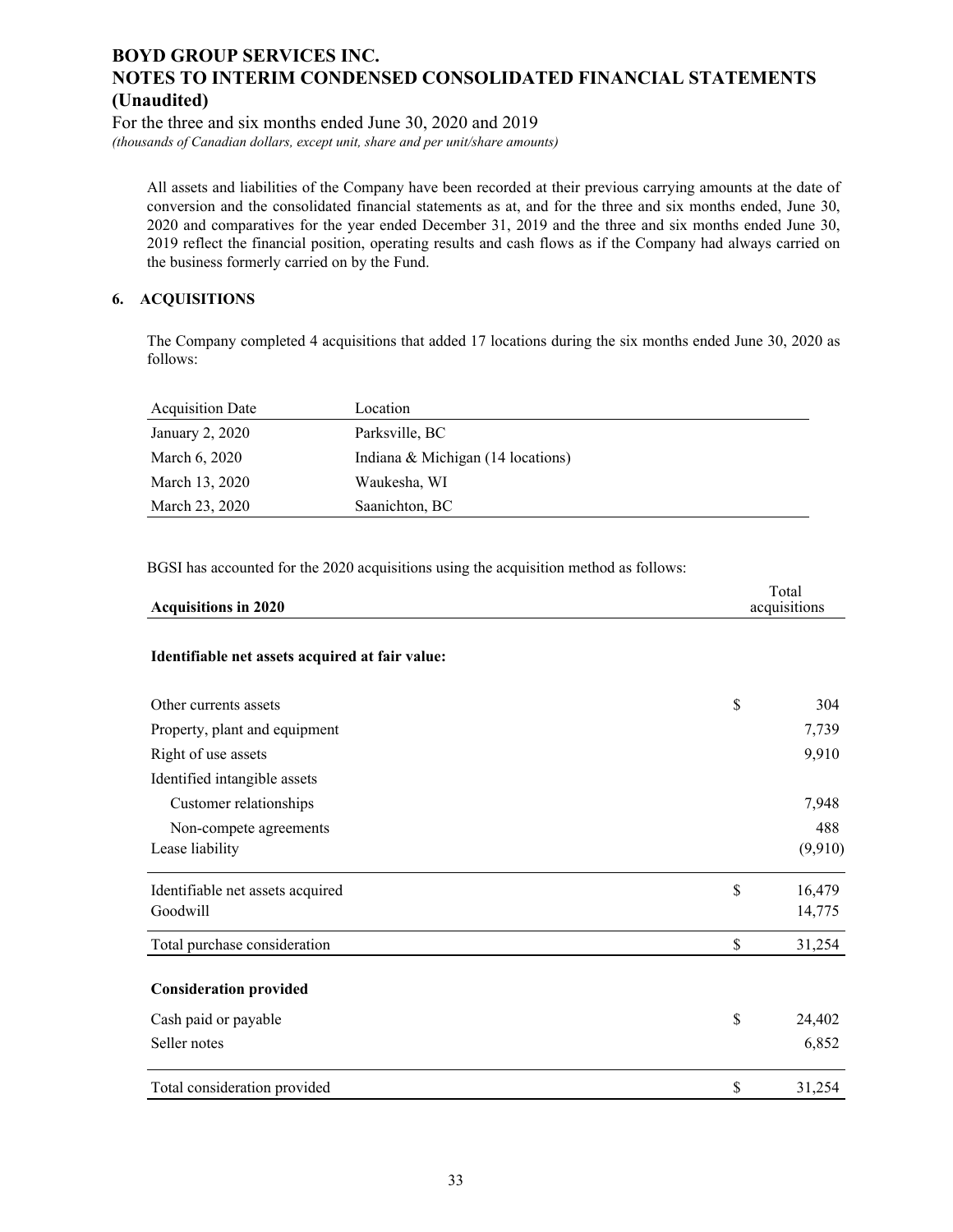For the three and six months ended June 30, 2020 and 2019 *(thousands of Canadian dollars, except unit, share and per unit/share amounts)*

The preliminary purchase prices for the 2020 acquisitions may be revised as additional information becomes available. Further adjustments may be recorded in future periods as purchase price adjustments are finalized.

U.S. acquisition transactions are initially recognized in Canadian dollars at the rates of exchange in effect on the transaction dates. Subsequently, the assets and liabilities are translated at the rate in effect at the Statement of Financial Position date.

A significant part of the goodwill recorded on the acquisitions can be attributed to the assembled workforce and the operating know-how of key personnel. However, no intangible assets qualified for separate recognition in this respect.

Goodwill recognized during 2020 is expected to be deductible for tax purposes.

The results of operations reflect the revenues and expenses of acquired operations from the date of acquisition. Revenue contributed by acquisitions since being acquired were \$4,917. Net losses incurred by acquisitions since being acquired were \$706. If 2020 acquisitions had been acquired on January 1, 2020, BGSI's net earnings for the six months ended June 30, 2020 would have been \$15,120.

| As at                                 | <b>June 30,</b><br>2020 | December 31.<br>2019 |           |
|---------------------------------------|-------------------------|----------------------|-----------|
|                                       |                         |                      |           |
| Balance, beginning of year            | \$<br>295,584           | S                    | 253,103   |
| IFRS 16 opening net book value        |                         |                      | (10, 382) |
| Acquired through business combination | 7,739                   |                      | 41,208    |
| <b>Additions</b>                      | 36,683                  |                      | 63,009    |
| Proceeds on disposal                  | (315)                   |                      | (392)     |
| Loss on disposal                      | (177)                   |                      | (11)      |
| Transfers from right of use assets    | 33                      |                      | 1,968     |
| Depreciation                          | (24,249)                |                      | (41,601)  |
| Foreign exchange                      | 12,788                  |                      | (11,318)  |
| Balance, end of period                | \$<br>328,086           | S                    | 295,584   |

#### **7. PROPERTY, PLANT AND EQUIPMENT**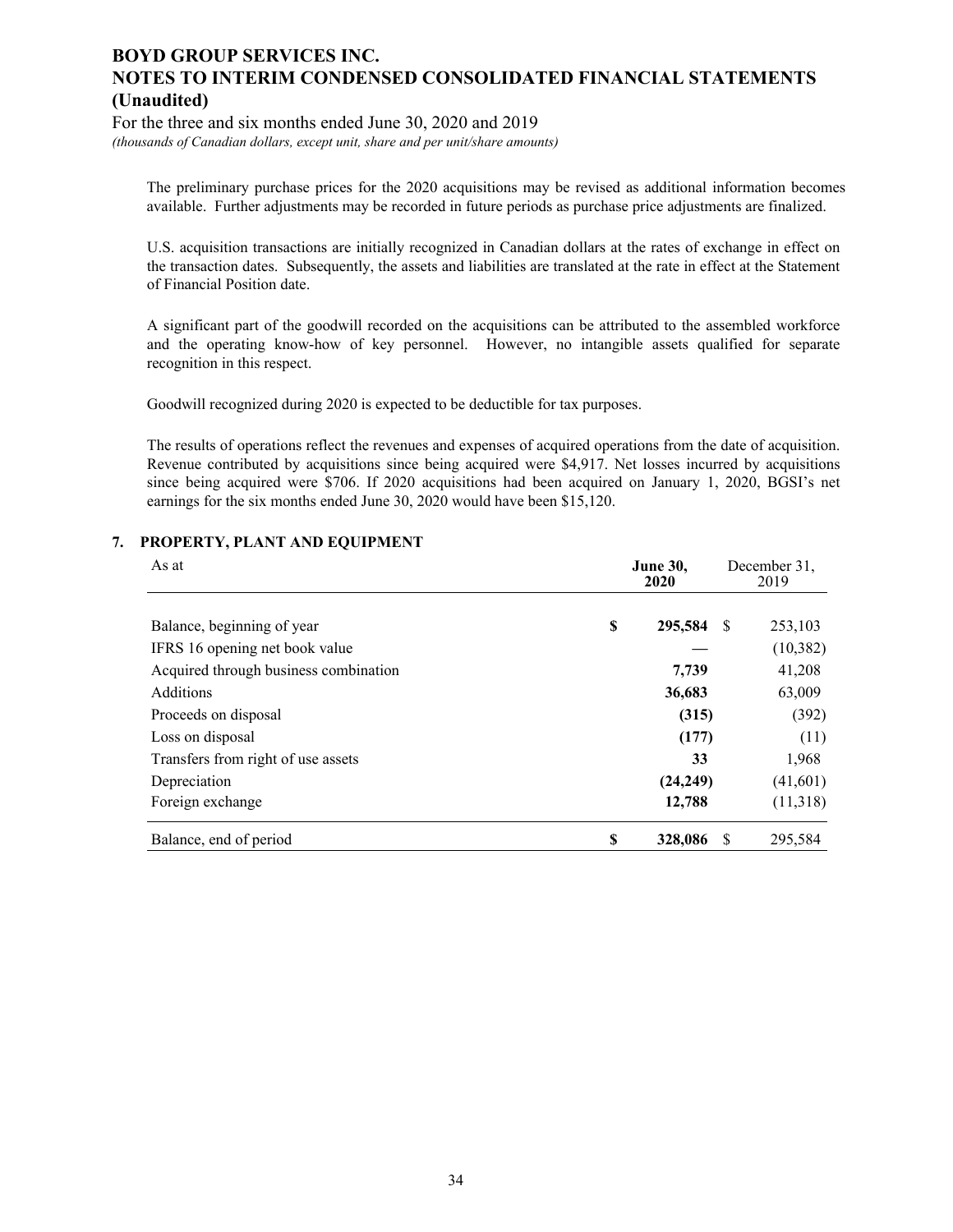For the three and six months ended June 30, 2020 and 2019

*(thousands of Canadian dollars, except unit, share and per unit/share amounts)*

#### **8. RIGHT OF USE ASSETS**

| As at                                      | <b>June 30.</b><br>2020 | December 31,<br>2019 |
|--------------------------------------------|-------------------------|----------------------|
| Balance, beginning of period               | \$<br>472,818           | 452,938              |
| Acquired through business combinations     | 9,910                   | 94,866               |
| Additions and modifications                | 41,930                  | 29,973               |
| Depreciation                               | (50, 963)               | (90, 890)            |
| Loss on disposal                           | (210)                   | (231)                |
| Transfers to property, plant and equipment | (33)                    | (1,968)              |
| Foreign exchange                           | 20,064                  | (11, 870)            |
| Balance, end of period                     | \$<br>493,516           | 472,818<br>- \$      |
| <b>INTANGIBLE ASSETS</b>                   |                         |                      |
| As at                                      | <b>June 30,</b><br>2020 | December 31.<br>2019 |

| 83,553<br>2,017<br>(22, 467)<br>(11,525) |
|------------------------------------------|
|                                          |
|                                          |
|                                          |
|                                          |
| 295,789<br>-8                            |
|                                          |

#### **10. GOODWILL**

| As at                                                                                   |   | <b>June 30,</b><br>2020 | December 31,<br>2019 |
|-----------------------------------------------------------------------------------------|---|-------------------------|----------------------|
| Balance, beginning of period                                                            | S | 554,601                 | 439,867              |
| Acquired through business combination                                                   |   | 14,775                  | 133,425              |
| Purchase price allocation adjustments within the measurement period<br>Foreign exchange |   | 21,284                  | (789)<br>(17,902)    |
| Balance, end of period                                                                  |   | 590,660                 | 554,601              |

The COVID-19 pandemic has brought significant disruption to the worldwide economy and significantly impacted the Company's sales as demand for services decreased. COVID-19 continues to have an impact on operations which has resulted in lower financial performance than initial budgeted expectations. As such, the ongoing impact of COVID-19 continues to be a trigger to assess the carrying amount of goodwill as at June 30, 2020.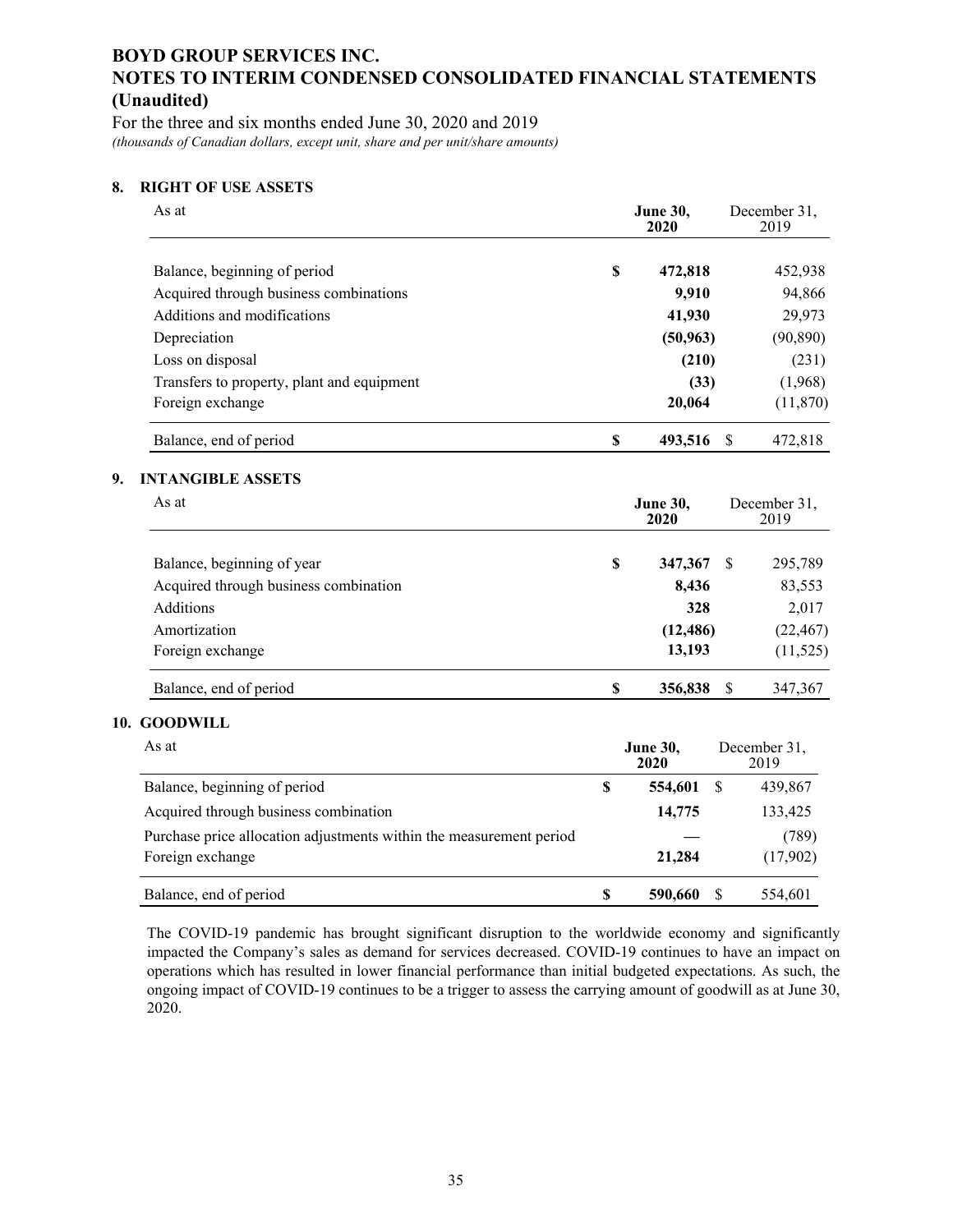For the three and six months ended June 30, 2020 and 2019

*(thousands of Canadian dollars, except unit, share and per unit/share amounts)*

BGSI has used the fair value less costs to sell method to evaluate the carrying amount of goodwill. The key assumptions used in the assessment include an estimate of current and future cash flows, taxes, future acquisition growth, future capital expenditures, a long term growth rate of 2% to 3% and a weighted average cost of capital of 7% to 8%. After this evaluation, BGSI concluded that there was no impairment to the carrying amount of goodwill as at June 30, 2020.

The purchase price allocation adjustments represent balance sheet reclassifications between property, plant and equipment and goodwill within the measurement period for certain 2019 acquisitions.

#### **11. DISTRIBUTIONS AND DIVIDENDS**

The Company's Directors have discretion in declaring dividends. The Company declares and pays dividends from its available cash from operations taking into account current and future performance amounts necessary for principal and interest payments on debt obligations, amounts required for maintenance capital expenditures and amounts allocated to reserves. As of January 2, 2020, the Company's dividend has changed from monthly to quarterly dividend distribution to all BGSI common shareholders. Prior to The Arrangement, Boyd's policy was to declare and pay monthly distributions to unitholders and monthly dividends on the exchangeable Class A shares.

|                | Dividends to shareholders were declared and paid as follows. |                    |                 |
|----------------|--------------------------------------------------------------|--------------------|-----------------|
| Record date    | Payment date                                                 | Dividend per Share | Dividend amount |
| March 31, 2020 | April 28, 2020                                               | 0.1380             | 2,788           |
| June 30, 2020  | July 29, 2020                                                | 0.1380             | 2,963           |
|                |                                                              |                    |                 |

Dividends to shareholders were declared and paid as follows:

Distributions to unitholders of the Fund and dividends on the exchangeable Class A shares were declared and paid as follows:

 $\$\qquad \qquad 5,751$ 

| <b>Record date</b> | Payment date      | Distribution per Unit /<br>Dividend per Share | Distribution amount | Dividend amount |
|--------------------|-------------------|-----------------------------------------------|---------------------|-----------------|
| January 31, 2019   | February 26, 2019 | \$<br>$0.0450$ \$                             | 891 \$              | 10              |
| February 28, 2019  | March 27, 2019    | 0.0450                                        | 892                 | 10              |
| March 31, 2019     | April 26, 2019    | 0.0450                                        | 894                 | 9               |
| April 30, 2019     | May 29, 2019      | 0.0450                                        | 894                 | 10              |
| May 31, 2019       | June 26, 2019     | 0.0450                                        | 894                 | 10              |
| June 30, 2019      | July 29, 2019     | 0.0450                                        | 895                 | 9               |
|                    |                   | \$<br>$0.2700$ \$                             | 5,360 \$            | 58              |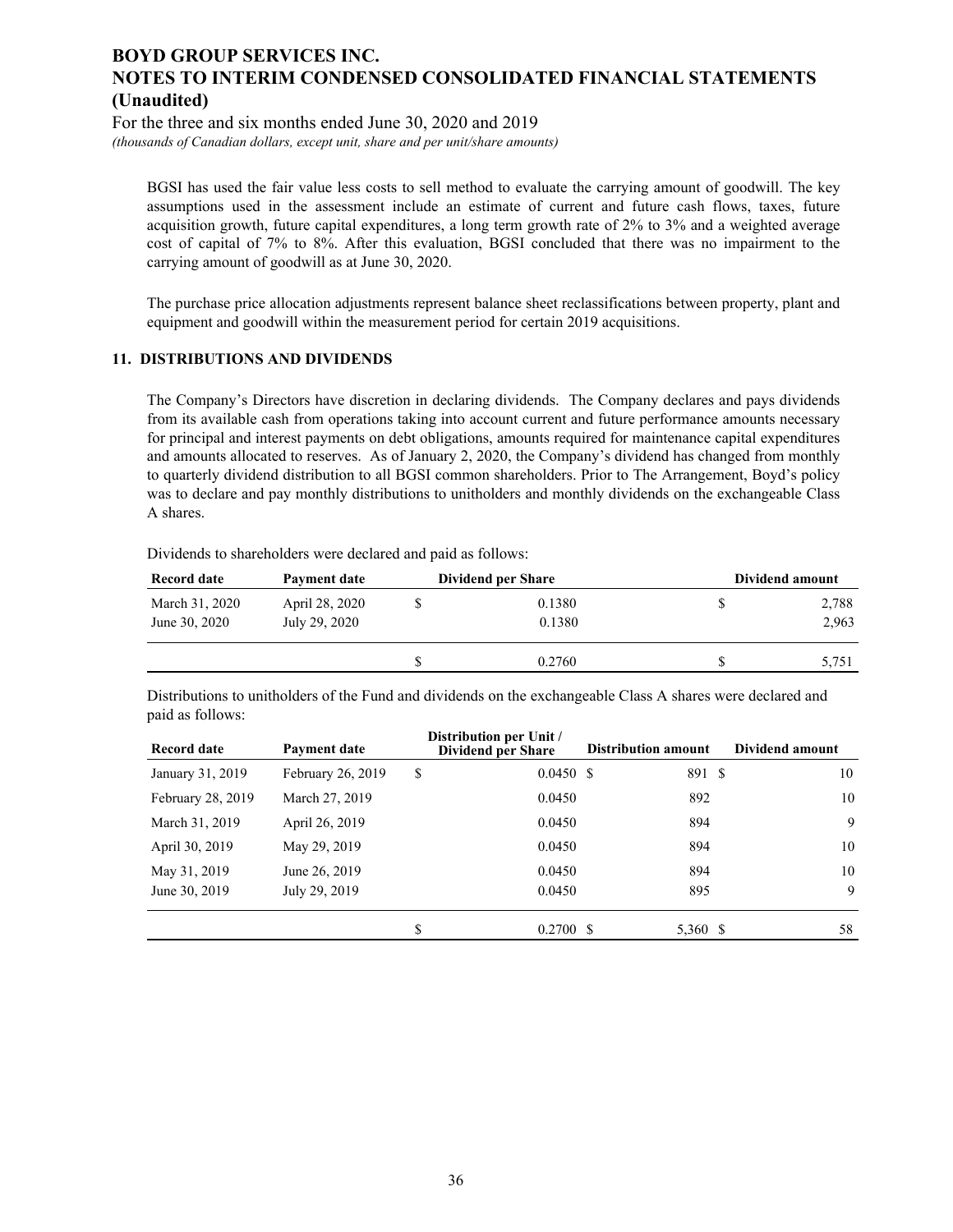For the three and six months ended June 30, 2020 and 2019 *(thousands of Canadian dollars, except unit, share and per unit/share amounts)*

#### **12. LONG-TERM DEBT**

The Company has a credit facility agreement expiring in March 2025 which consists of a revolving credit facility of \$550,000 U.S. with an accordion feature which can increase the facility to a maximum of \$825,000 U.S. The revolving credit facility is accompanied by a seven-year fixed-rate Term Loan A in the amount of \$125,000 U.S. at an interest rate of 3.455%. The facility is with a syndicate of Canadian and U.S. banks and is secured by the shares and assets of the Company as well as guarantees by BGSI, BGIF, BGHI, and subsidiaries. The interest rates for draws on the revolver are based on a pricing grid of BGSI's ratio of total funded debt to EBITDA as determined under the credit agreement. The Company can draw the facility in either the U.S. or in Canada, in either U.S. or Canadian dollars. The Company can make draws in tranches as required. Tranches bear interest only and are not repayable until the maturity date but can be voluntarily repaid at any time. The Company has the ability to choose the base interest rate between Prime, Bankers Acceptances ("BA"), U.S. Prime or London Inter Bank Offer Rate ("LIBOR"). The total syndicated facility includes a swing line up to a maximum of \$10,000 U.S. in Canada and \$30,000 U.S. in the U.S. At June 30, 2020, the Company has drawn \$220,000 U.S. (December 31, 2019 - \$158,300 U.S.) and \$135,000 Canadian (December 31, 2019 - \$134,000) on the revolving credit facility and \$125,000 U.S. (December 31, 2019 - \$nil) on the Term Loan A.

Under the revolving credit facility and Term Loan A, the Company is subject to certain financial covenants which must be maintained to avoid acceleration of the termination of the credit agreement. The financial covenants require BGSI to maintain a senior debt to EBITDA ratio of less than 3.50 and an interest coverage ratio of greater than 2.75. For four quarters following a material acquisition, the senior debt to EBITDA ratio may be increased to less than 4.00.

During the second quarter of 2020, the Company amended certain financial covenants under the revolving credit facility to provide additional covenant headroom. While the Company has not breached any covenants to date, this amendment is intended to prevent the effects of the COVID-19 pandemic from distorting the covenant calculations and distracting the Company or its lenders from the prudent management of the business over the quarters ahead. The amendments include a suspension to Boyd's requirement to comply with its leverage and interest coverage covenants from July 1, 2020 to December 30, 2020, as well as to provide more flexibility in the calculation of such covenants beginning with the second quarter of 2020 and through the second quarter of 2021. Effective July 1, 2020 to June 30, 2021 inclusive, for the purposes of testing any financial covenants on a trailing twelve month period, the Company will be permitted to replace the EBITDA for the second and third quarters of 2020 with the EBITDA for the second and third quarters of 2019. In addition, the senior funded debt to EBITDA ratio will be increased to no greater than 4.00 to June 30, 2020. From December 31, 2020 to June 29, 2021, the senior funded debt to EBITDA ratio will be no greater than 3.75. For four quarters following a material acquisition during the December 31, 2020 to June 29, 2021 timeframe, the senior debt to EBITDA ratio may be increased to no greater than 4.00. During the suspension period, the Company is required to meet a minimum liquidity covenant of \$150,000 U.S., which, given the Company's cash position and undrawn facilities, is not expected to be burdensome.

Deferred finance costs of \$859 were incurred in 2017 to complete the second amended and restated credit agreement. These fees were amortized to finance costs on a straight line basis over the five year term of the second amended and restated credit agreement until March 17, 2020 when the third amended and restated credit agreement was signed. At that time, the unamortized deferred financing costs of \$415 were recorded as finance costs. Financing costs of \$1,841 incurred during 2020 to complete the third amended and restated credit agreement have been deferred. These fees are amortized to finance costs on a straight line basis over the five year term of the third amended and restated credit agreement and over the seven year term for fees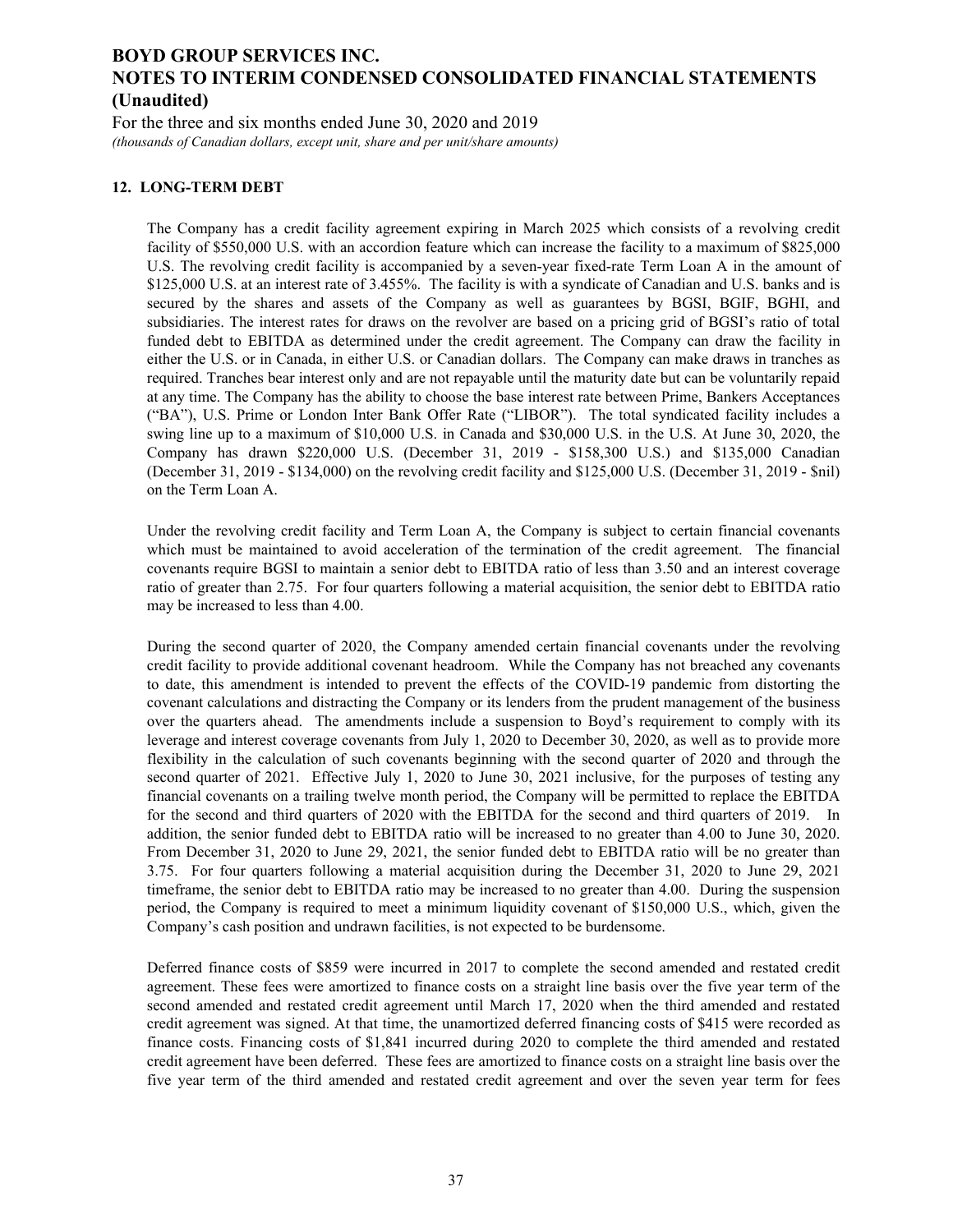For the three and six months ended June 30, 2020 and 2019

*(thousands of Canadian dollars, except unit, share and per unit/share amounts)*

incurred related to Term Loan A. The unamortized deferred financing costs of \$1,828 have been netted against the debt drawn as at June 30, 2020.

As at June 30, 2020, the Company was in compliance with all financial covenants.

Seller notes payable of \$76,961 (of which \$76,567, or \$56,184 U.S., are U.S. denominated) on the financing of certain acquisitions are unsecured, at interest rates ranging from 1% to 8%. The notes are repayable from July 2020 to January 2027 in the same currency as the related note.

Long-term debt is comprised of the following:

| As at                                              |    | <b>June 30,</b><br>2020 |    | December 31,<br>2019 |
|----------------------------------------------------|----|-------------------------|----|----------------------|
| Revolving credit facility (net of financing costs) | \$ | 433,511                 | S  | 339,185              |
| Term Loan A (net of financing costs)               |    | 169,827                 |    |                      |
| Seller notes                                       |    | 76,961                  |    | 76,084               |
|                                                    | S  | 680,299                 | -S | 415,269              |
| Current portion                                    |    | 22,838                  |    | 22,122               |
|                                                    | S  | 657,461                 |    | 393,147              |

The following is the continuity of long-term debt:

| As at<br>Balance, beginning of period  |   | <b>June 30,</b><br>2020 |   | December 31.<br>2019 |
|----------------------------------------|---|-------------------------|---|----------------------|
|                                        | S | 415,269                 | S | 288,159              |
| Consideration on acquisition           |   | 6,852                   |   | 30,788               |
| Draws                                  |   | 691,373                 |   | 182,453              |
| Repayments                             |   | (433, 882)              |   | (75, 603)            |
| Deferred financing costs               |   | (1,947)                 |   |                      |
| Amortization of deferred finance costs |   | 534                     |   | 172                  |
| Foreign exchange                       |   | 2,100                   |   | (10,700)             |
| Balance, end of period                 | S | 680,299                 |   | 415,269              |

The following table summarizes the repayment schedule of the long-term debt:

| <b>Principal Payments</b> |    | <b>June 30,</b><br>2020 |    | December 31.<br>2019 |
|---------------------------|----|-------------------------|----|----------------------|
| Less than 1 year          | S  | 22,838                  | -S | 22,122               |
| 1 to 5 years              |    | 486,324                 |    | 390,669              |
| Greater than 5 years      |    | 171,137                 |    | 2,478                |
|                           | \$ | 680,299                 | S  | 415,269              |

Included in finance costs for the six months ended June 30, 2020 is interest on long-term debt of \$12,403 (2019 - \$7,413).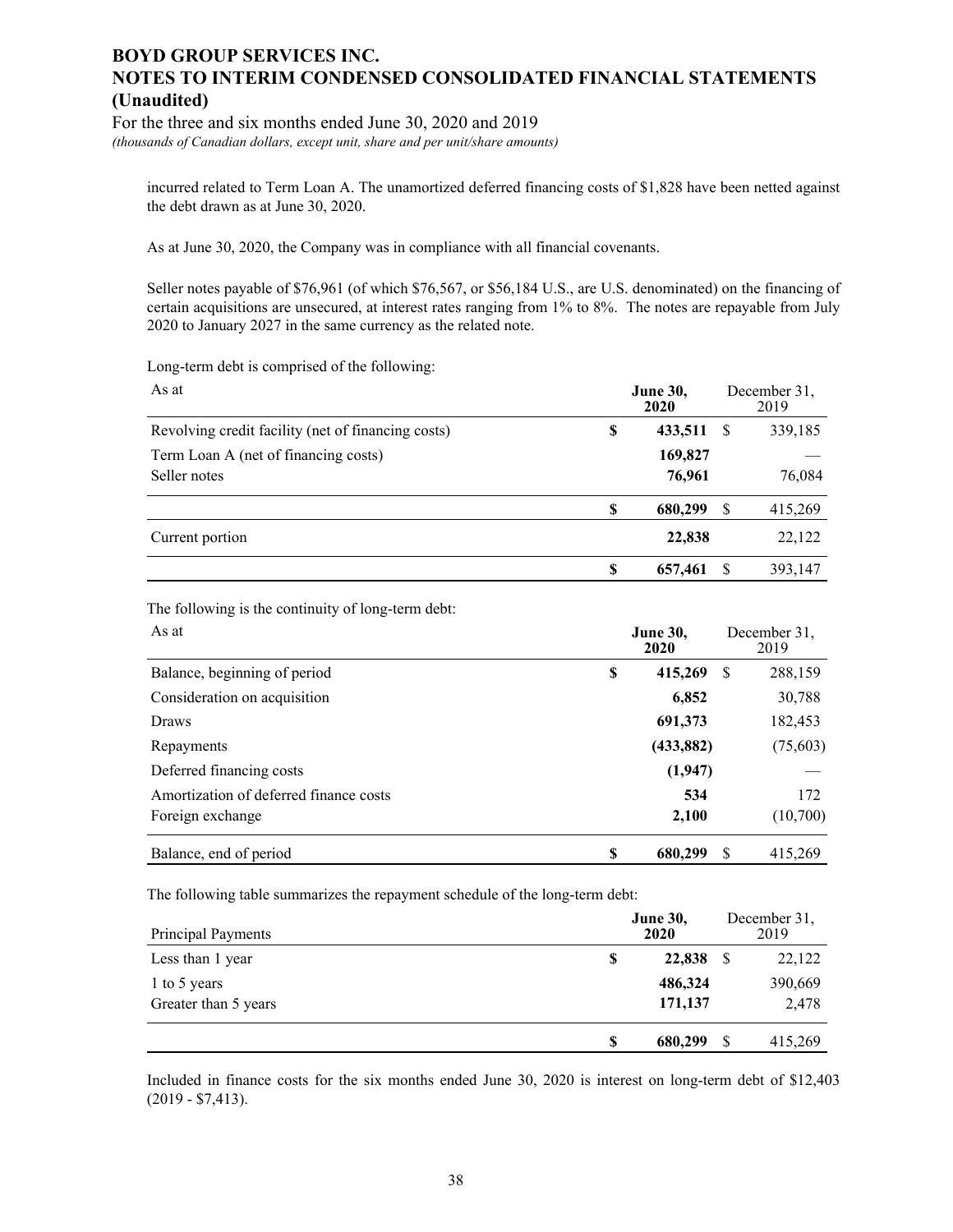For the three and six months ended June 30, 2020 and 2019 *(thousands of Canadian dollars, except unit, share and per unit/share amounts)*

#### **13. LEASE LIABILITIES**

The following is the continuity of lease liabilities:

| As at                        |    | <b>June 30,</b><br>2020 | December 31.<br>2019 |            |  |
|------------------------------|----|-------------------------|----------------------|------------|--|
| Balance, beginning of period | S  | 513,373                 | -S                   | 487,986    |  |
| Assumed on acquisition       |    | 9,910                   |                      | 94,866     |  |
| Additions and modifications  |    | 41,930                  |                      | 29,973     |  |
| Repayments                   |    | (60, 112)               |                      | (108, 624) |  |
| Financing costs              |    | 11,653                  |                      | 22,658     |  |
| Foreign exchange             |    | 21,837                  |                      | (13, 486)  |  |
| Balance, end of period       | \$ | 538,591                 | -S                   | 513,373    |  |
| Current portion              |    | 115,195                 |                      | 109,559    |  |
|                              | \$ | 423,396                 | <sup>S</sup>         | 403.814    |  |

Lease expenses are presented in the consolidated statement of (loss) earnings as follows:

|                                     |      | Three months ended June 30, |      |        | Six months ended June 30, |        |      |        |  |  |  |
|-------------------------------------|------|-----------------------------|------|--------|---------------------------|--------|------|--------|--|--|--|
|                                     | 2020 |                             |      | 2019   |                           | 2020   | 2019 |        |  |  |  |
|                                     |      |                             |      |        |                           |        |      |        |  |  |  |
| Operating expenses                  | S    | 1.520                       |      | 1.321  | S                         | 2.741  | - \$ | 2,471  |  |  |  |
| Depreciation of right of use assets | S    | 25,973                      | - \$ | 22,475 | S                         | 50,963 | - \$ | 43,479 |  |  |  |
| Finance costs                       | S    | 5.792                       |      | 5.602  | S                         | 11,653 |      | 10,933 |  |  |  |

The following table summarizes the repayment schedule of the lease liability:

| Less than 1 year     | S | 115,195 |
|----------------------|---|---------|
| 1 to 5 years         |   | 302,601 |
| Greater than 5 years |   | 120,795 |
|                      | S | 538,591 |

Included in operating expenses are short-term and low-value asset lease expenses of \$1,498 and \$2,689 for the three and six months ended June 30, 2020, respectively (2019 - \$1,299 and \$2,417).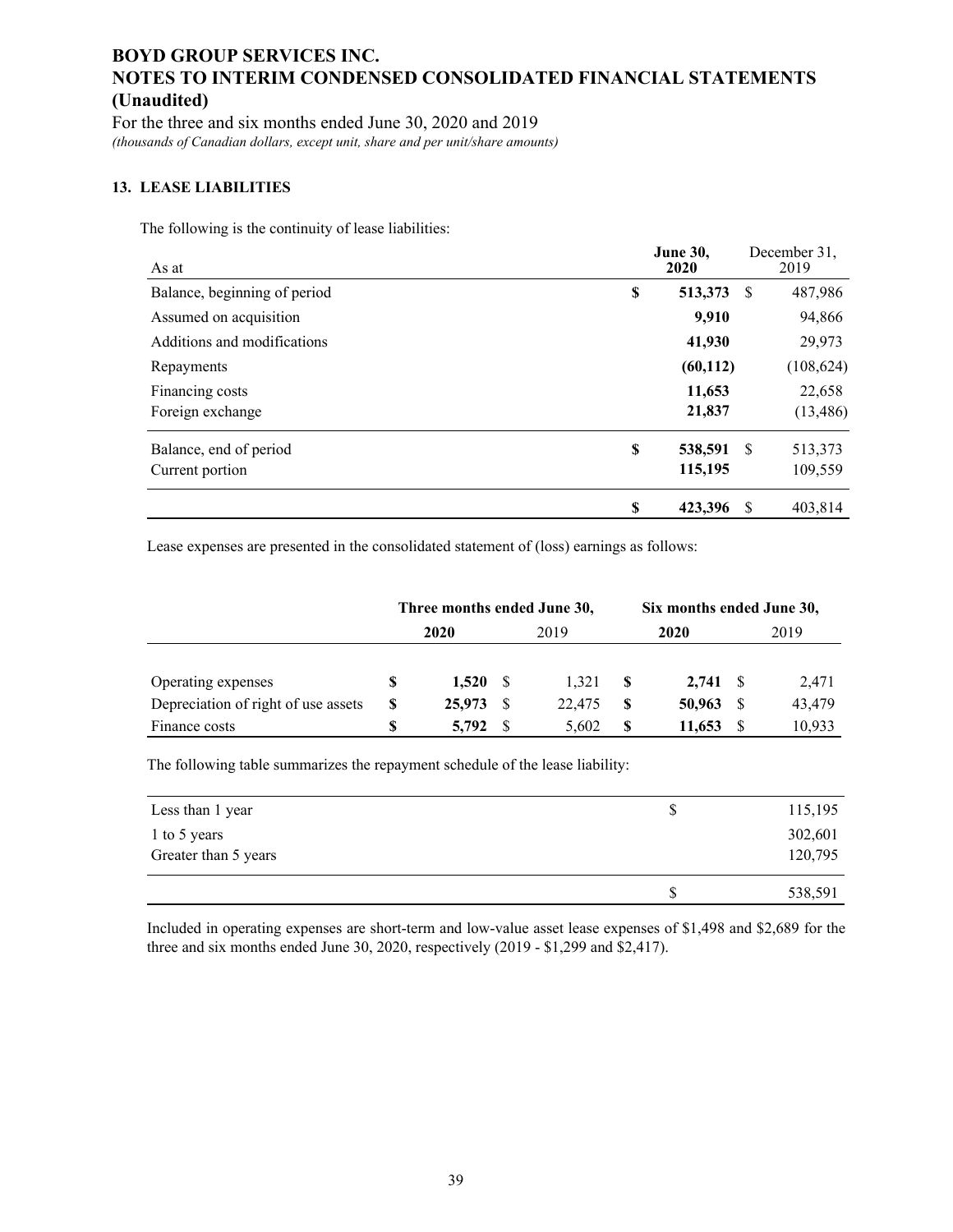### **(Unaudited)**

For the three and six months ended June 30, 2020 and 2019

*(thousands of Canadian dollars, except unit, share and per unit/share amounts)*

#### **14. FAIR VALUE ADJUSTMENTS**

|                                                         |      | Three months ended June 30, |    |          | Six months ended June 30, |              |         |  |
|---------------------------------------------------------|------|-----------------------------|----|----------|---------------------------|--------------|---------|--|
|                                                         |      | 2020                        |    | 2019     |                           | 2020         | 2019    |  |
| Exchangeable Class A common shares                      | - \$ |                             | -S | 5,287    | - S                       | -S           | 9,969   |  |
| Unit based payment obligation                           |      |                             |    | 4,499    |                           |              | 8,336   |  |
| Non-controlling interest call liability /<br>put option |      |                             |    | (1, 123) |                           | (3,530)      | (3,583) |  |
| Contingent consideration                                |      | (95)                        |    | 26       |                           | 375          | (220)   |  |
| Total fair value adjustments                            | S    | $(95)$ \$                   |    | 8.689    |                           | $(3,155)$ \$ | 14,502  |  |

#### **15. FINANCIAL INSTRUMENTS**

#### **Carrying value and estimated fair value of financial instruments**

|                                                                |                     |                         | June 30, 2020      |               | December 31, 2019  |               |
|----------------------------------------------------------------|---------------------|-------------------------|--------------------|---------------|--------------------|---------------|
|                                                                | Classification      | Fair value<br>hierarchy | Carrying<br>amount | Fair<br>value | Carrying<br>amount | Fair<br>value |
| <b>Financial assets</b>                                        |                     |                         |                    |               |                    |               |
| Cash                                                           | Amortized cost      | n/a                     | 510,197            | 510,197       | 35,468             | 35,468        |
| Accounts receivable                                            | Amortized cost      | n/a                     | 70,978             | 70,978        | 112,748            | 112,748       |
| <b>Financial liabilities</b>                                   |                     |                         |                    |               |                    |               |
| Accounts payable and<br>accrued liabilities                    | Amortized cost      | n/a                     | 236,399            | 236,399       | 269,769            | 269,769       |
| Distributions and dividends                                    |                     |                         |                    |               |                    |               |
| payable                                                        | Amortized cost      | n/a                     | 2,963              | 2,963         | 931                | 931           |
| Long-term debt                                                 | Amortized cost      | n/a                     | 680,299            | 680,299       | 415,269            | 415,269       |
| Exchangeable Class A<br>common shares                          | FVPL <sup>(1)</sup> | $\mathbf{1}$            |                    |               | 37,332             | 37,332        |
| Non-controlling interest call<br>liability $\prime$ put option | $FVPL^{(1)}$        | 3                       | 1,291              | 1,291         | 4,515              | 4,515         |

(1) Fair Value Through Profit or Loss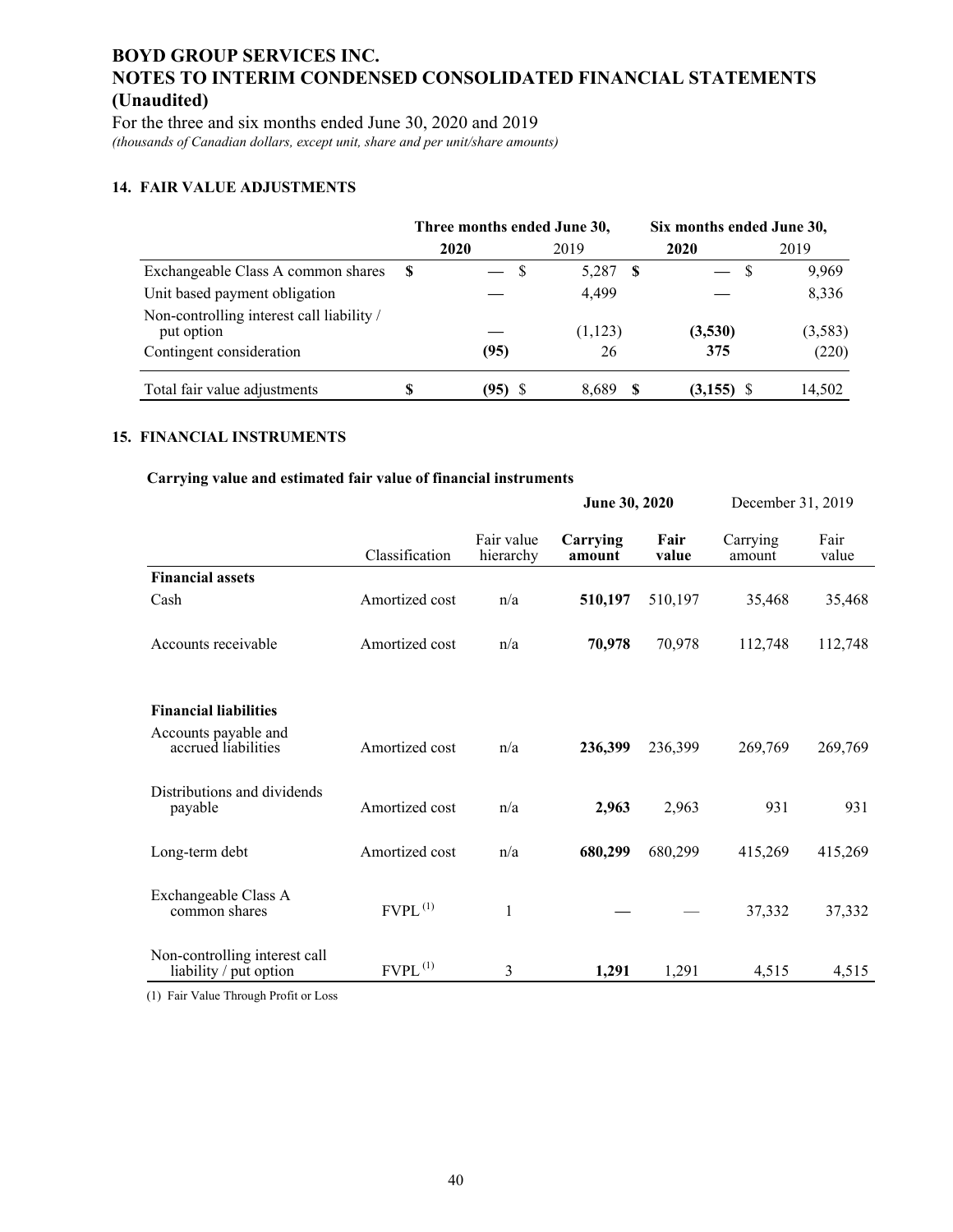For the three and six months ended June 30, 2020 and 2019

*(thousands of Canadian dollars, except unit, share and per unit/share amounts)*

For the Company's current financial assets and liabilities, including accounts receivable, accounts payable and accrued liabilities, and distributions and dividends payable, which are short term in nature and subject to normal trade terms, the carrying values approximate their fair value. As there is no ready secondary market for the BGSI's long-term debt, the fair value has been estimated using the discounted cash flow method. The fair value using the discounted cash flow method is approximately equal to carrying value. The fair value for the non-controlling interest call liability / put option is based on the estimated cash payment or receipt necessary to settle the contract at the Statement of Financial Position date. Cash payments or receipts are based on discounted cash flows using current market rates and prices and adjusted for credit risk.

#### **Collateral**

The Company's syndicated loan facility is collateralized by a General Security Agreement. The carrying amount of the financial assets pledged as collateral for this facility at June 30, 2020 was approximately \$581,175 (December 31, 2019 - \$148,216).

#### **Non-controlling interest call liability / put option**

On May 31, 2013, in connection with the acquisition of Glass America, the Company amended and restated the limited liability company agreement of Gerber Glass LLC (the "Gerber Glass Company Agreement") which provides a member of its U.S. management team the opportunity to participate in the future growth of the Company's U.S. glass business. Within the agreement was a put option held by the non-controlling member that provided the member an option to put the business back to the Company according to a valuation formula defined in the agreement. On October 31, 2016, the Company amended the Gerber Glass Company Agreement. The put option held by the non-controlling member continued to provide the member an option to put the business back to the Company according to a valuation formula defined in the Gerber Glass Company Agreement until June 26, 2020 when the Company provided notice of exercise of the call option. All fair value changes in the estimated liability are recorded in earnings.

The liability recognized in connection with the call liability / put option has been calculated using a formula defined in the applicable limited liability company agreement. The formula for the U.S. management team member put option / call liability is based on a multiple of EBITDA, as defined in the agreement.

The change in the non-controlling interest call liability / put option is summarized as follows:

|                                      |                                               | June 30, 2020 |  |                                             | December 31, 2019                      |     |                                              |  |  |
|--------------------------------------|-----------------------------------------------|---------------|--|---------------------------------------------|----------------------------------------|-----|----------------------------------------------|--|--|
|                                      | <b>Glass-business</b><br>operating<br>partner |               |  | <b>Glass America</b><br>non-<br>controlling | Glass-business<br>operating<br>partner |     | Glass America<br>non-controlling<br>interest |  |  |
| Balance, beginning of period         | S                                             | $4,515$ \$    |  |                                             | 6,905                                  | - S | 13,651                                       |  |  |
| Fair value adjustments               |                                               | (3,530)       |  |                                             | (2,128)                                |     |                                              |  |  |
| Payment to non-controlling interests |                                               |               |  |                                             |                                        |     | (13, 152)                                    |  |  |
| Foreign exchange                     |                                               | 306           |  |                                             | (262)                                  |     | (499)                                        |  |  |
| Balance, end of period               | S                                             | 1,291         |  |                                             | 4.515                                  |     |                                              |  |  |

During the first six months of 2020, a fair value adjustment recovery in the amount of \$3,530 (2019 – recovery of \$3,583) was recorded to earnings related to the non-controlling interest put option and call liability.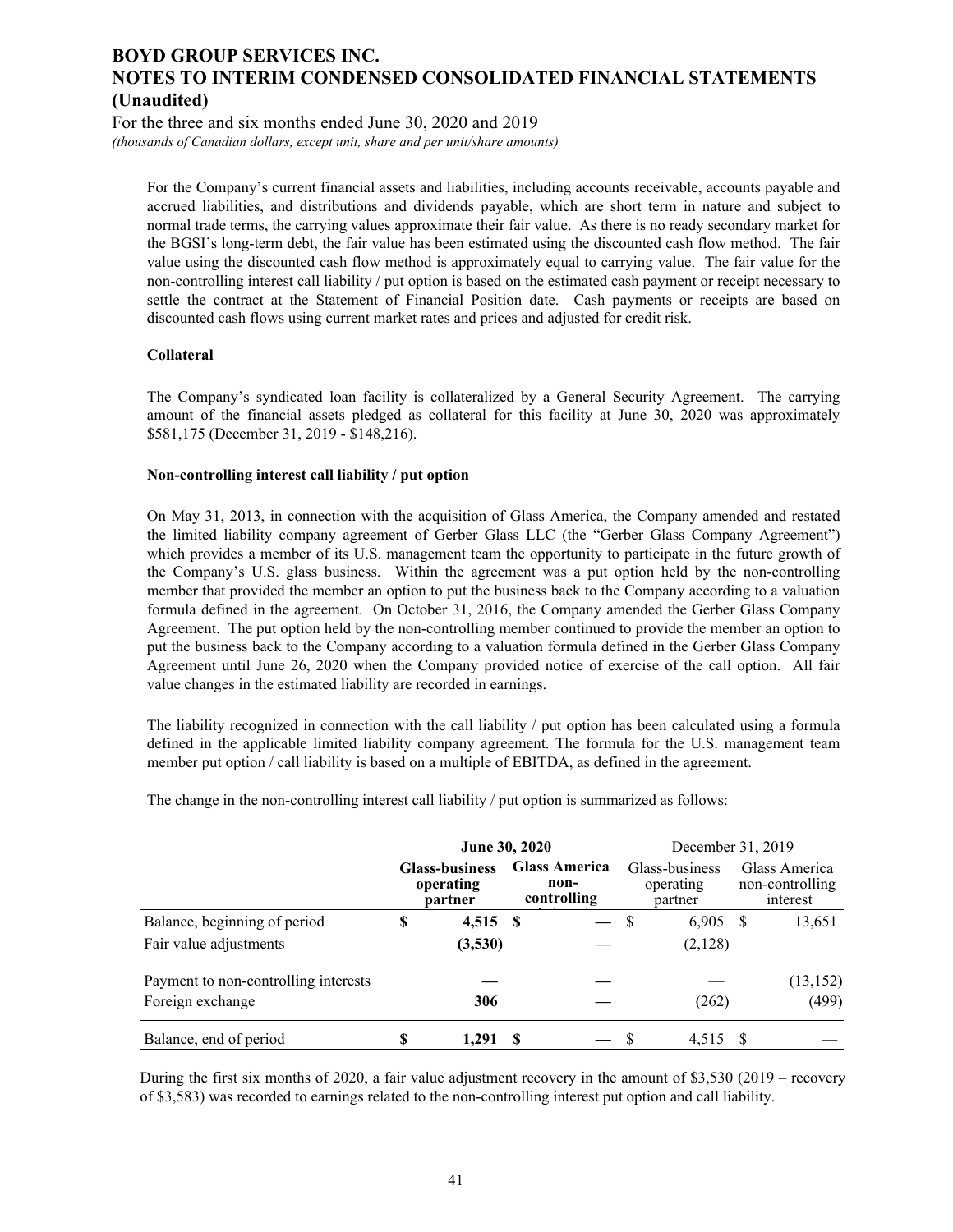For the three and six months ended June 30, 2020 and 2019 *(thousands of Canadian dollars, except unit, share and per unit/share amounts)*

#### **16. SHARE CAPITAL**

#### **Shareholders' Capital**

#### **Authorized:**

Unlimited number of common shares

An unlimited number of common shares are authorized and may be issued pursuant to the Articles of Incorporation of BGSI. All common shares have equal rights and privileges. Each common share is redeemable and transferable. A common share entitles the holder thereof to participate equally in dividends, including the dividends of net earnings and net realized capital gains of BGSI and dividends on termination or winding-up of BGSI, is fully paid and non-assessable and entitles the holder thereof to one vote at all meetings of shareholders for each share held.

On January 2, 2020, BGSI announced the completion of the conversion of the Fund from an income trust to a public corporation, pursuant to the plan of Arrangement under the Canada Business Corporations Act. Issuance costs, net of tax, of \$864 have been deducted from equity as a result of the Arrangement. 184,813 Class A common shares exchanged for BGSI common shares as a result of the Arrangement increased equity by \$37,332.

On May 14, 2020, BGSI completed a bought deal public offering where it sold to an underwriting syndicate 1,265,000 common shares our of treasury at a price of \$183.00 per share for net proceeds of \$231,495. Issuance costs, net of tax, of \$7,271 were netted against the gross proceeds.

#### **17. SEASONALITY**

BGSI's financial results for any individual quarter are not necessarily indicative of results to be expected for the full year. Interim period revenues and earnings are typically sensitive to regional and local weather, market conditions, and in particular, to cyclical variations in economic activity.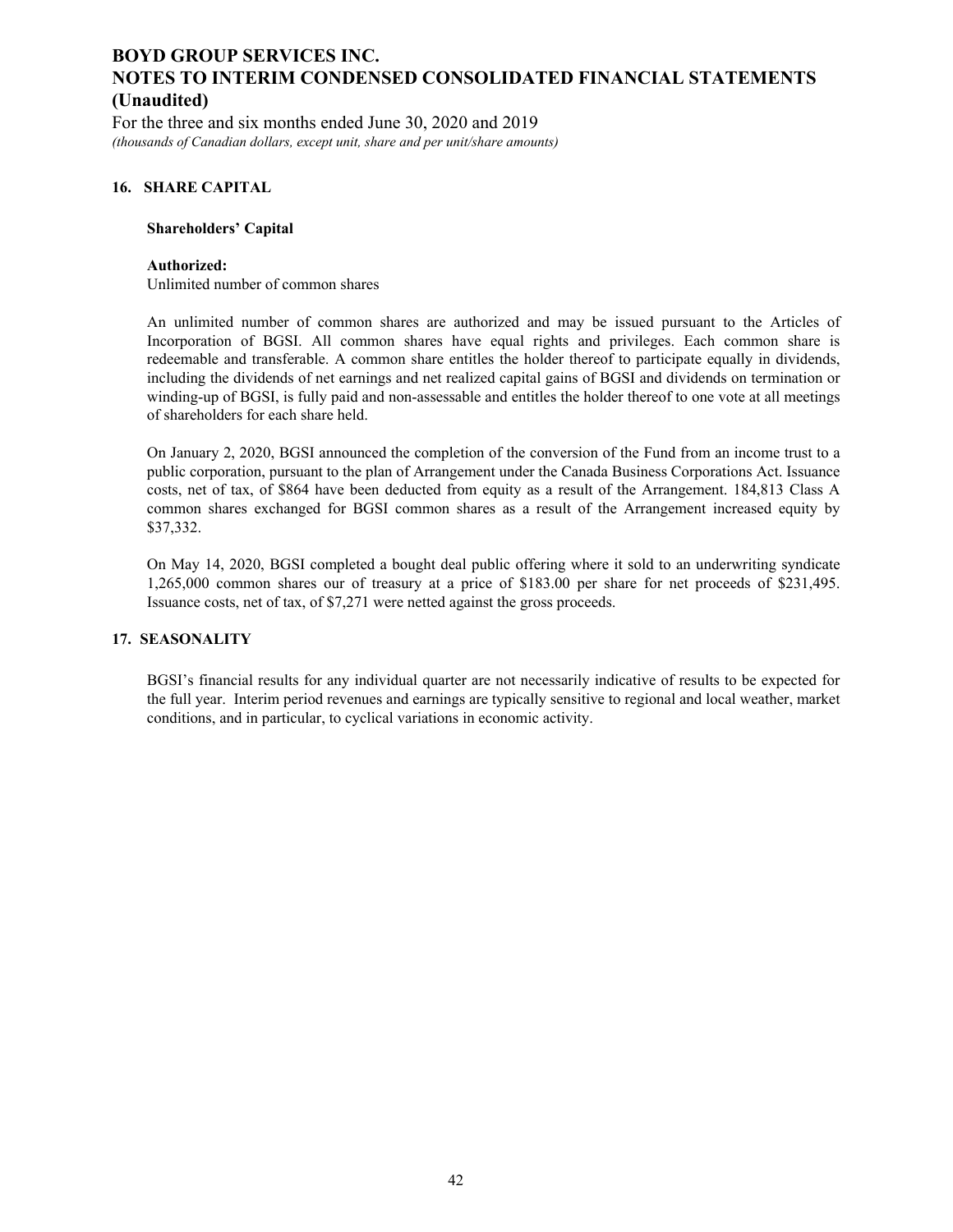For the three and six months ended June 30, 2020 and 2019

*(thousands of Canadian dollars, except unit, share and per unit/share amounts)*

#### **18. SEGMENTED REPORTING**

BGSI has one reportable line of business, being automotive collision repair and related services, with all revenues relating to a group of similar services. In this circumstance, IFRS requires BGSI to provide geographical disclosure. For the periods reported, all of BGSI's revenues were derived within Canada or the United States of America. Reportable assets include property, plant and equipment, right of use assets, goodwill and intangible assets which are all located within these two geographic areas.

|                                   | Three months ended June 30, |         |    |         |          | Six months ended June 30, |                      |                      |  |
|-----------------------------------|-----------------------------|---------|----|---------|----------|---------------------------|----------------------|----------------------|--|
| <b>Revenues</b>                   | 2020                        |         |    | 2019    |          | 2020                      |                      | 2019                 |  |
| Canada                            | \$                          | 38,655  | -S | 72,426  | <b>S</b> | 114,586                   | <sup>\$</sup>        | 148,894              |  |
| <b>United States</b>              |                             | 387,818 |    | 500,079 |          | 940,237                   |                      | 981,508              |  |
|                                   | \$                          | 426,473 | -S | 572,505 | S        | 1,054,823                 | <sup>S</sup>         | 1,130,402            |  |
| <b>Reportable Assets</b><br>As at |                             |         |    |         |          | <b>June 30,</b><br>2020   | December 31,<br>2019 |                      |  |
| Canada<br><b>United States</b>    |                             |         |    |         | S        | 300,324<br>1,468,776      | - S                  | 305,946<br>1,364,424 |  |
|                                   |                             |         |    |         | \$       | 1,769,100                 | S                    | 1,670,370            |  |

#### **19. (LOSS) EARNINGS PER SHARE / UNIT**

|                                                                 | Three months ended June 30, |              |  |             |    | Six months ended June 30, |               |            |
|-----------------------------------------------------------------|-----------------------------|--------------|--|-------------|----|---------------------------|---------------|------------|
|                                                                 |                             | 2020         |  | 2019        |    | 2020                      |               | 2019       |
| Net (loss) earnings                                             | \$                          | $(7,059)$ \$ |  | 13,739      | -S | 15,596                    | \$            | 35,128     |
| Less:                                                           |                             |              |  |             |    |                           |               |            |
| Non-controlling interest put option                             |                             |              |  | (1, 123)    |    |                           |               | (3,583)    |
| Net (loss) earnings - diluted basis                             | \$                          | $(7,059)$ \$ |  | $12,616$ \$ |    | 15,596                    | <sup>\$</sup> | 31,545     |
| Basic weighted average number of shares /<br>units              |                             | 20,860,546   |  | 19,869,620  |    | 20,533,870                |               | 19,831,434 |
| Add:                                                            |                             |              |  |             |    |                           |               |            |
| Non-controlling interest put option                             |                             |              |  | 20,681      |    |                           |               | 20,681     |
| Average number of shares / units outstanding -<br>diluted basis |                             | 20,860,546   |  | 19,890,301  |    | 20,533,870                |               | 19,852,115 |
| Basic (loss) earnings per share / unit                          | S                           | $(0.34)$ \$  |  | 0.69        | S  | 0.76                      | -\$           | 1.77       |
| Diluted (loss) earnings per share / unit                        | \$                          | $(0.34)$ \$  |  | 0.63        | S  | 0.76                      |               | 1.59       |

Exchangeable class A shares and unit options are instruments that could have potentially diluted basic earnings per unit for the three and six month periods ended June 30, 2019, but were not included in the calculation of diluted earnings per unit because they were anti-dilutive for those periods.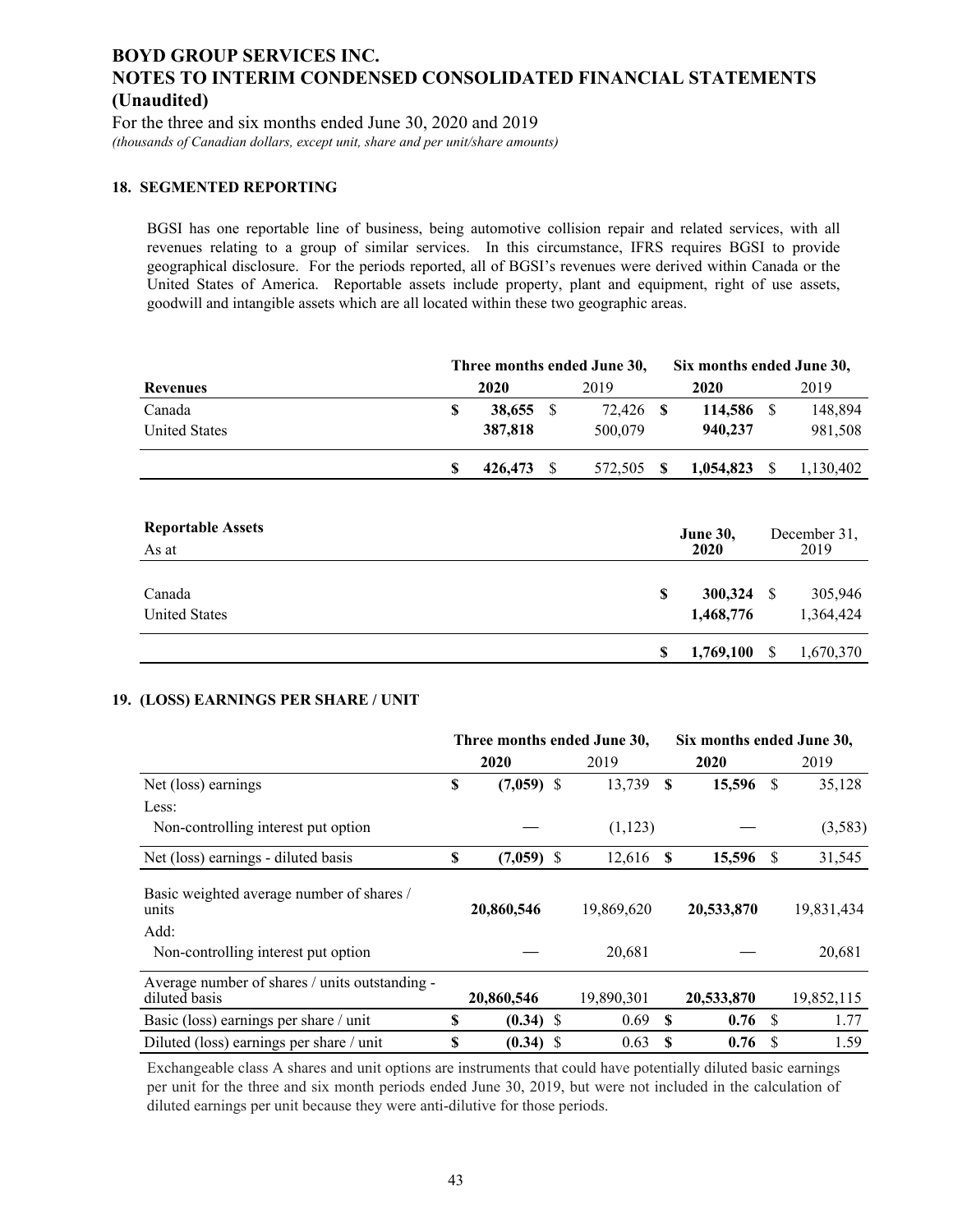For the three and six months ended June 30, 2020 and 2019

*(thousands of Canadian dollars, except unit, share and per unit/share amounts)*

#### **20. RECONCILIATION OF LIABILITIES ARISING FROM FINANCING ACTIVITIES**

| As at                                                        | Non-cash changes |                       |           |              |        |             |             |                       |                     |  |                         |
|--------------------------------------------------------------|------------------|-----------------------|-----------|--------------|--------|-------------|-------------|-----------------------|---------------------|--|-------------------------|
|                                                              |                  | Cash<br>2019<br>Flows |           | December 31. |        | Acquisition | Other items | Fair value<br>changes | Foreign<br>exchange |  | <b>June 30.</b><br>2020 |
| Long-term debt                                               | \$               | 415,269               | 243,141   | 6,852        | 12,937 |             | 2,100       | S                     | 680,299             |  |                         |
| Lease liabilities                                            |                  | 513,373               | (60, 112) | 9,910        | 53,583 |             | 21,837      |                       | 538,591             |  |                         |
| Dividends and<br>distributions                               |                  | 931                   | (3,719)   |              | 5,751  |             |             |                       | 2,963               |  |                         |
| Non-controlling<br>interest put option<br>and call liability |                  | 4,515                 |           |              |        | (3,530)     | 306         |                       | 1,291               |  |                         |
| Issue costs                                                  |                  |                       | (11, 013) |              |        |             |             |                       |                     |  |                         |
| Shares issued through<br>public offering                     |                  |                       | 231,495   |              |        |             |             |                       |                     |  |                         |
|                                                              | \$               | 934,088               | 399,792   | 16,762       | 72,271 | (3,530)     | 24,243      | S                     | 1,223,144           |  |                         |

| As at                                                        |                      |                      |             |             |                       |                     |    |                         |
|--------------------------------------------------------------|----------------------|----------------------|-------------|-------------|-----------------------|---------------------|----|-------------------------|
|                                                              | December<br>31, 2018 | Cash<br><b>Flows</b> | Acquisition | Other items | Fair value<br>changes | Foreign<br>exchange |    | <b>June 30,</b><br>2019 |
| Long-term debt                                               | \$<br>288,159        | 55,061               | 15,887      | 7,498       |                       | (7, 492)            | S  | 359,113                 |
| Obligations under<br>finance leases                          | 8,407                |                      |             | (8, 407)    |                       |                     |    |                         |
| Lease liabilities                                            |                      | (52,029)             | 50,133      | 509,430     |                       | (16,011)            |    | 491,523                 |
| Dividends and<br>distributions                               | 902                  | (5, 417)             |             | 5,419       |                       |                     |    | 904                     |
| Non-controlling interest<br>put option and call<br>liability | 20,556               | (13, 152)            |             |             | (3, 583)              | (711)               |    | 3,110                   |
| Issue costs                                                  |                      | (117)                |             |             |                       |                     |    |                         |
|                                                              | \$<br>318,024        | (15,654)             | 66,020      | 513,940     | (3,583)               | (24,214)            | -S | 854,650                 |

#### **21. COMPARATIVE FIGURES**

Certain comparative figures have been reclassified to conform to current period financial presentation. Right of use asset categories property leases, vehicle leases, and equipment leases have been combined for presentation in note 7.